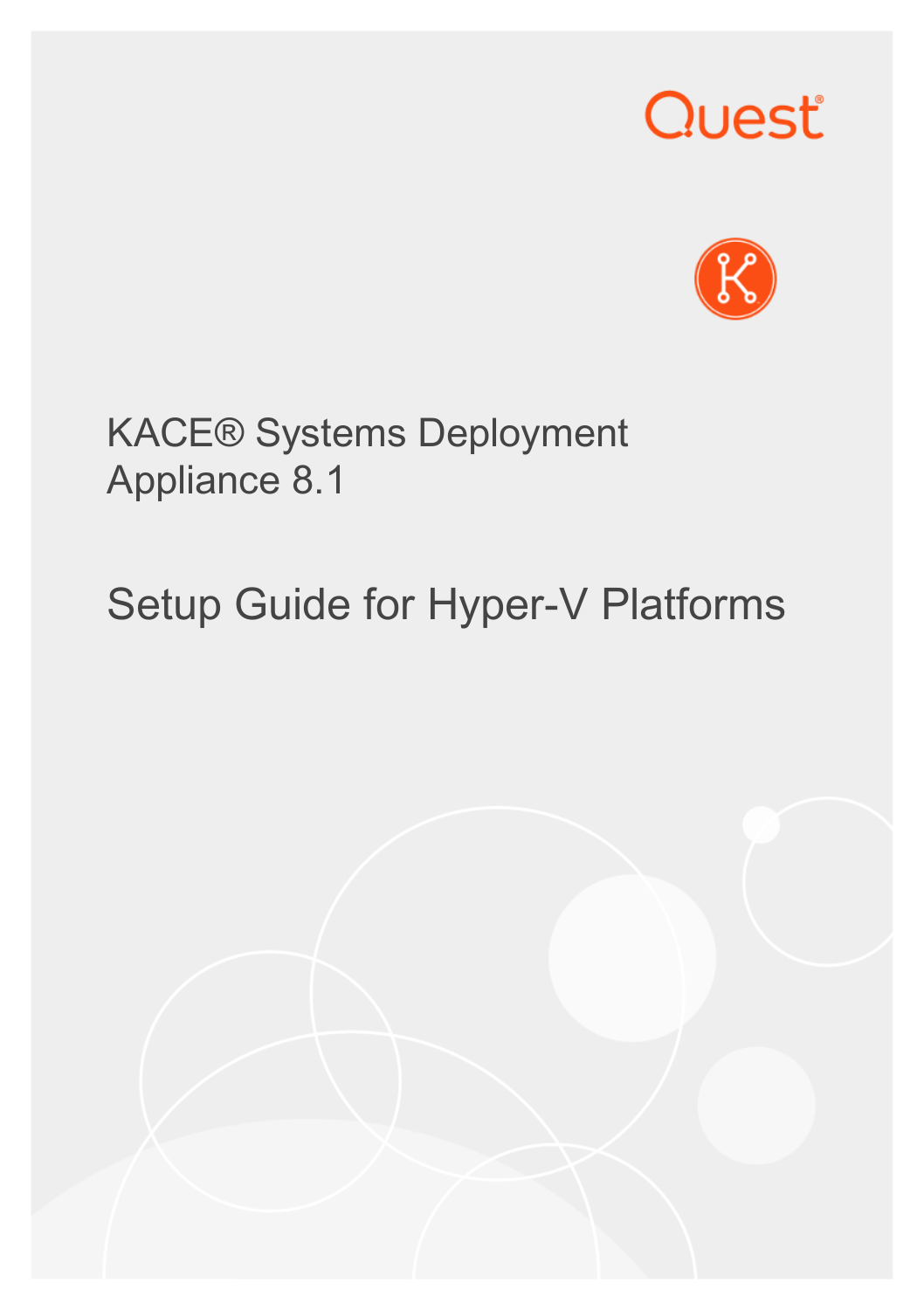## **Table of Contents**

| Import the virtual KACE Systems Deployment Appliance in to a Microsoft Hyper-V server 4 |  |
|-----------------------------------------------------------------------------------------|--|
|                                                                                         |  |
|                                                                                         |  |
|                                                                                         |  |
|                                                                                         |  |
|                                                                                         |  |
|                                                                                         |  |
|                                                                                         |  |
|                                                                                         |  |
|                                                                                         |  |
| Importer l'appliance KACE SDA virtuelle dans un serveur Microsoft Hyper-V 13            |  |
|                                                                                         |  |
|                                                                                         |  |
|                                                                                         |  |
|                                                                                         |  |
|                                                                                         |  |
|                                                                                         |  |
|                                                                                         |  |
|                                                                                         |  |
|                                                                                         |  |
|                                                                                         |  |
|                                                                                         |  |
|                                                                                         |  |
|                                                                                         |  |
|                                                                                         |  |
|                                                                                         |  |
|                                                                                         |  |
|                                                                                         |  |
|                                                                                         |  |
|                                                                                         |  |
|                                                                                         |  |
|                                                                                         |  |
|                                                                                         |  |
|                                                                                         |  |
|                                                                                         |  |
|                                                                                         |  |
|                                                                                         |  |
|                                                                                         |  |
|                                                                                         |  |
|                                                                                         |  |
|                                                                                         |  |
|                                                                                         |  |
|                                                                                         |  |
|                                                                                         |  |
|                                                                                         |  |
|                                                                                         |  |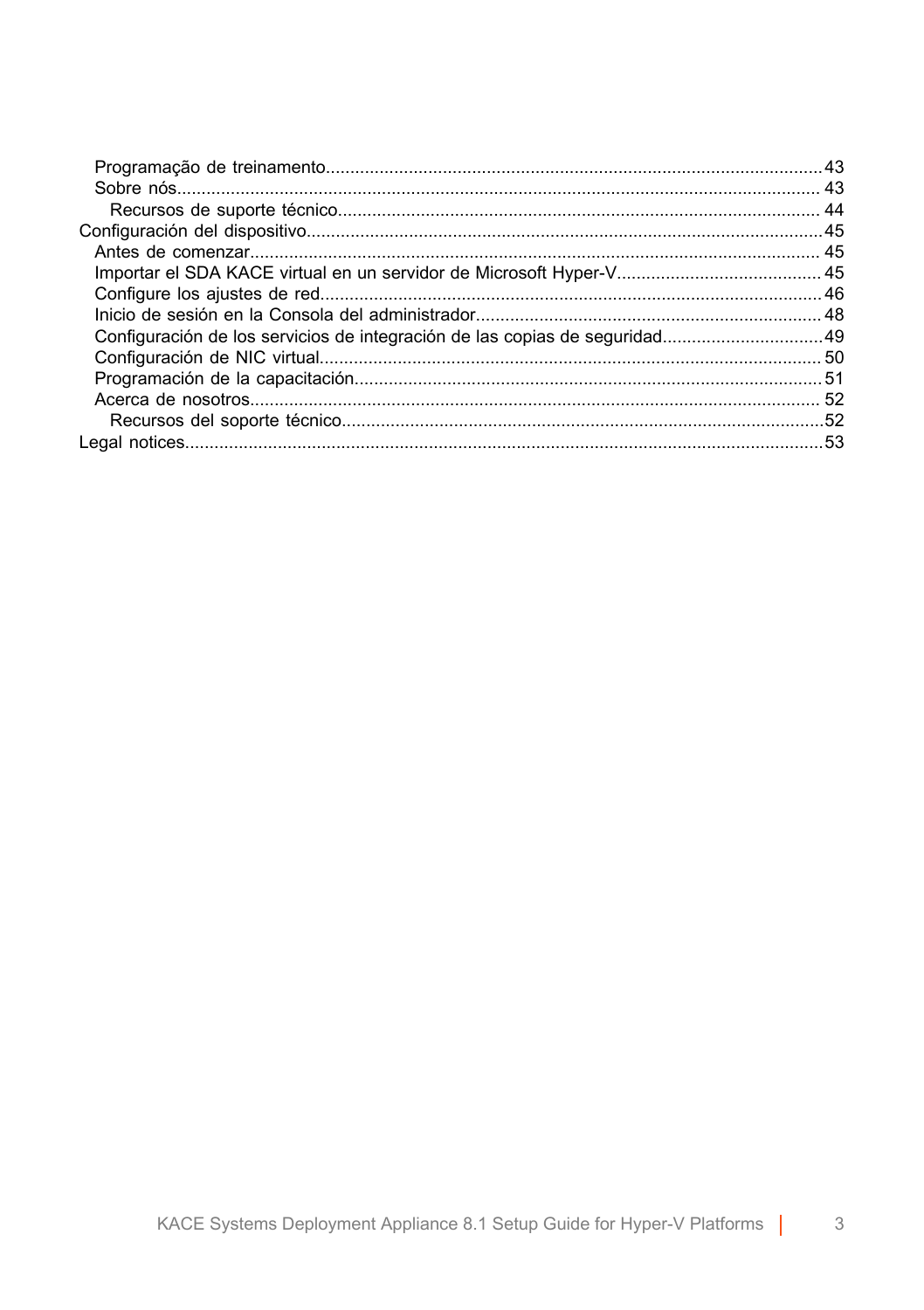# Setting up the appliance

<span id="page-3-0"></span>This guide explains how to set up the virtual Quest® KACE® Systems Deployment Appliance on Microsoft® Hyper-V® host systems. The virtual KACE Systems Deployment Appliance does not require dedicated hardware.

### <span id="page-3-1"></span>Before you begin

Before you configure the appliance, there are a number of preliminary actions you need to take.

- 1. Purchase a virtual KACE Systems Deployment Appliance license from Quest Sales at [https://](https://www.quest.com/company/contact-us.aspx) [www.quest.com/company/contact-us.aspx](https://www.quest.com/company/contact-us.aspx).
- 2. Obtain a static IP address for the appliance.

### <span id="page-3-2"></span>Import the virtual KACE Systems Deployment Appliance in to a Microsoft Hyper-V server

Hyper-V Manager is the built-in virtual machine management tool that you use to import the virtual KACE Systems Deployment Appliance.

- 1. To download the virtual KACE Systems Deployment Appliance, go to [https://](https://support.quest.com/kace-systems-deployment-appliance/download-new-releases) [support.quest.com/kace-systems-deployment-appliance/download-new-releases](https://support.quest.com/kace-systems-deployment-appliance/download-new-releases). To obtain your customer login credentials, contact Quest Support at [https://support.quest.com/contact](https://support.quest.com/contact-support)[support.](https://support.quest.com/contact-support)
- 2. In the Virtual Appliance section, download the compressed VHD bundle to your Hyper-V host system.
- 3. Extract and verify the integrity of the files.
- 4. In Hyper-V Manager, right-click the host and click Import Virtual Machine.

The Import Virtual Machine window appears.

- 5. Browse to the location of the extracted VHD bundle.
- 6. In Settings, select Copy the virtual machine (create a new unique ID) and Duplicate all files so the same virtual machine can be imported again.
- 7. Click Import.

The virtual KACE Systems Deployment Appliance appears in the Virtual Machines list.

- 8. Make the following configuration changes in your virtual environment:
	- Disable the Dynamic MAC and VMQ settings. For more information, see [https://](https://support.quest.com/kb/153445) [support.quest.com/kb/153445](https://support.quest.com/kb/153445).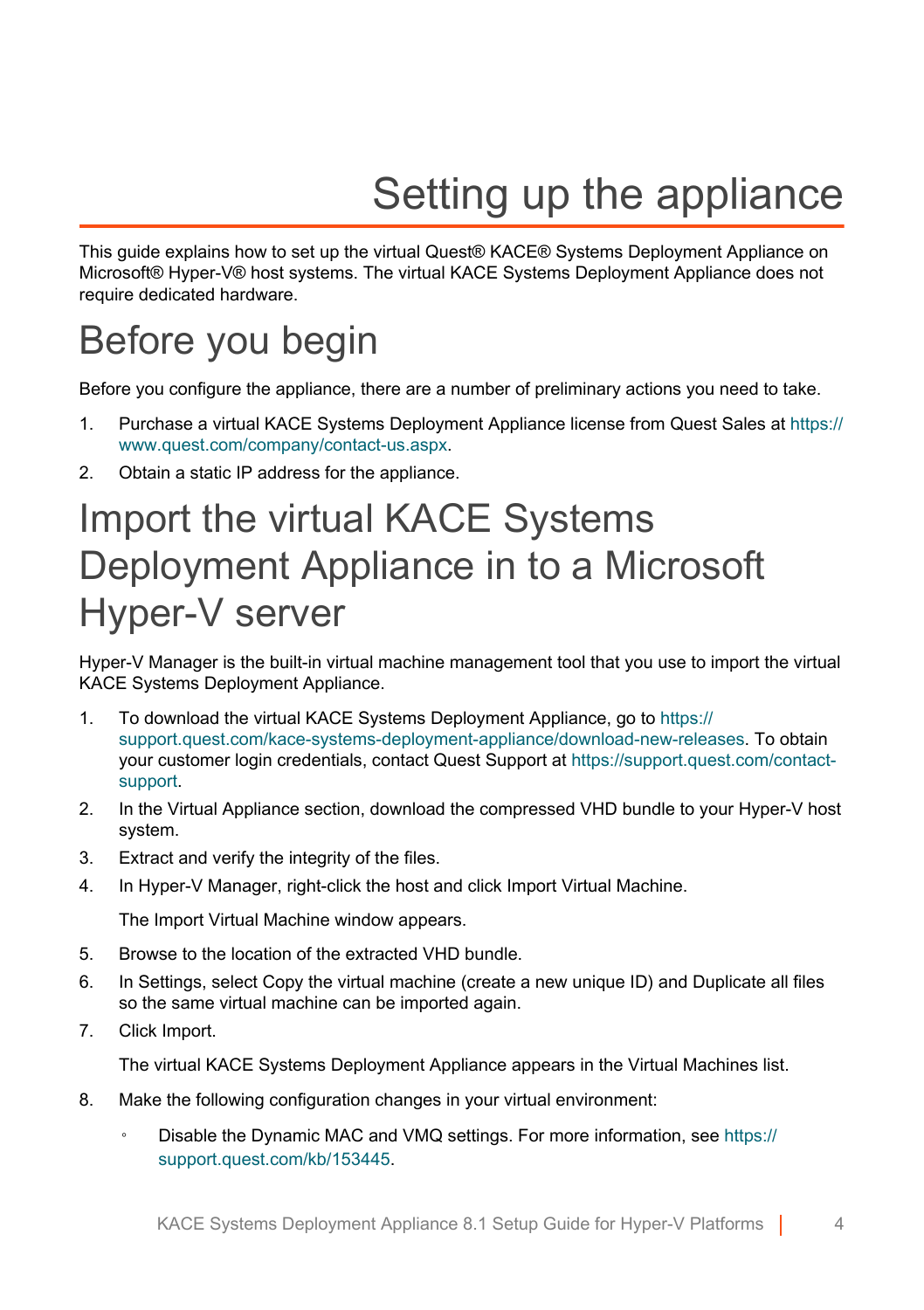- Turn off the backup integration service. For more information, see [https://](https://support.quest.com/kb/195580) [support.quest.com/kb/195580](https://support.quest.com/kb/195580).
- 9. Edit the virtual machine's settings to connect the virtual network adapter to your Hyper-V host's virtual switch.

Log in to the virtual KACE Systems Deployment Appliance Command-Line Console and complete the appliance configuration. See [Configure network settings](#page-4-0).

### <span id="page-4-0"></span>Configure network settings

Use the Command Line Console to configure network settings and connect the appliance to your network.

1. Power on the virtual machine to boot the appliance. This takes 5 to 10 minutes.

The login screen appears.

2. At the prompts, enter:

Login: konfig

Password: konfig

- 3. Choose the language to use for the Command Line Console. Use the up- and down-arrow keys to move between fields.
- 4. Configure the following network settings. Use the right- and left-arrow keys to select options in a field; use the up- and down-arrow keys to move between fields.

| Option             | Description                                                                                               |
|--------------------|-----------------------------------------------------------------------------------------------------------|
| Host Name          | Enter the hostname of the appliance. The default<br>is k2000.                                             |
| Subnet Mask        | Enter the subnet (network segment) that the<br>appliance is on. The default is 255.255.255.0.             |
| <b>IP Address</b>  | Enter the static IP address of the appliance.                                                             |
| Domain Name        | Enter the domain the appliance is on. For<br>example, quest.com.                                          |
| Default Gateway    | Enter the network gateway for the appliance.                                                              |
| <b>Primary DNS</b> | Enter the IP address of the primary DNS server<br>the appliance uses to resolve host names.               |
| Secondary DNS      | Optional: Enter the IP address of the secondary<br>DNS server the appliance uses to resolve<br>hostnames. |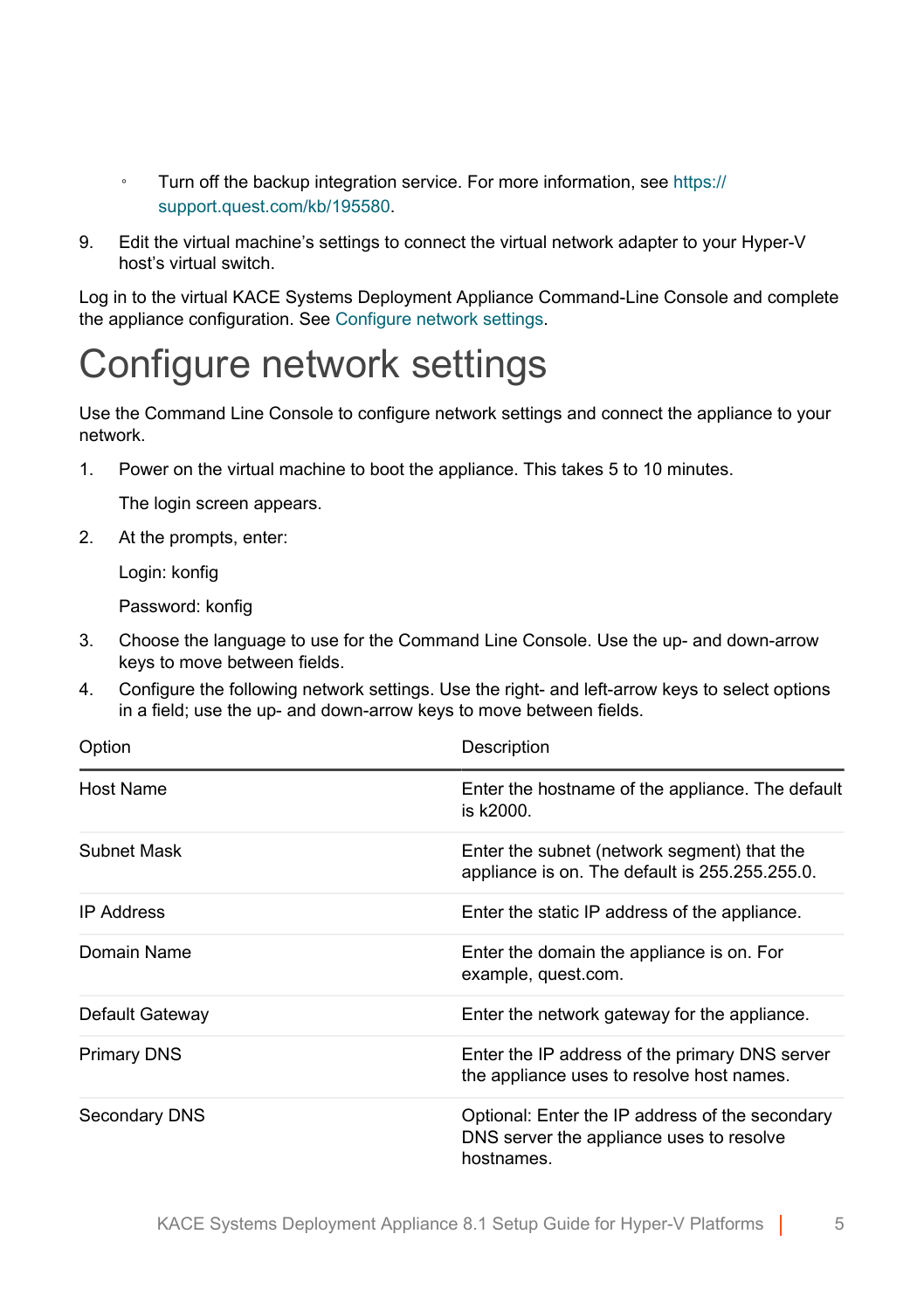| Option                               | Description                                                                                                                                                                                                                                                                                                     |
|--------------------------------------|-----------------------------------------------------------------------------------------------------------------------------------------------------------------------------------------------------------------------------------------------------------------------------------------------------------------|
| Allow SSH Root Login (Quest Support) | Optional: Select this option to enable SSH<br>(secure) access to the KACE Systems<br>Deployment Appliance Administrator Console.<br>Quest KACE recommends that you enable<br>SSH during the initial setup. When the setup<br>is complete, you can change the setting in the<br>Administrator Console as needed. |
| Proxy                                | Optional: Enter proxy server information.                                                                                                                                                                                                                                                                       |
|                                      | The appliance supports proxy<br>servers that use basic, realm-based<br>authentication requiring usernames and<br>passwords. If your proxy server uses<br>a different kind of authentication, add<br>the appliance's IP address to the proxy<br>server's exception list.                                         |
| Save appliance data                  | Select one of the following option buttons:                                                                                                                                                                                                                                                                     |
|                                      | On the virtual appliance (onboard storage)                                                                                                                                                                                                                                                                      |
|                                      | To this offboard-storage device (Virtual<br>disk)                                                                                                                                                                                                                                                               |
|                                      | This option is available only when an<br>additional hard disk is already added to<br>the virtual KACE Systems Deployment<br>Appliance.                                                                                                                                                                          |

5. Use the down-arrow key to move the cursor to Save, then press Enter or Return.

The appliance restarts.

т

Log in to the Administrator Console. See [Log in to the Administrator Console.](#page-5-0)

## <span id="page-5-0"></span>Log in to the Administrator Console

After the network settings are configured and the appliance restarts, log in to the KACE Systems Deployment Appliance Administrator Console from any computer on the LAN (local area network).

- Your browser setting determines the language displayed in the Administrator Console the first time you log in. For information about changing the language settings, see the appliance Administrator Guide.
- 1. Open a web browser and enter the Administrator Console URL:

http://hostname. For example, http://KACE\_appliance.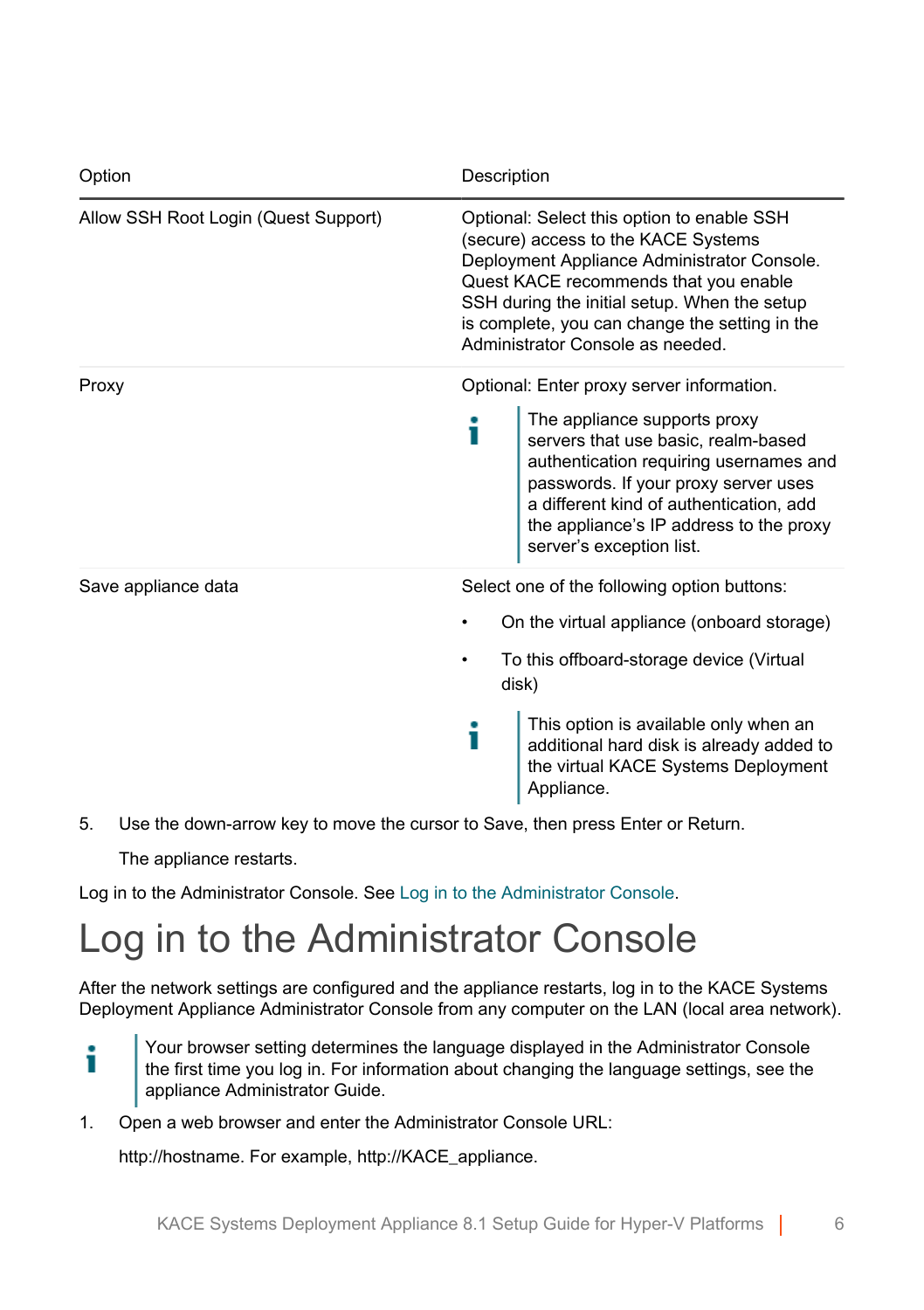The Software Transaction Agreement page appears.

2. Accept the agreement.

The Initial Configuration Wizard appears.

- 3. In the Initial Configuration Wizard, select one of the following options:
	- Use as a Systems Deployment Appliance
	- Use as a Remote Site Appliance
- 4. Click Next.
- 5. KACE Systems Deployment Appliance only. Provide the following information:

| Setting                       | Description                                                                                                                                                                                                                                                                                                                                                                                                                                                                       |
|-------------------------------|-----------------------------------------------------------------------------------------------------------------------------------------------------------------------------------------------------------------------------------------------------------------------------------------------------------------------------------------------------------------------------------------------------------------------------------------------------------------------------------|
| License Key                   | Enter the license key you received in the<br>Welcome email from Quest. Include the dashes.<br>If you do not have a license key, contact Quest<br>Support at https://support.quest.com/contact-<br>support.                                                                                                                                                                                                                                                                        |
| Administrator Password        | Enter a password for the default admin account,<br>which is the account you use to log in to the<br>appliance Administrator Console. The default<br>admin account is the only account on the<br>appliance at this time. If you forget the password<br>for this account, the system might have to be<br>reset to factory defaults which can result in loss<br>of data.                                                                                                             |
|                               | If you have multiple KACE Systems<br>i<br>Deployment Appliance or KACE<br>Systems Management Appliance, Quest<br>recommends that you use the same<br>password for the admin account on all<br>appliances. This enables you to link the<br>appliances later. For more information,<br>see the appliance Administrator Guide.                                                                                                                                                       |
| Report User Database Password | Enter a database password that you want the<br>external resources to use when accessing the<br>appliance database. The indicator underneath<br>the Report User Database Password field<br>changes color as you type the password<br>string, to indicate the password strength. Red<br>indicates the lowest, and green the highest<br>complexity level. Choose a strong password<br>to prevent unauthorized users from accessing<br>your database records. If you do not specify a |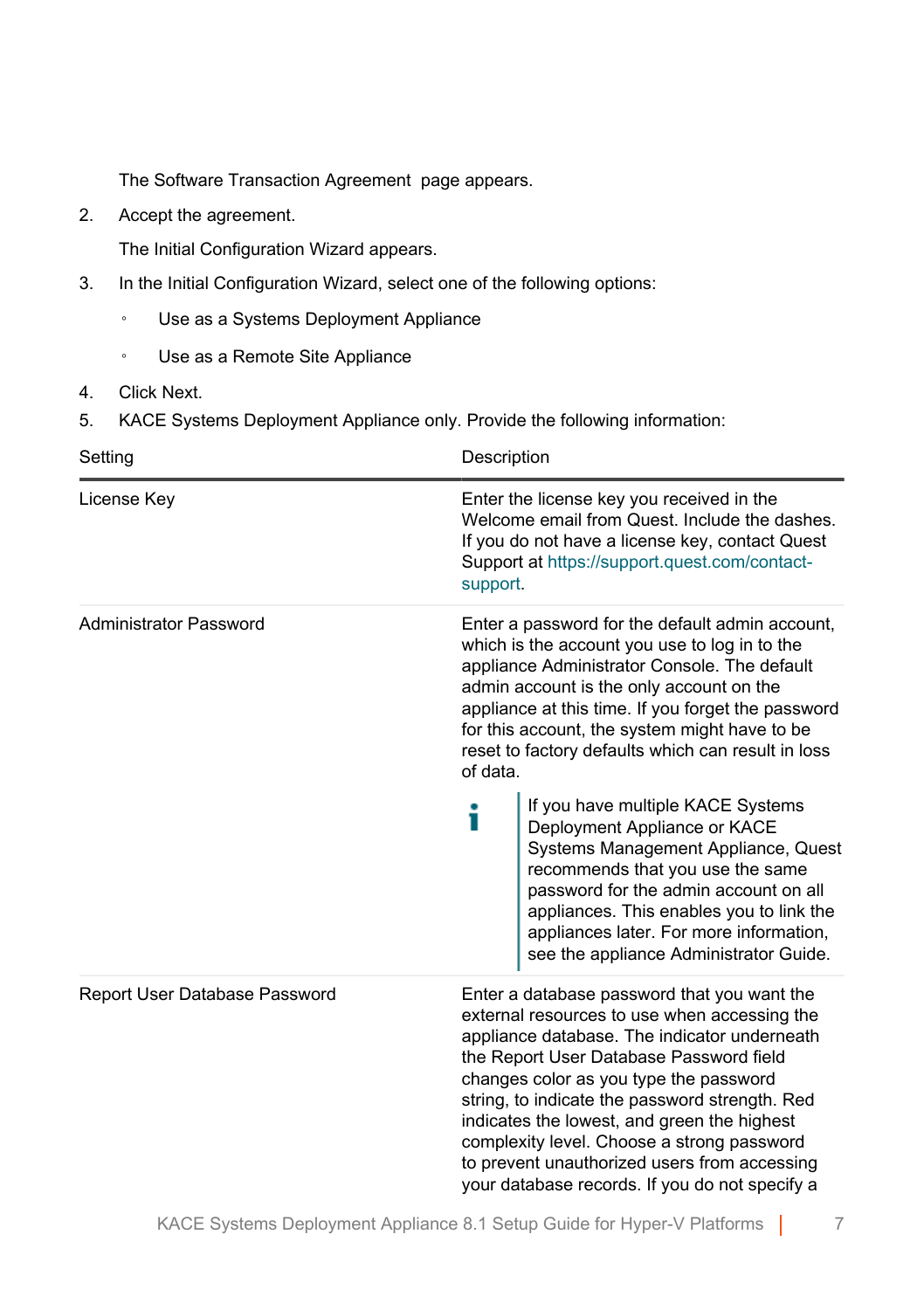| Setting                                                                   | Description                                                                                                                                                                                                                                                                                                                                                                                                                                                                      |
|---------------------------------------------------------------------------|----------------------------------------------------------------------------------------------------------------------------------------------------------------------------------------------------------------------------------------------------------------------------------------------------------------------------------------------------------------------------------------------------------------------------------------------------------------------------------|
|                                                                           | password for the Report User, the programs<br>querying the appliance use the default password,<br>which can allow attackers to expose sensitive<br>data. A warning alert on the Home Dashboard<br>appears, prompting you to change the database<br>password.                                                                                                                                                                                                                     |
| <b>Registration Data</b>                                                  | Enter the name of your company or group and<br>the email address of the person or group that<br>you want to receive logs and notifications from<br>the appliance.                                                                                                                                                                                                                                                                                                                |
| <b>Network Connectivity</b>                                               | The KACE Systems Deployment Appliance<br>must be connected to the network to validate the<br>license information.                                                                                                                                                                                                                                                                                                                                                                |
| Default Appliance Theme                                                   | The default color theme for the appliance. The<br>Light theme is the default, but you can select<br>the Dark or Hybrid theme, as required. Users<br>can also associate different themes with their<br>account, if the default appliance theme does not<br>suit their needs. For more information, see.                                                                                                                                                                           |
| Time Zone                                                                 | Select the time zone where the appliance is<br>located. The browser's time zone is selected by<br>default.                                                                                                                                                                                                                                                                                                                                                                       |
| 6.<br>KACE Remote Site Appliance only. Provide the following information: |                                                                                                                                                                                                                                                                                                                                                                                                                                                                                  |
| Setting                                                                   | Description                                                                                                                                                                                                                                                                                                                                                                                                                                                                      |
| Parent SDA IP Address                                                     | Enter the IP address of the KACE Systems<br>Deployment Appliance associated with the RSA<br>you are installing.                                                                                                                                                                                                                                                                                                                                                                  |
| Parent SDA Linking Hash                                                   | Enter the linking hash string generated on the<br>parent KACE Systems Deployment Appliance.<br>You can create the hash string in the KACE<br>Systems Deployment Appliance Administrator<br>Console by going to the KACE Linking page<br>and clicking Generate Hash. The linking hash<br>appears in the KACE Linking Hash (valid for<br>5 minutes) field for a limited period of time.<br>For more information, see the KACE Systems<br>Deployment Appliance Administrator Guide. |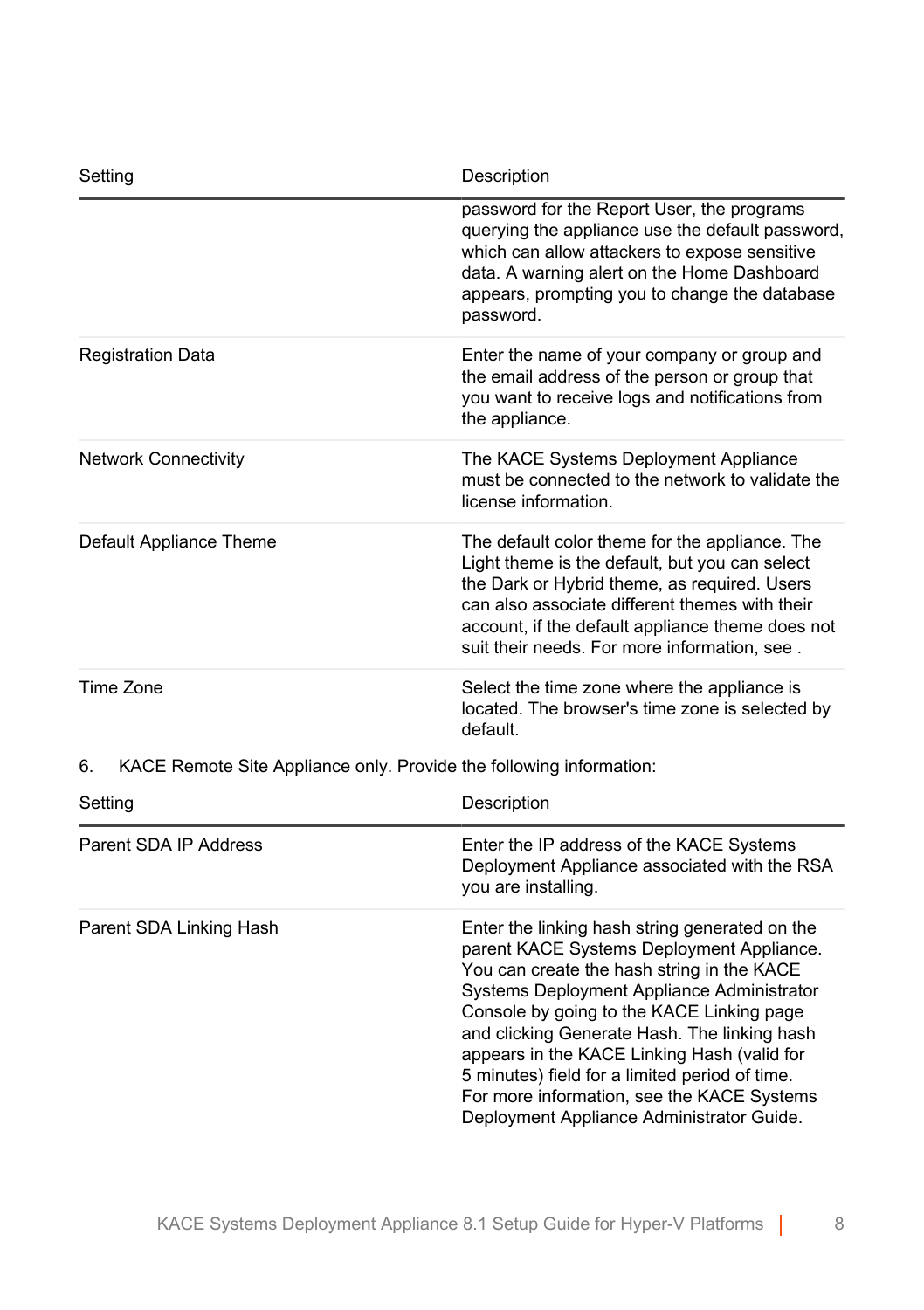| Setting   | Description                                                                                                |
|-----------|------------------------------------------------------------------------------------------------------------|
| Time Zone | Select the time zone where the appliance is<br>located. The browser's time zone is selected by<br>default. |

7. Click Save Settings and Continue.

The Data Storage page appears.

- 8. Optional: Save your appliance data to onboard storage or offboard storage.
- 9. If you added an additional virtual disk, select it now and click Configure, then reboot appliance.

The appliance restarts.

- 10. When the appliance has restarted, refresh the browser page.
- 11. Accept the End User License Agreement (EULA), then log in using the login ID admin and the password you chose on the initial setup page.

The Administrator Console appears and the appliance is ready for use.

### <span id="page-8-0"></span>Configuring backup integration services

Configuring backup integration services appropriately for KACE Systems Deployment Appliance virtual machines running on Hyper-V prevents MySQL database file corruption.

KACE Systems Deployment Appliance virtual machine running on Hyper-V is incorrectly configured for virtual machine (VM) backup, resulting in some MySQL database file corruption inside the appliance, rendering the appliance unusable until Technical Support is contacted to resolve the issue, by restoring the database from the most current, non-corrupted database backup.

This is caused by the Hyper-V live virtual machine backup feature, that facilitates zero down time backup of live virtual machines. For more information, visit [https://technet.microsoft.com/en-us/](https://technet.microsoft.com/en-us/library/dn531031(v=ws.12).aspx) [library/dn531031\(v=ws.12\).aspx.](https://technet.microsoft.com/en-us/library/dn531031(v=ws.12).aspx)

However, Microsoft does not yet support the Hyper-V live backup feature for any version of FreeBSD virtual machines running on Hyper-V, which includes Hyper-V VMs of the KACE Systems Deployment Appliance products, since they are based on FreeBSD. For more information, visit [https://technet.microsoft.com/library/dn848318\(ws.12\).aspx](https://technet.microsoft.com/library/dn848318(ws.12).aspx).

If correctly configured, when a backup is taken of a VM that does not support live backup, the Hyper-V server takes the VM offline (placed into the saved state) for the duration of the backup process, and then restores the VM to its previous state after the backup process is done. While the VM has to be taken offline, resulting in downtime for the VM, the backup should be able to complete without adversely affecting the VM's contents. For more information, visit [https://](https://technet.microsoft.com/en-us/library/dn798286.aspx) [technet.microsoft.com/en-us/library/dn798286.aspx](https://technet.microsoft.com/en-us/library/dn798286.aspx).

Since Microsoft does not support live backups of the FreeBSD operating system that the KACE appliances run on, it is important to configure the appropriate Integration Services settings of the KACE Systems Deployment Appliance Hyper-V VMs that prevent Hyper-V from attempting to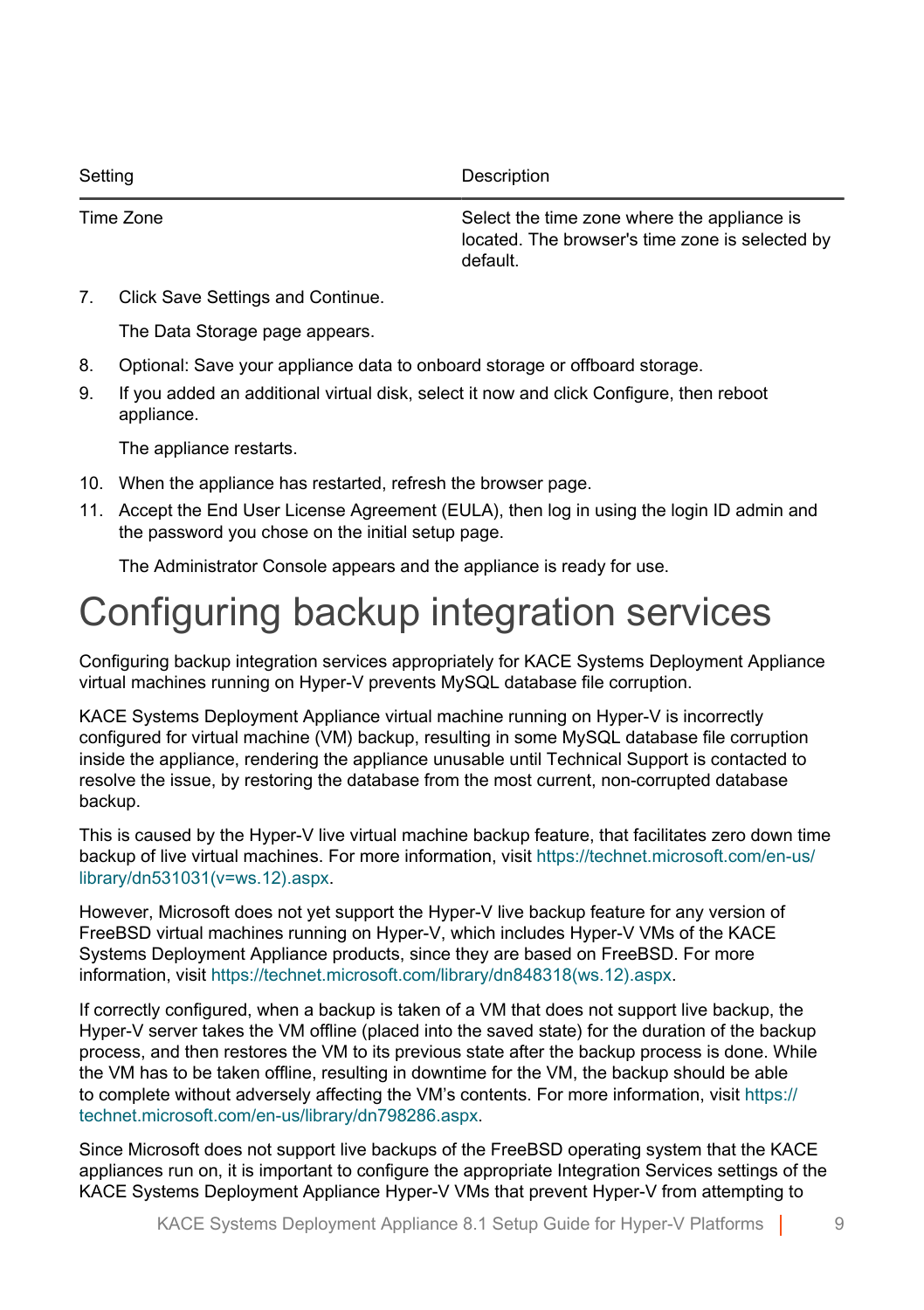perform live backups of the VM. When the VM's Integration Services settings are not properly configured, some customers have experienced file corruption inside of the KACE Systems Deployment Appliance which causes it to not function correctly, resulting in needing to contact Technical Support to correct the problem.

Since Microsoft automatically defaults all new Hyper-V VMs to have the Backup Integration Service enabled, if you created a Hyper-V VM for the KACE Systems Deployment Appliance, follow the instructions below to correctly configure this service for FreeBSD, to prevent the above database file corruption.

Disabling the live backup feature on KACE Systems Deployment Appliance Hyper-V VMs is recommended.

To disable the Backup Integration Service, in the VM Settings dialog box, under Management > Integration Services, clear the Backup (volume checkpoint) check box, and click Apply. This setting may have a different name, such as Backup (volume shadow copy), depending on the Windows version of the Hyper-V server.

- To change this setting, you must first shut down the VM.
- After the Backup setting is disabled, if Windows fails to first take the VM offline (by i changing the state of the VM to saved) during the backup process, and MySQL corruption in the KACE appliance continues to occur during VM backup, put the VM into shutdown or saved state before performing a VM backup.

For additional information about this issue, visit [https://support.quest.com/kace-systems](https://support.quest.com/kace-systems-deployment-appliance/kb/195580)[deployment-appliance/kb/195580.](https://support.quest.com/kace-systems-deployment-appliance/kb/195580)

### <span id="page-9-0"></span>Virtual NIC configuration

i

Erratic network behavior, including poor performance, agent disconnects, interface freezing, and complete network unavailability is observed with a virtual KACE Systems Management Appliance running on Hyper-V.

By default, two problematic network settings are enabled in Hyper-V for all guest virtual machines (VMs). These settings are a Dynamic MAC address and VMQ (virtual machine queue).

When configured with a Dynamic MAC address, Hyper-V may randomly assign a new MAC address to the guest VM. Since the KACE appliances run on FreeBSD, the OS must be restarted to detect the change to the network interface.

VMQ is a packet filtering technology in Hyper-V that reduces the overhead of packet routing with supported hardware and guest operating systems. However, it is not supported by the Intel E1000 virtual NIC used by the KACE appliances, and this can cause poor network performance. Some Broadcom physical adapters are known to have performance issues with VMQ as well.

To resolve this issue, it is recommended to disable both the dynamic MAC address (by choosing a static MAC) and VMQ, on all Hyper-V hosted virtual KACE appliances.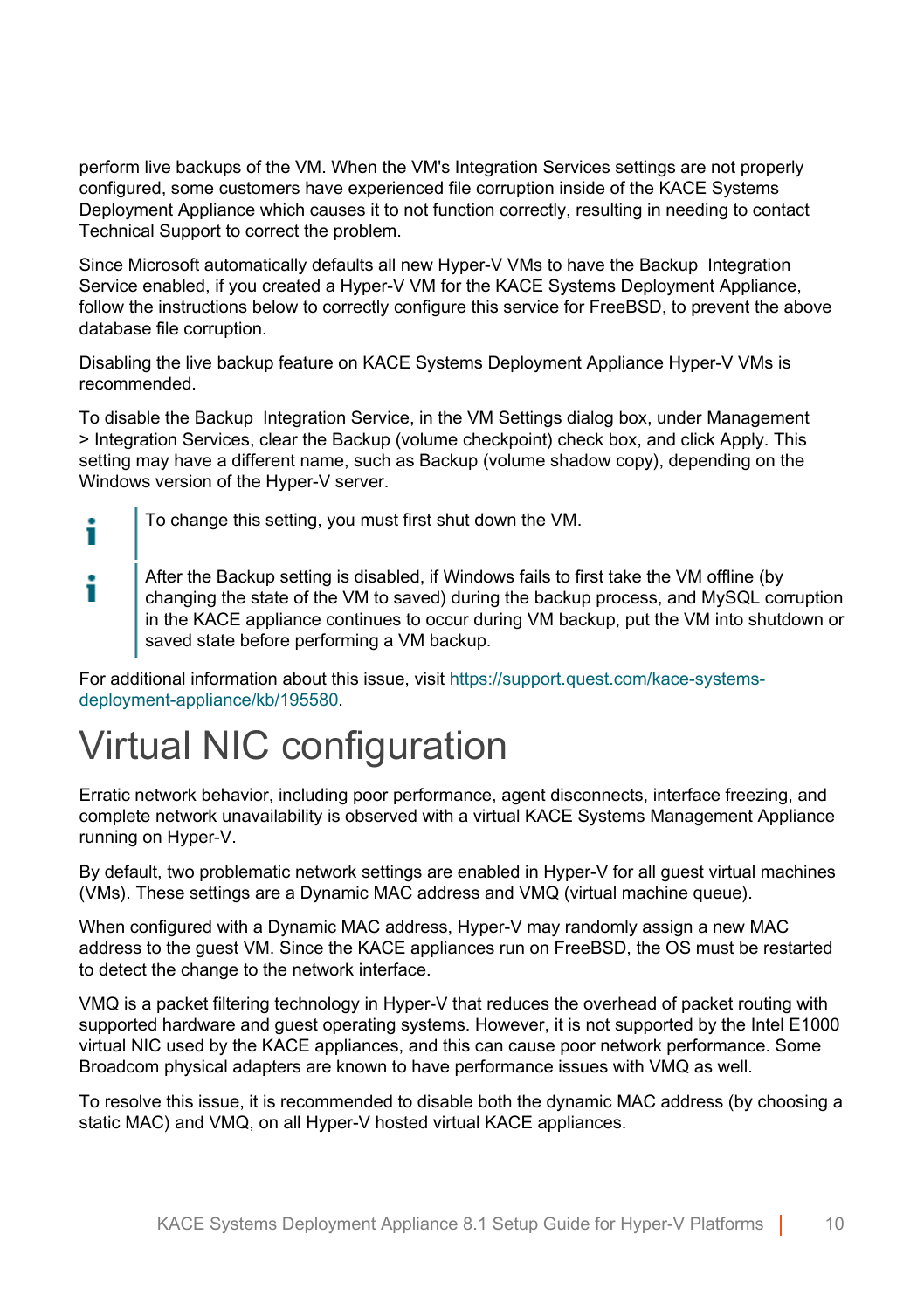To disable the dynamic MAC address, in the VM Settings dialog box, under Network Adapter > Advanced Features, select the Static check box, and specify a valid, unique MAC address for your environment. Then, click Apply.

- Typically, this can be left as the current MAC address, that is already assigned Ť dynamically.
- To switch a dynamic MAC address to a static one, and the other way around, you must Ť first shut down the VM.

To disable VMQ, in the VM Settings dialog box, under Network Adapter > Hardware Acceleration, clear the Enable virtual machine queue check box, and click Apply.

While this setting can be changed without shutting down the VM, it is recommended to i change it while the VM is offline.

For additional information about this issue, visit [https://support.quest.com/kace-systems](https://support.quest.com/kace-systems-deployment-appliance/kb/153445)[deployment-appliance/kb/153445.](https://support.quest.com/kace-systems-deployment-appliance/kb/153445)

### <span id="page-10-0"></span>Scheduling training

To help you begin using the appliance, Quest provides a training program called QuickStart. This program provides remote assistance to begin imaging and provisioning your network-connected devices.

To find out more about this program, visit [https://support.quest.com/kace-systems-deployment](https://support.quest.com/kace-systems-deployment-appliance/professional-services/330)[appliance/professional-services/330](https://support.quest.com/kace-systems-deployment-appliance/professional-services/330).

To register, submit a request at <https://www.quest.com/register/113380>.

### <span id="page-10-1"></span>About us

Quest creates software solutions that make the benefits of new technology real in an increasingly complex IT landscape. From database and systems management, to Active Directory and Office 365 management, and cyber security resilience, Quest helps customers solve their next IT challenge now. Around the globe, more than 130,000 companies and 95% of the Fortune 500 count on Quest to deliver proactive management and monitoring for the next enterprise initiative, find the next solution for complex Microsoft challenges and stay ahead of the next threat. Quest Software. Where next meets now. For more information, visit [www.quest.com](https://www.quest.com/company/contact-us.aspx).

### <span id="page-10-2"></span>Technical support resources

Technical support is available to Quest customers with a valid maintenance contract and customers who have trial versions. You can access the Quest Support Portal at [https://](https://support.quest.com/) [support.quest.com.](https://support.quest.com/)

The Support Portal provides self-help tools you can use to solve problems quickly and independently, 24 hours a day, 365 days a year. The Support Portal enables you to: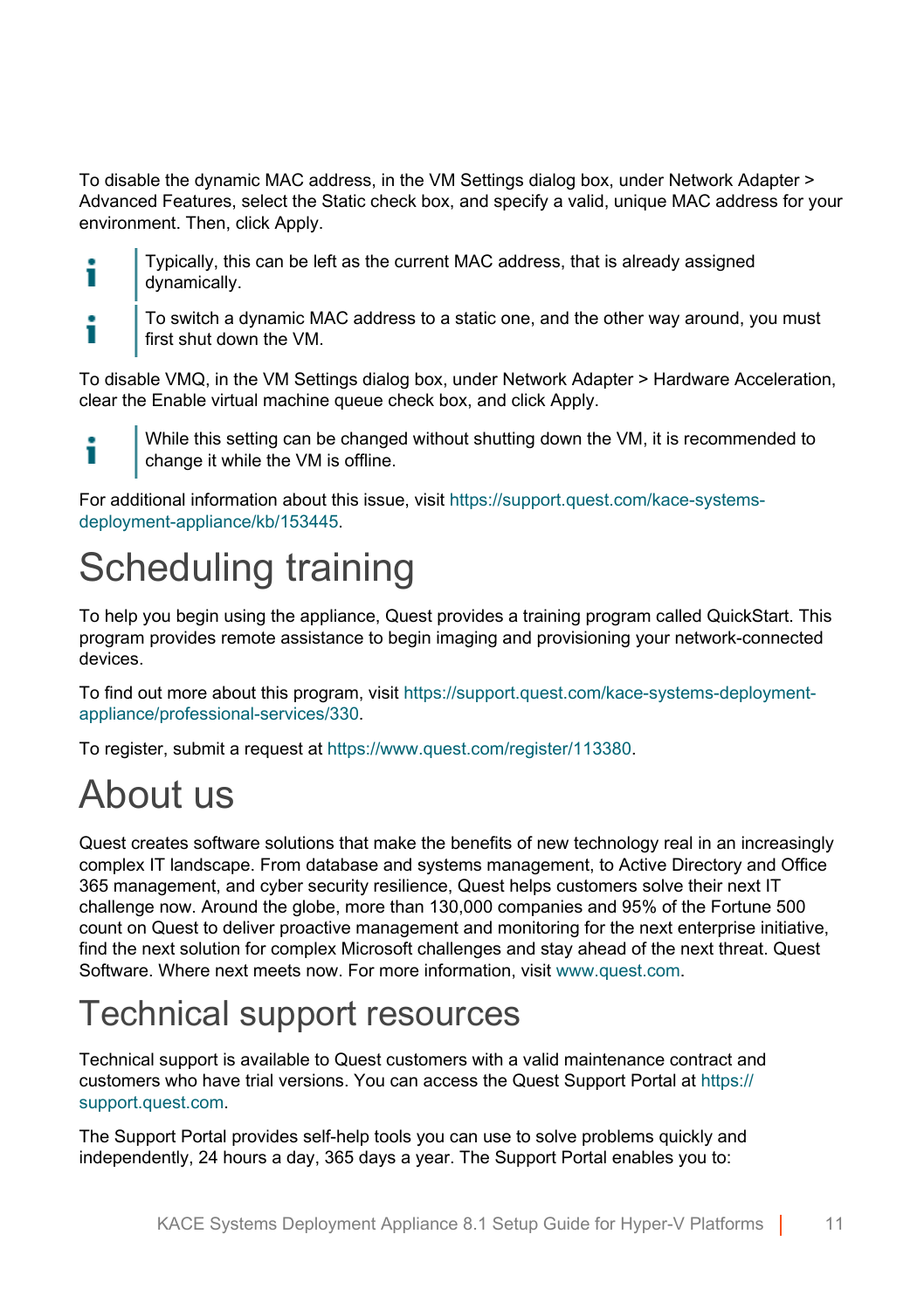- Submit and manage a Service Request
- View Knowledge Base articles
- Sign up for product notifications
- Download software and technical documentation
- View how-to-videos
- Engage in community discussions
- Chat with support engineers online
- View services to assist you with your product.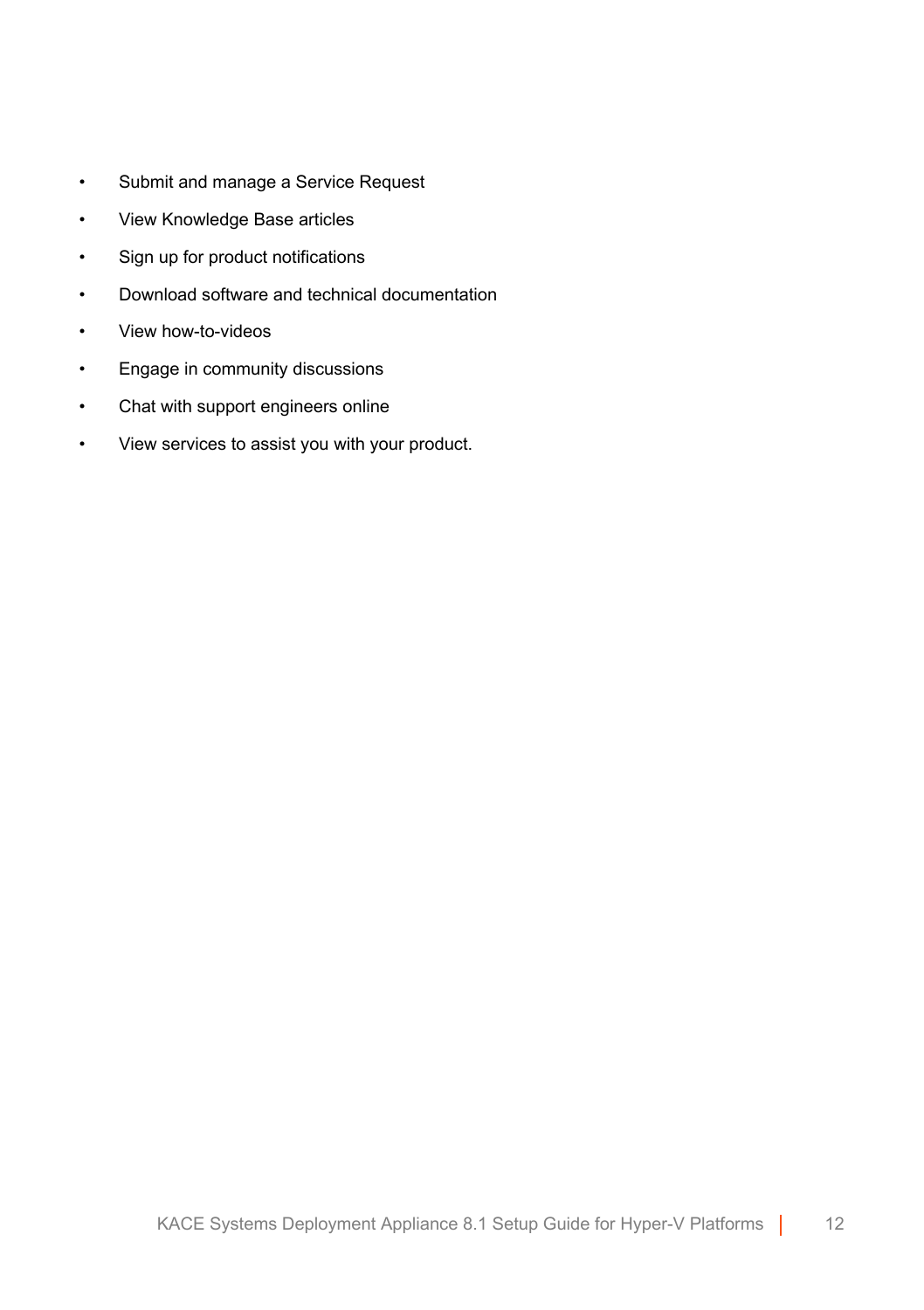# Configuration de l'appliance

<span id="page-12-0"></span>Ce guide explique comment configurer l'appliance virtuelle de déploiement des systèmes (SDA) Quest® KACE® sur les systèmes hôtes Microsoft® HyperV®. L'appliance KACE SDA ne requiert aucun matériel dédié.

### <span id="page-12-1"></span>Avant de commencer

Avant de configurer l'appliance, vous devez effectuer un certain nombre de tâches.

- 1. Achetez une licence pour l'appliance virtuelle de déploiement des systèmes KACE (SDA) via les services commerciaux Quest sur la page [https://www.quest.com/company/contact](https://www.quest.com/company/contact-us.aspx)[us.aspx.](https://www.quest.com/company/contact-us.aspx)
- 2. Obtenez une adresse IP statique pour l'appliance.

### <span id="page-12-2"></span>Importer l'appliance KACE SDA virtuelle dans un serveur Microsoft Hyper-V

Le gestionnaire Hyper-V est l'outil de gestion de machine virtuelle intégré qui permet d'importer l'appliance KACE SDA virtuelle.

- 1. Pour télécharger l'appliance KACE SDA virtuelle, accédez à [https://support.quest.com/](https://support.quest.com/kace-systems-deployment-appliance/download-new-releases) [kace-systems-deployment-appliance/download-new-releases](https://support.quest.com/kace-systems-deployment-appliance/download-new-releases). Pour obtenir vos informations d'identification, contactez le support Quest à l'adresse [https://support.quest.com/contact](https://support.quest.com/contact-support)[support.](https://support.quest.com/contact-support)
- 2. Dans la section Appliance virtuelle, téléchargez le groupement VHD compressé sur votre système hôte Hyper-V.
- 3. Extrayez les fichiers et vérifiez leur intégrité.
- 4. Dans le gestionnaire Hyper-V, cliquez avec le bouton droit sur l'hôte, puis cliquez sur Importer l'ordinateur virtuel.

La fenêtre Importer l'ordinateur virtuel s'affiche.

- 5. Accédez à l'emplacement du groupement VHD extrait.
- 6. Dans les Paramètres, sélectionnez Copier l'ordinateur virtuel (créer un ID unique) et Dupliquer tous les fichiers de manière à ce que le même ordinateur virtuel puisse être réimporté.
- 7. Cliquez sur Importer.

L'appliance KACE SDA virtuelle s'affiche dans la liste Machines virtuelles.

- 8. Dans votre environnement virtuel, procédez aux modifications de configuration suivantes :
	- Désactivez les paramètres MAC dynamique et VMQ. Pour en savoir plus, voir [https://](https://support.quest.com/kb/153445) [support.quest.com/kb/153445](https://support.quest.com/kb/153445).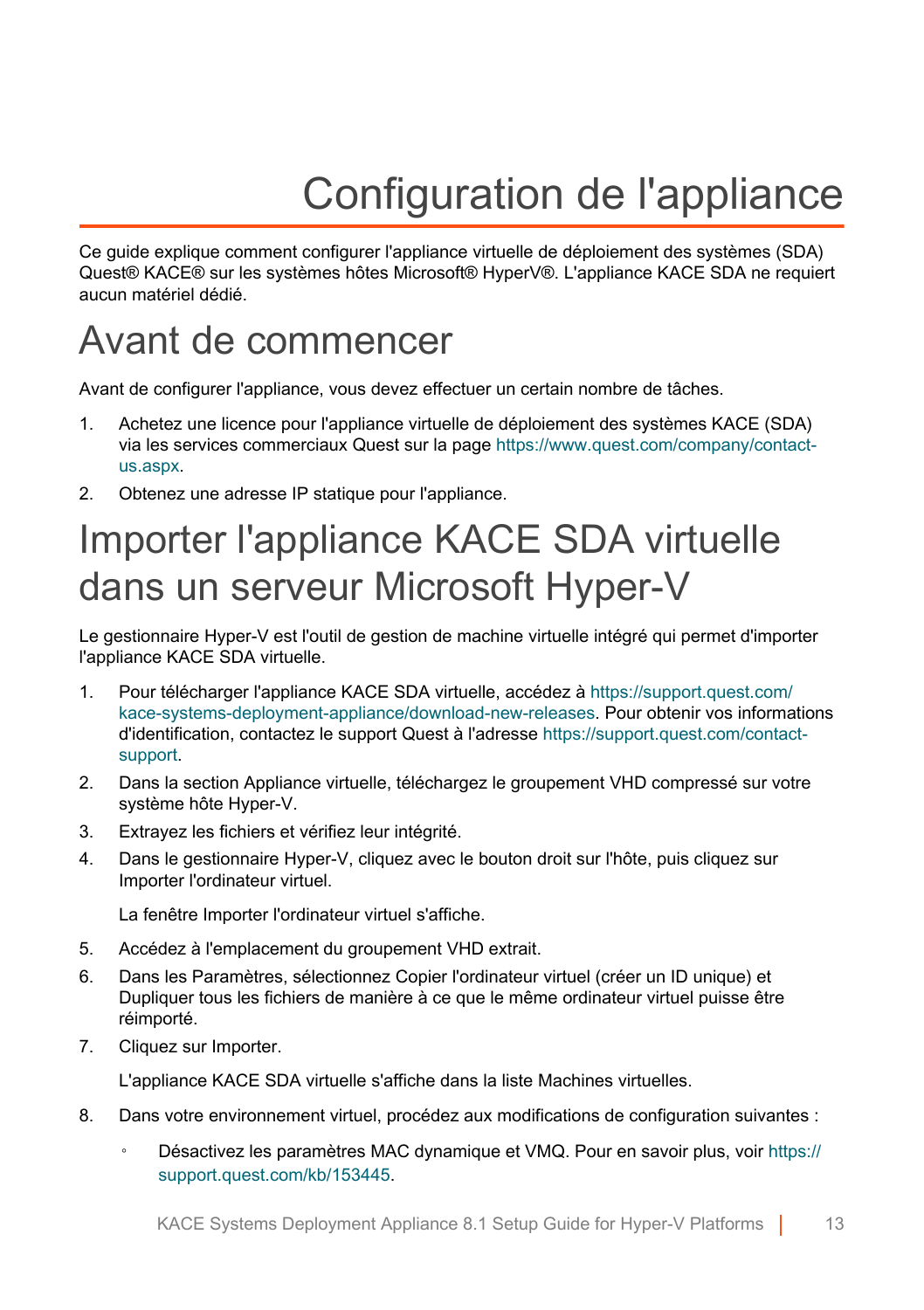- Désactivez le service Backup Integration. Pour en savoir plus, voir [https://](https://support.quest.com/kb/195580) [support.quest.com/kb/195580](https://support.quest.com/kb/195580).
- 9. Modifiez les paramètres de la machine virtuelle pour connecter la carte réseau virtuelle à votre commutateur virtuel hôte Hyper-V.

Connectez-vous à la Console de ligne de commande de l'appliance KACE SDA virtuelle et terminez la configuration de l'appliance. Voir [Configurer les paramètres réseau.](#page-13-0)

### <span id="page-13-0"></span>Configurer les paramètres réseau

Utilisez la Console de ligne de commande pour configurer les paramètres réseau et connecter l'appliance à votre réseau.

1. Mettez la machine virtuelle sous tension pour démarrer l'appliance. Cette opération dure entre 5 et 10 minutes.

L'écran de connexion s'affiche.

2. À l'invite de connexion, saisissez :

ID de connexion : konfig

Mot de passe : konfig

- 3. Choisissez la langue de la Console de ligne de commande. Utilisez les touches fléchées haut et bas pour vous déplacer d'un champ à l'autre.
- 4. Configurez les paramètres réseau ci-dessous. Utilisez les touches fléchées droite et gauche pour sélectionner les options dans un champ et les touches fléchées haut et bas pour vous déplacer d'un champ à l'autre.

| Option                | Description                                                                                                                       |
|-----------------------|-----------------------------------------------------------------------------------------------------------------------------------|
| Nom d'hôte            | Entrez le nom d'hôte de l'appliance. Le nom<br>proposé par défaut est k2000.                                                      |
| Masque de sous-réseau | Indiquez le sous-réseau (segment du réseau)<br>auquel appartient l'appliance. La valeur<br>proposée par défaut est 255.255.255.0. |
| Adresse IP            | Entrez l'adresse IP statique de l'appliance.                                                                                      |
| Nom du domaine        | Indiguez le domaine auguel appartient<br>l'appliance. Par exemple, quest.com.                                                     |
| Passerelle par défaut | Indiquez la passerelle réseau de l'appliance.                                                                                     |
| DNS principal         | Spécifiez l'adresse IP ou le serveur DNS<br>principal utilisé par l'appliance pour résoudre les<br>noms d'hôte.                   |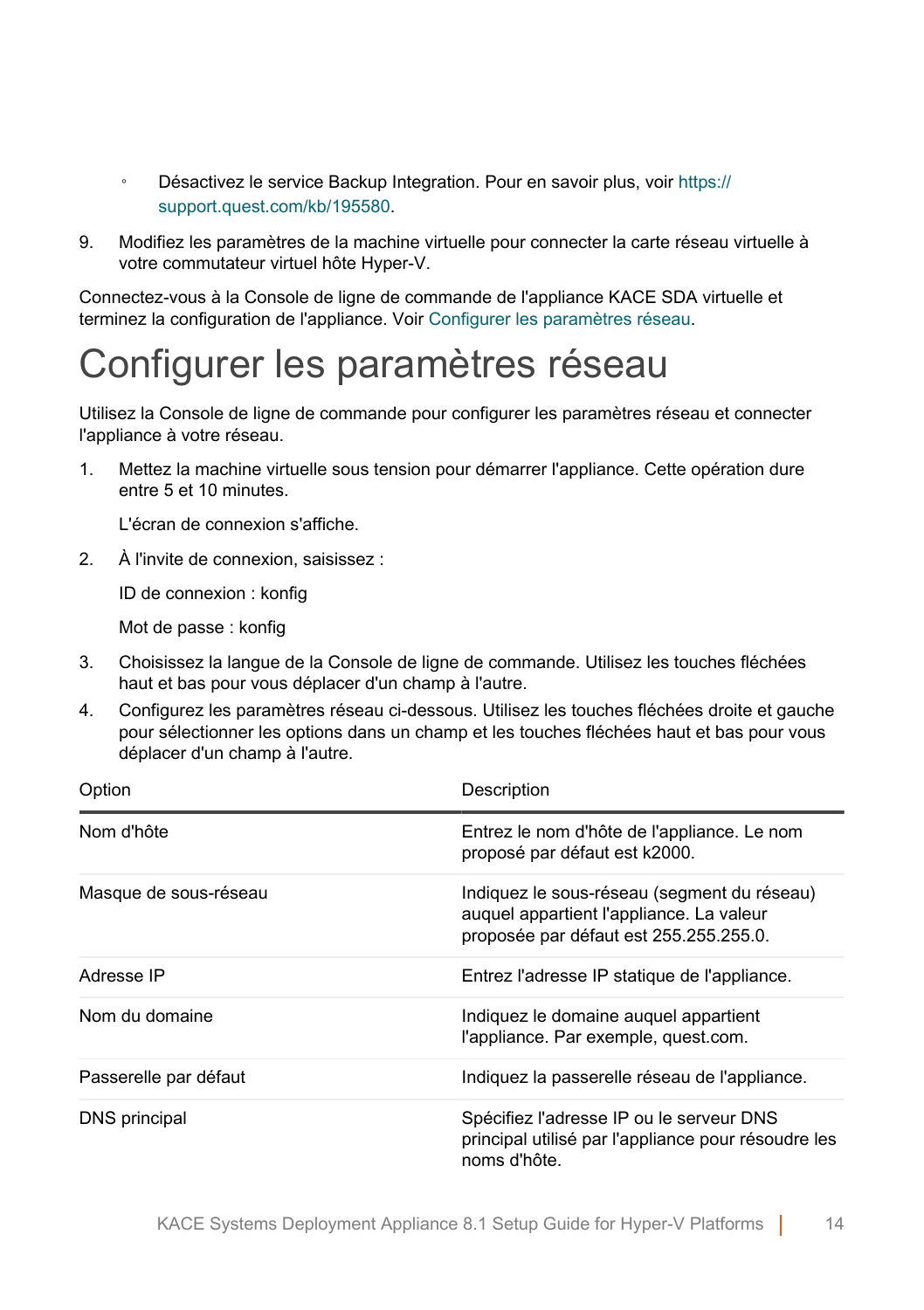| Option                                                | Description                                                                                                                                                                                                                                                                                                                                                                                                                    |
|-------------------------------------------------------|--------------------------------------------------------------------------------------------------------------------------------------------------------------------------------------------------------------------------------------------------------------------------------------------------------------------------------------------------------------------------------------------------------------------------------|
| DNS secondaire                                        | Facultatif: entrez l'adresse IP du serveur DNS<br>secondaire que l'appliance utilise pour résoudre<br>les noms d'hôte.                                                                                                                                                                                                                                                                                                         |
| Autoriser une connexion racine SSH (Support<br>Quest) | Facultatif : sélectionnez cette option pour<br>activer l'accès SSH (sécurisé) à la Console<br>d'administration de l'appliance de déploiement<br>des systèmes KACE. Quest KACE vous<br>recommande d'activer le protocole SSH au cours<br>de l'installation initiale. Lorsque l'installation est<br>terminée, vous pouvez modifier les paramètres<br>dans la Console d'administration si nécessaire.                             |
| Proxy                                                 | Facultatif: saisissez les informations concernant<br>le serveur proxy.<br>L'appliance prend en charge<br>i<br>les serveurs proxy qui utilisent<br>l'authentification de base, axée sur<br>le domaine, qui demande un nom<br>d'utilisateur et un mot de passe. Si<br>votre serveur proxy utilise un type<br>d'authentification différent, ajoutez<br>l'adresse IP de l'appliance à la liste des<br>exceptions du serveur proxy. |
| Enregistrer les données de l'appliance                | Sélectionnez l'une des options suivantes :<br>Sur l'appliance virtuelle (stockage interne)<br>Vers ce périphérique de stockage externe<br>(disque virtuel)<br>Cette option est disponible uniquement<br>i<br>lorsqu'un disque dur supplémentaire<br>est déjà ajouté à l'appliance KACE SDA<br>virtuelle.                                                                                                                       |

5. Appuyez sur la touche fléchée Bas pour déplacer le curseur vers Enregistrer, puis appuyez sur la touche Entrée ou Retour.

L'appliance redémarre.

Connectez-vous à la Console d'administration. Voir [Se connecter à la Console d'administration](#page-14-0).

### <span id="page-14-0"></span>Se connecter à la Console d'administration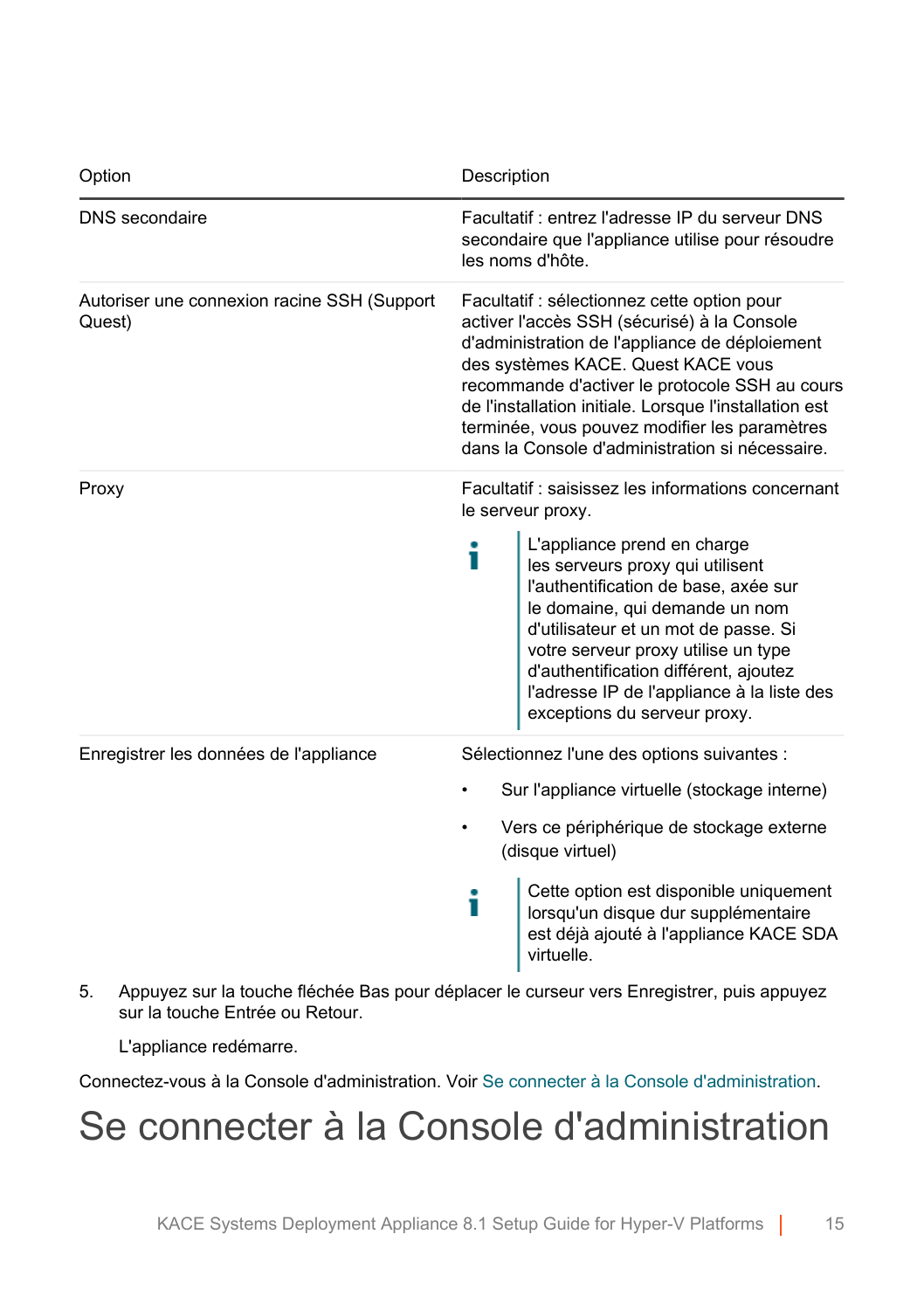Après avoir configuré les paramètres réseau et redémarré l'appliance, connectez-vous à la Console d'administration de l'appliance de déploiement des systèmes KACE à partir de tout ordinateur connecté au réseau local (LAN).

- Votre paramètre de navigateur détermine la langue affichée dans la Console f d'administration au cours de votre première connexion. Pour plus d'informations sur la modification des paramètres de langue, consultez le Guide de l'administrateur de l'appliance.
- 1. Ouvrez un navigateur Web et saisissez l'adresse URL de la Console d'administration :

http://nom\_d'hôte. Par exemple, http://KACE\_SDA.

2. Indiquez les informations suivantes :

| Paramètre                        | Description                                                                                                                                                                                                                                                                                                                                                                                                                                                                                  |
|----------------------------------|----------------------------------------------------------------------------------------------------------------------------------------------------------------------------------------------------------------------------------------------------------------------------------------------------------------------------------------------------------------------------------------------------------------------------------------------------------------------------------------------|
| Clé de licence                   | Saisissez la clé de licence que vous avez reçue<br>dans le courrier électronique de bienvenue<br>envoyé par Quest. N'oubliez pas d'inclure les<br>tirets. Si vous ne disposez d'aucune clé de<br>licence, contactez le support Quest à l'adresse<br>https://support.quest.com/contact-support.                                                                                                                                                                                               |
| Mot de passe de l'administrateur | Entrez un mot de passe pour le compte<br>admin par défaut, qui est le compte que vous<br>utilisez pour vous connecter à la Console<br>d'administration de l'appliance. Le compte<br>admin par défaut est le seul compte défini<br>sur l'appliance à ce stade. Si vous oubliez le<br>mot de passe de ce compte, il vous faudra<br>probablement rétablir les paramètres d'usine par<br>défaut du système, ce qui peut entraîner une<br>perte de données.<br>Si vous disposez de plusieurs<br>i |
|                                  | appliances KACE SDA ou SMA (gestion<br>des systèmes), Quest KACE vous<br>recommande d'utiliser un mot de passe<br>identique pour le compte admin sur<br>chaque appliance. Cela vous permet<br>de lier les appliances entre elles par<br>la suite. Pour plus d'informations,<br>consultez le Guide de l'administrateur<br>de l'appliance.                                                                                                                                                     |
| Données d'enregistrement         | Saisissez le nom de votre entreprise ou groupe<br>et l'adresse e-mail de l'individu ou du groupe<br>qui recevra les journaux et les notifications de<br>l'appliance.                                                                                                                                                                                                                                                                                                                         |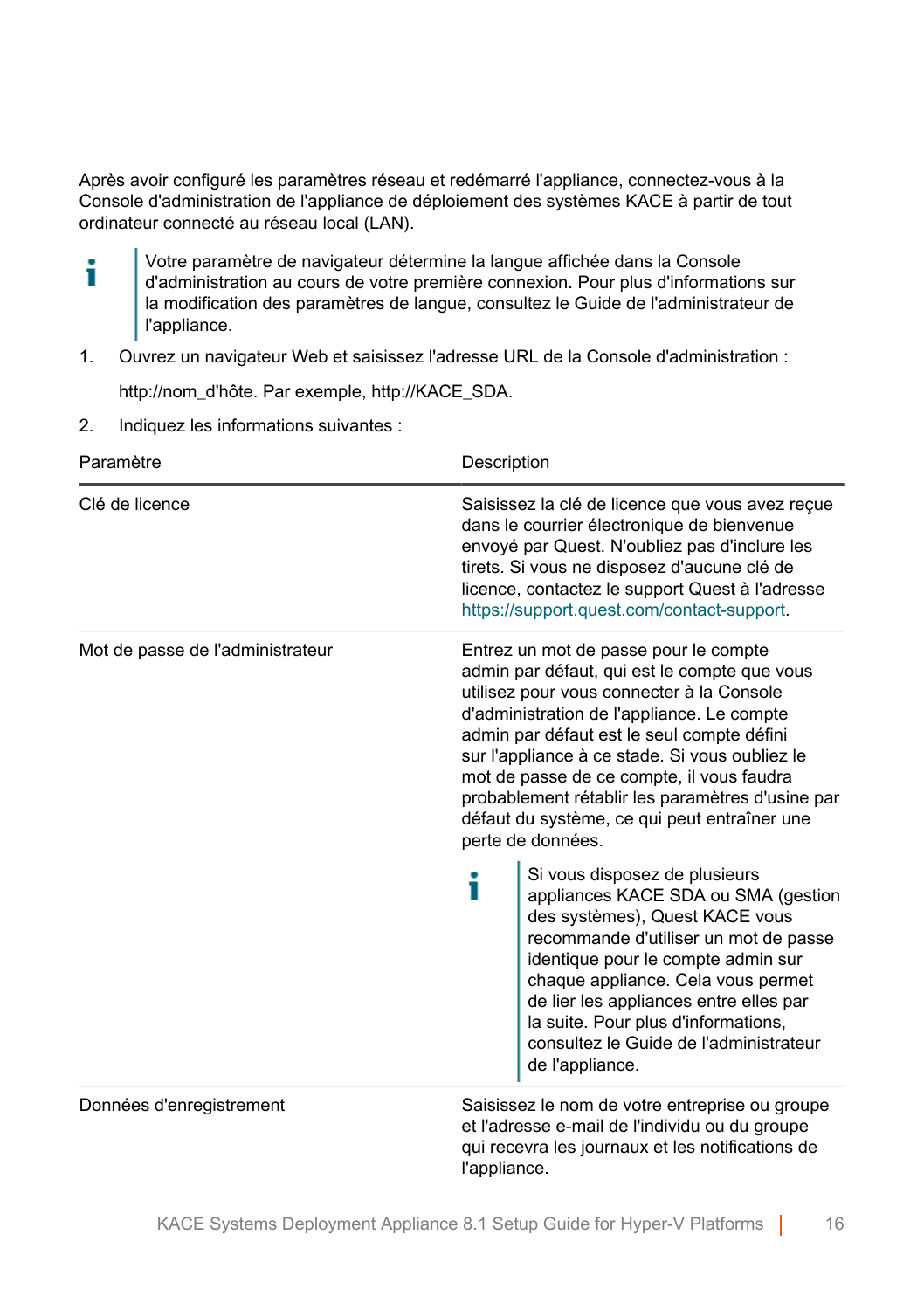| Paramètre           | Description                                                                                                                        |
|---------------------|------------------------------------------------------------------------------------------------------------------------------------|
| Connectivité réseau | Pour valider les informations de licence, les<br>appliances KACE SDA virtuelles et physiques<br>doivent être connectées au réseau. |
| Fuseau horaire      | Sélectionnez le fuseau horaire dans lequel<br>l'appliance est située.                                                              |

3. Cliquez sur Enregistrer les paramètres et Continuer.

La page Stockage des données s'affiche.

- 4. Facultatif : enregistrez les données de votre appliance sur un stockage interne ou externe.
- 5. Si vous avez ajouté un disque virtuel supplémentaire, sélectionnez-le maintenant et cliquez sur Configurer, puis redémarrer l'appliance.

L'appliance redémarre.

- 6. Lorsque l'appliance a redémarré, réactualisez la page du navigateur.
- 7. Acceptez le contrat de licence de l'utilisateur final, puis connectez-vous en utilisant l'ID de connexion admin et le mot de passe choisi sur la page de configuration initiale.

La Console d'administration s'affiche et vous pouvez utiliser l'appliance.

### <span id="page-16-0"></span>Configuration des services d'intégration de sauvegarde

La configuration appropriée des services Backup Integration pour les machines virtuelles d'appliance de déploiement des systèmes KACE (SDA) s'exécutant sur Hyper-V empêche la corruption des fichiers de base de données MySQL.

La machine virtuelle KACE SDA s'exécutant sur Hyper-V est mal configurée pour la sauvegarde de machine virtuelle (VM), ce qui entraîne la corruption de fichiers de base de données MySQL dans l'appliance. Cette dernière est inutilisable tant que le support technique n'a pas résolu le problème en restaurant la base de données vers la sauvegarde de base de données non corrompue la plus récente.

Ce phénomène est provoqué par la fonctionnalité sauvegarde en direct de la machine virtuelle d'Hyper-V qui facilite la sauvegarde sans interruption des machines virtuelles en direct. Pour plus d'informations, visitez le site [https://technet.microsoft.com/en-us/library/dn531031\(v=ws.12\).aspx.](https://technet.microsoft.com/en-us/library/dn531031(v=ws.12).aspx)

Cependant, Microsoft ne prend pas en charge actuellement la fonctionnalité sauvegarde live pour les versions de machines virtuelles FreeBSD s'exécutant sur Hyper-V, dont les machines virtuelles Hyper-V des produits KACE SDA qui utilisent FreeBSD. Pour plus d'informations, visitez le site [https://technet.microsoft.com/library/dn848318\(ws.12\).aspx](https://technet.microsoft.com/library/dn848318(ws.12).aspx).

KACE Systems Deployment Appliance 8.1 Setup Guide for Hyper-V Platforms | 17 S'il est correctement configuré, lors de la sauvegarde d'une machine virtuelle ne prenant pas en charge la sauvegarde en direct, le serveur Hyper-V met la machine virtuelle hors ligne (placée dans l'état sauvegardé) pendant le processus de sauvegarde, puis restaure la machine virtuelle à son état précédent lorsque le processus de sauvegarde est terminé. Bien que la mise hors ligne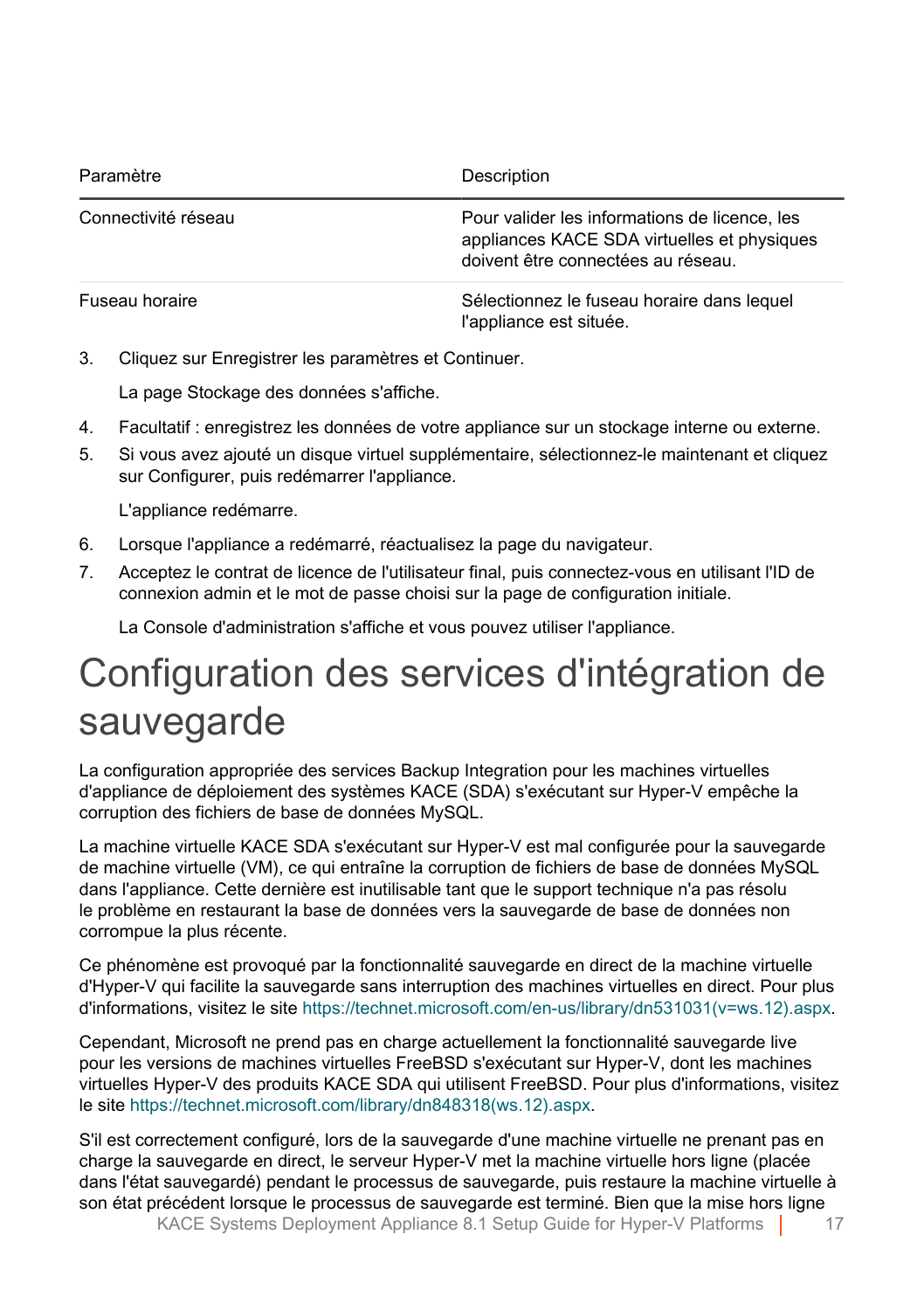de la machine virtuelle entraîne l'indisponibilité de celle-ci, la sauvegarde devrait se terminer sans affecter de manière négative le contenu de la machine virtuelle. Pour plus d'informations, visitez le site [https://technet.microsoft.com/en-us/library/dn798286.aspx.](https://technet.microsoft.com/en-us/library/dn798286.aspx)

Microsoft ne prenant pas en charge les sauvegardes live du système d'exploitation FreeBSD sur lequel s'exécute l'appliance KACE, il est important de configurer les paramètres Services Integration des machines virtuelles Hyper-V KACE SDA qui empêchent Hyper-V de tenter d'effectuer des sauvegardes live de la machine virtuelle. Lorsque les paramètres Services Integration sont mal configurés, certains clients ont rencontré des problèmes de corruption de fichiers au sein de l'appliance de déploiement des systèmes KACE (SDA). L'appliance est alors inutilisable et il est nécessaire de contacter le support technique pour résoudre le problème.

Microsoft activant automatiquement par défaut le service d'intégration de sauvegarde sur toutes les nouvelles machines virtuelles HyperV, si vous créez une machine virtuelle HyperV pour l'appliance KACE SDA, suivez les instructions ci-dessous pour configurer correctement ce service pour FreeBSD, afin d'empêcher la corruption de fichiers de la base de données mentionnée cidessus.

Nous vous recommandons de désactiver la fonctionnalité sauvegarde live sur les machines virtuelles Hyper-V KACE SDA.

Pour désactiver le service d'intégration de sauvegarde, dans la boîte de dialogue Paramètres de la machine virtuelle, sous Gestion > Services d'intégration, décochez la case Sauvegarde (point de contrôle de volume), puis cliquez sur Appliquer. Ce paramètre peut avoir un autre nom, comme Sauvegarde (copie masquée), selon la version Windows du serveur Hyper-V.

Pour modifier ce paramètre, vous devez d'abord arrêter la machine virtuelle.

ñ

i Une fois le paramètre de sauvegarde désactivé, si Windows ne parvient pas à mettre hors ligne la machine virtuelle en premier lieu (en modifiant l'état de la machine virtuelle sur sauvegardé) pendant le processus de sauvegarde et si la corruption MySQL dans l'appliance KACE se poursuit pendant la sauvegarde de la machine virtuelle, mettez la machine virtuelle en état arrêt ou sauvegardé avant d'effectuer la sauvegarde de la machine virtuelle.

Pour des informations supplémentaires sur ce problème, rendez-vous sur [https://](https://support.quest.com/kace-systems-deployment-appliance/kb/195580) [support.quest.com/kace-systems-deployment-appliance/kb/195580](https://support.quest.com/kace-systems-deployment-appliance/kb/195580).

### <span id="page-17-0"></span>Configuration de la carte réseau virtuelle

Une défaillance du réseau, comme des mauvaises performances, la déconnexion de l'agent, le gel de l'interface et une indisponibilité complète, se produit avec une appliance virtuelle de gestion des systèmes KACE (SMA) s'exécutant sur Hyper-V.

Par défaut, deux paramètres du réseau problématiques sont activés dans l'Hyper-V pour toutes les machines virtuelles invitées. Ces paramètres sont Adresse MAC dynamique et VMQ (file d'attente de la machine virtuelle).

Lorsqu'il est configuré avec une adresse MAC dynamique, l'Hyper-V peut attribuer aléatoirement une nouvelle adresse MAC à la machine virtuelle invitée. Étant donné que les appliances KACE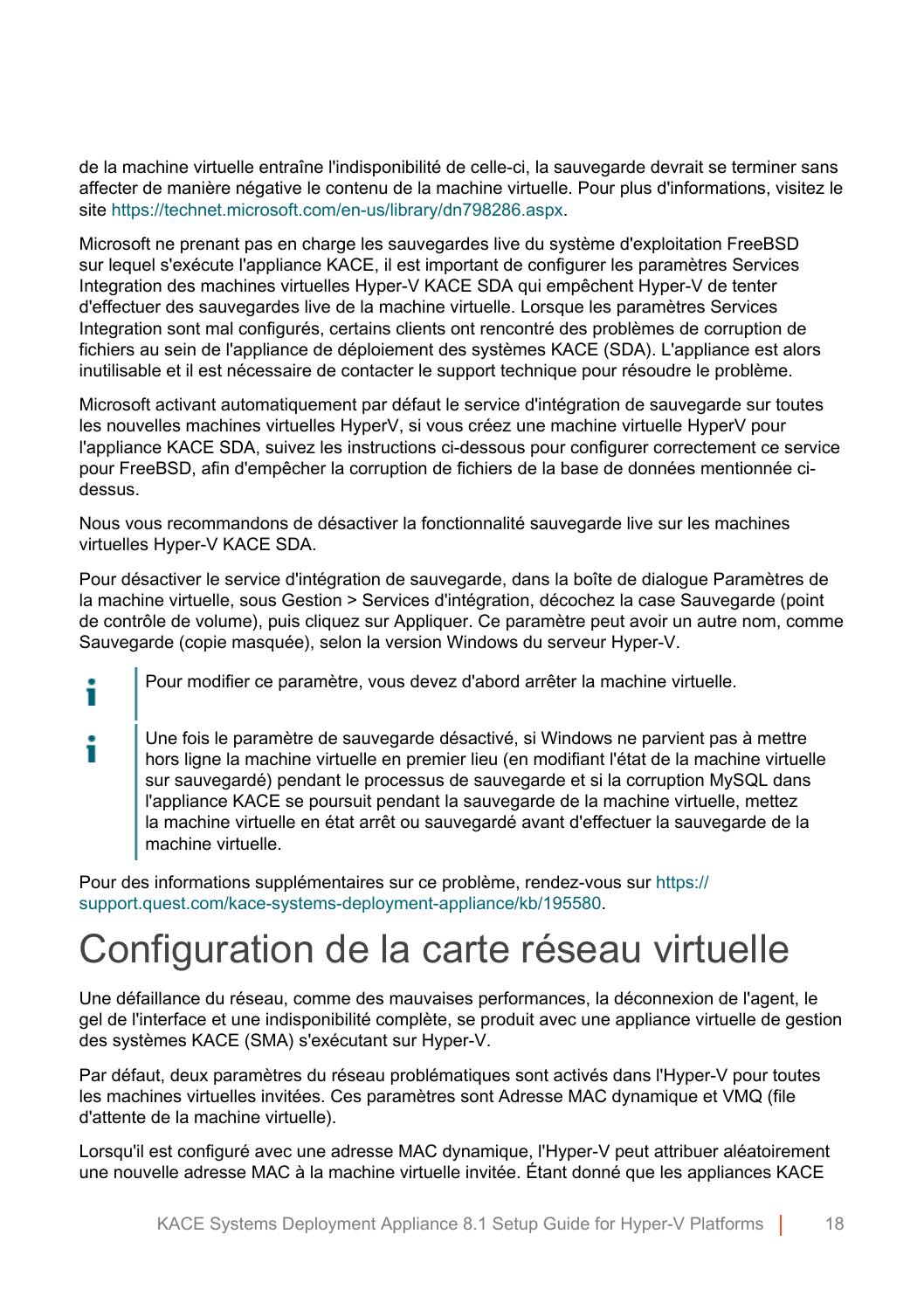sont exécutées sous FreeBSD, le système d'exploitation doit être redémarré afin de détecter les modifications apportées à l'interface réseau.

VMQ est une technologie de filtrage de paquets dans Hyper-V qui réduit la surcharge de travail liée au routage des paquets sur le matériel et les systèmes d'exploitation invités pris en charge. Cependant, cette technologie n'est pas prise en charge par la carte réseau virtuelle Intel E1000 utilisée par les appliances KACE, ce qui peut nuire aux performances du réseau. VMQ entraîne également des problèmes de performances pour certaines cartes réseau physiques Broadcom.

Pour résoudre ce problème, il est conseillé de désactiver l'adresse MAC dynamique (en choisissant une adresse MAC statique) et VMQ sur toutes les appliances virtuelles KACE hébergées sur Hyper-V.

Pour désactiver l'adresse MAC dynamique, dans la boîte de dialogue Paramètres de la machine virtuelle, sous Carte réseau > Fonctionnalités avancées, cochez la case Statique et spécifiez une adresse MAC unique valide pour votre environnement. Cliquez ensuite sur Appliquer.

- Généralement, vous pouvez laisser l'adresse MAC actuelle qui est déjà attribuée de i manière dynamique.
- Pour passer d'une adresse MAC dynamique à une adresse MAC statique, et vice versa, Ť vous devez d'abord arrêter la machine virtuelle.

Pour désactiver VMQ, dans la boîte de dialogue Paramètres de la machine virtuelle, sous Carte réseau > Accélération du matériel, décochez la case Activer la file d'attente de la machine virtuelle, puis cliquez sur Appliquer.

Bien que ce paramètre puisse être modifié sans arrêter la machine virtuelle, il est préférable de le modifier lorsque la machine virtuelle est hors ligne.

Pour des informations supplémentaires sur ce problème, rendez-vous sur [https://](https://support.quest.com/kace-systems-deployment-appliance/kb/153445) [support.quest.com/kace-systems-deployment-appliance/kb/153445](https://support.quest.com/kace-systems-deployment-appliance/kb/153445).

### <span id="page-18-0"></span>Programmation des formations

Afin de vous aider à commencer à utiliser l'appliance, Quest propose un programme de formations appelé QuickStart. Ce programme fournit une assistance à distance pour prendre en main la création d'images et le provisionnement de vos périphériques connectés au réseau.

Pour en savoir plus sur ce programme, visitez [https://support.quest.com/kace-systems](https://support.quest.com/kace-systems-deployment-appliance/professional-services/330)[deployment-appliance/professional-services/330](https://support.quest.com/kace-systems-deployment-appliance/professional-services/330).

Pour vous inscrire, envoyez une demande à<https://www.quest.com/register/113380>.

#### <span id="page-18-1"></span>Qui nous sommes

Т

Quest crée des solutions logicielles qui rendent tangibles les avantages des nouvelles technologies, dans un environnement IT de plus en plus complexe. De la gestion des bases de données et des systèmes à la gestion d'Active Directory et d'Office 365, en passant par la résilience de la cybersécurité, Quest aide ses clients à relever, dès maintenant, leur prochain défi IT. Dans le monde entier, plus de 130 000 entreprises, dont 95 % des entreprises du classement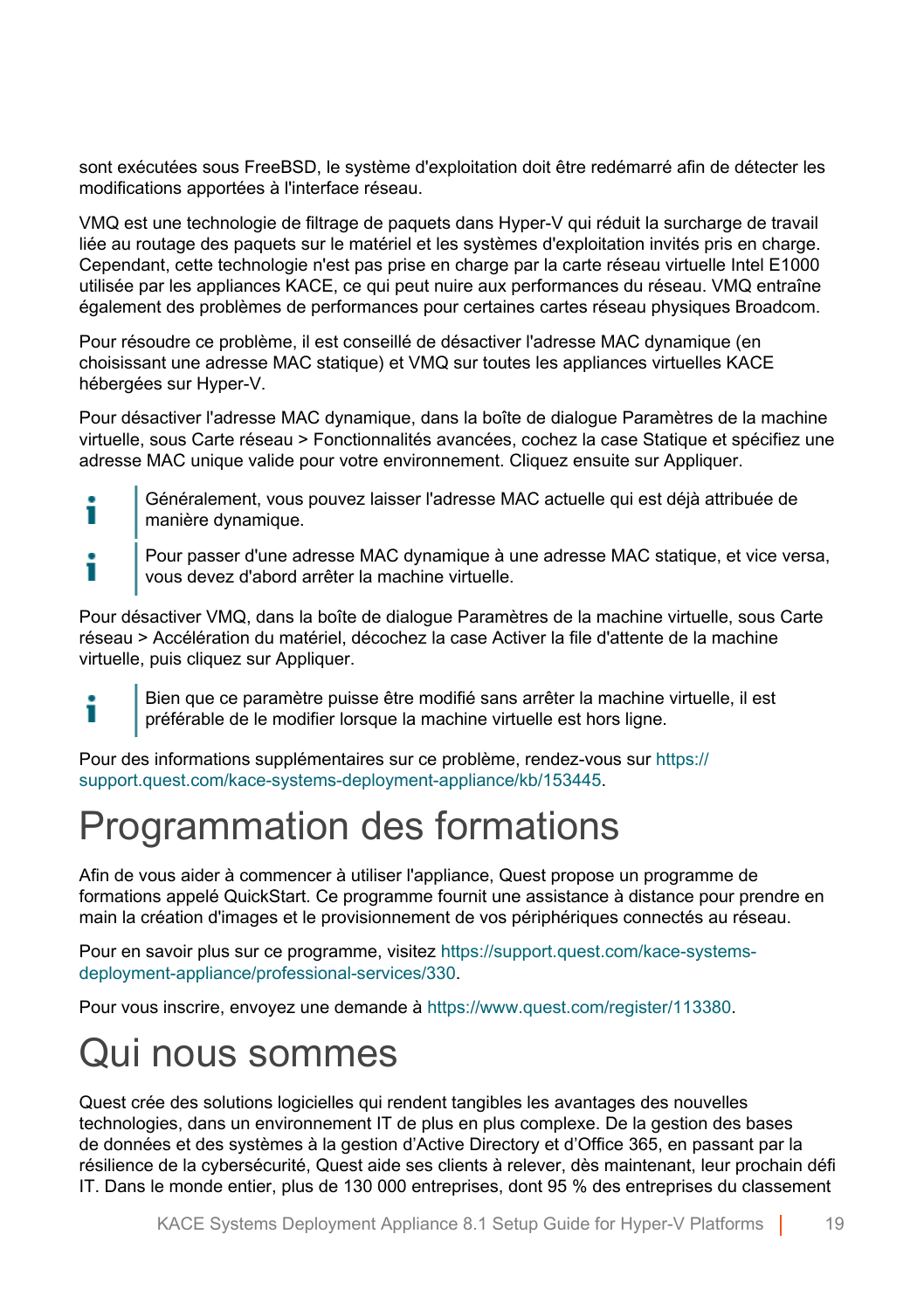Fortune 500, comptent sur Quest pour assurer une gestion et un suivi proactifs de leur prochaine initiative, pour trouver la solution aux prochains défis complexes de Microsoft et pour garder une longueur d'avance sur la prochaine menace. Quest Software. Quand le présent rencontre le futur. Pour plus d'informations, visitez le site [www.quest.com](https://www.quest.com/company/contact-us.aspx).

### <span id="page-19-0"></span>Ressources du support technique

Le support technique est disponible pour les clients Quest disposant d'un contrat de maintenance valide et les clients qui utilisent des versions d'évaluation. Vous pouvez accéder au portail du support technique Quest à l'adresse [https://support.quest.com/fr-fr/.](https://support.quest.com/)

Ce portail propose des outils d'auto-dépannage qui vous permettront de résoudre des problèmes rapidement et sans aide extérieure, 24 h/24 et 365 j/an. Il permet d'effectuer les opérations suivantes :

- Soumettre et gérer une demande de service
- Consulter les articles de la base de connaissances
- Vous inscrire pour recevoir des notifications sur les produits
- Télécharger des logiciels et de la documentation technique
- Visionner des vidéos de procédure
- Participer aux discussions de la communauté
- Discuter en ligne avec des ingénieurs du support technique
- Découvrir des services capables de vous aider avec votre produit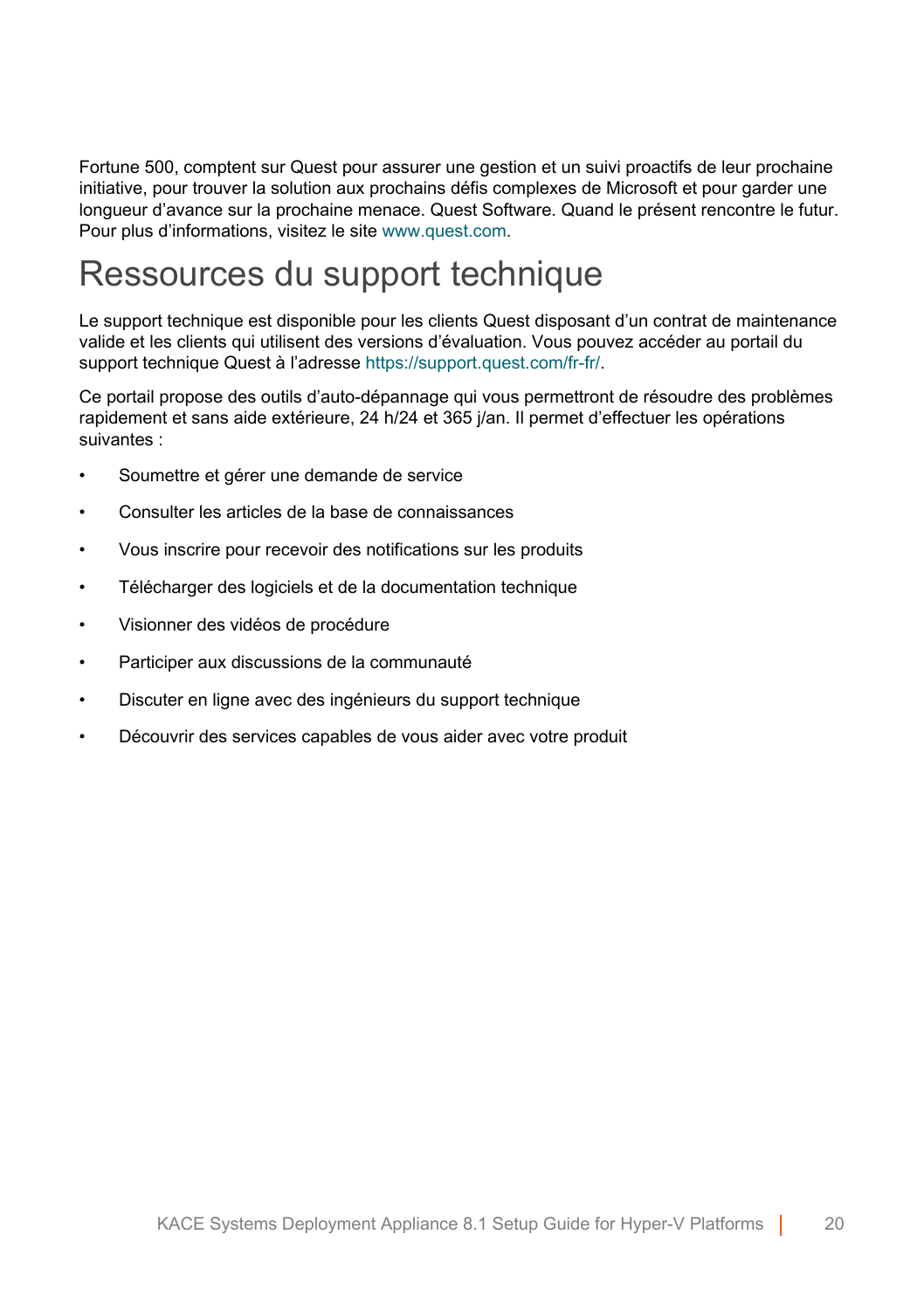# Einrichten der Appliance

<span id="page-20-0"></span>In diesem Handbuch wird erklärt, wie Sie die virtuelle Quest® KACE® Systembereitstellungs-Appliance (SDA) auf Microsoft® Hyper-V® Host-Systemen einrichten. Die virtuelle KACE SDA erfordert keine dedizierte Hardware.

### <span id="page-20-1"></span>Vorbereitung

Vor dem Konfigurieren der Appliance müssen Sie einige Vorbereitungen treffen.

- 1. Wenden Sie sich zum Kauf einer Lizenz für die virtuelle KACE Systembereitstellungs-Appliance (SDA) unter <https://www.quest.com/company/contact-us.aspx> an den Quest Vertrieb.
- 2. Rufen Sie eine statische IP-Adresse für die Appliance ab.

### <span id="page-20-2"></span>Importieren der virtuelle KACE SDA in einen Microsoft Hyper-V-Server

Hyper-V-Manager ist das integrierte Verwaltungstool für virtuelle Computer zum Importieren der virtuellen KACE SDA-Appliance.

- 1. Um die virtuelle KACE SDA herunterzuladen, gehen Sie zu [https://support.quest.com/kace](https://support.quest.com/kace-systems-deployment-appliance/download-new-releases)[systems-deployment-appliance/download-new-releases.](https://support.quest.com/kace-systems-deployment-appliance/download-new-releases) Ihre Kundenanmeldeinformationen erhalten Sie vom Quest Support unter<https://support.quest.com/contact-support>.
- 2. Laden Sie im Abschnitt Virtuelle Appliance das komprimierte VHD-Bundle auf das Hyper-V-Hostsystem herunter.
- 3. Extrahieren Sie die Dateien und überprüfen Sie deren Integrität.
- 4. Klicken Sie im Hyper-V-Manager mit der rechten Maustaste auf den Host und klicken Sie dann auf Virtuellen Computer importieren.

Das Fenster Virtuellen Computer importieren wird angezeigt.

- 5. Navigieren Sie zum Speicherort des extrahierten VHD-Bundles.
- 6. Aktivieren Sie unter Einstellungen die Optionen Virtuellen Computer kopieren (neue eindeutige ID erstellen und Alle Dateien duplizieren, sodass derselbe virtuelle Computer erneut importiert werden kann).
- 7. Klicken Sie auf Import.

Die virtuelle KACE SDA wird in der Liste Virtuelle Computer angezeigt.

- 8. Nehmen Sie die folgenden Konfigurationsänderungen in Ihrer virtuellen Umgebung vor:
	- Deaktivieren Sie die Einstellungen für die dynamische MAC-Adresse und VMQ. Weitere Informationen finden Sie unter [https://support.quest.com/kb/153445.](https://support.quest.com/kb/153445)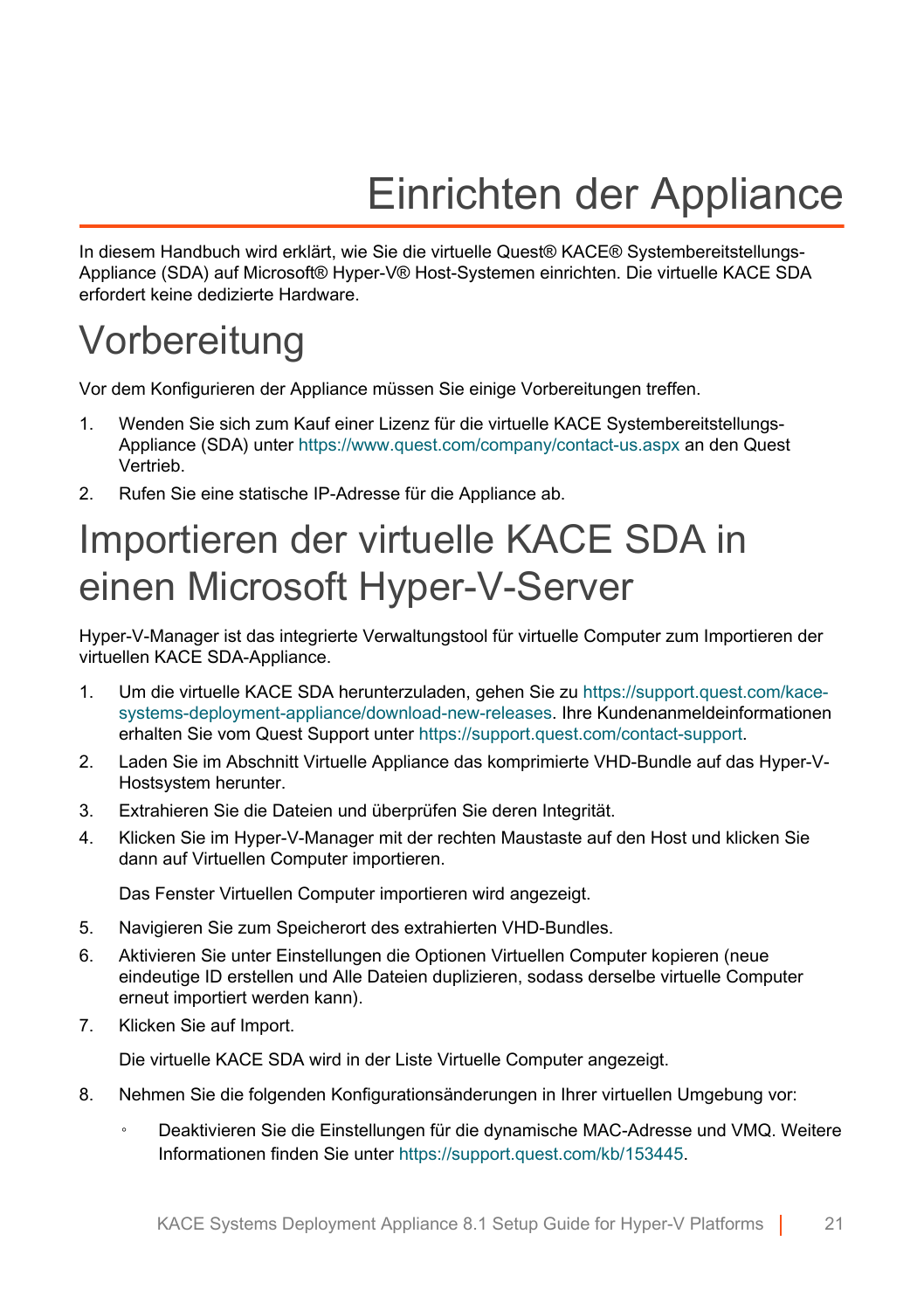- Schalten Sie den Backup-Integrationsdienst aus. Weitere Informationen finden Sie unter <https://support.quest.com/kb/195580>.
- 9. Bearbeiten Sie die Einstellungen des virtuellen Computers, um eine Verbindung zwischen dem virtuellen Netzwerkadapter und dem virtuellen Switch des Hyper-V-Hosts herzustellen.

Melden Sie sich bei der Befehlszeilenkonsole der virtuellen KACE SDA an und führen Sie die Appliance-Konfiguration aus. Informationen dazu finden Sie unter [Konfigurieren der](#page-21-0) [Netzwerkeinstellungen](#page-21-0).

### <span id="page-21-0"></span>Konfigurieren der Netzwerkeinstellungen

Verwenden Sie die Befehlszeilenkonsole, um Netzwerkeinstellungen zu konfigurieren und eine Verbindung zwischen der Appliance und Ihrem Netzwerk herzustellen.

1. Starten Sie den virtuellen Computer, um die Appliance zu starten. Dieser Vorgang dauert 5 bis 10 Minuten.

Die Anmeldeseite wird angezeigt.

2. Geben Sie in der Eingabeaufforderung folgende Daten ein:

Anmeldung: konfig

Kennwort: konfig

- 3. Wählen Sie die Sprache aus, die für die Befehlszeilenkonsole verwendet werden soll. Mit den Pfeiltasten können Sie zwischen den Feldern wechseln.
- 4. Konfigurieren Sie die folgenden Netzwerkeinstellungen. Mit der Nach-rechts- bzw. der Nachlinks-Taste können Sie Optionen in den Feldern auswählen. Mit der Nach-oben- bzw. Nachunten-Taste können Sie zwischen den Feldern wechseln.

| Option            | Beschreibung                                                                                                 |
|-------------------|--------------------------------------------------------------------------------------------------------------|
| Hostname          | Geben Sie den Hostnamen der Appliance ein.<br>Der Standardname lautet k2000.                                 |
| Subnetzmaske      | Geben Sie die Subnetzmaske<br>(Netzwerksegment) der Appliance ein. Der<br>Standardwert lautet 255.255.255.0. |
| <b>IP-Adresse</b> | Geben Sie die statische IP-Adresse der<br>Appliance ein.                                                     |
| Domänenname       | Geben Sie die Domäne ein, in der sich die<br>Appliance befindet. Zum Beispiel quest.com.                     |
| Standard-Gateway  | Geben Sie das Netzwerk-Gateway für die<br>Appliance ein.                                                     |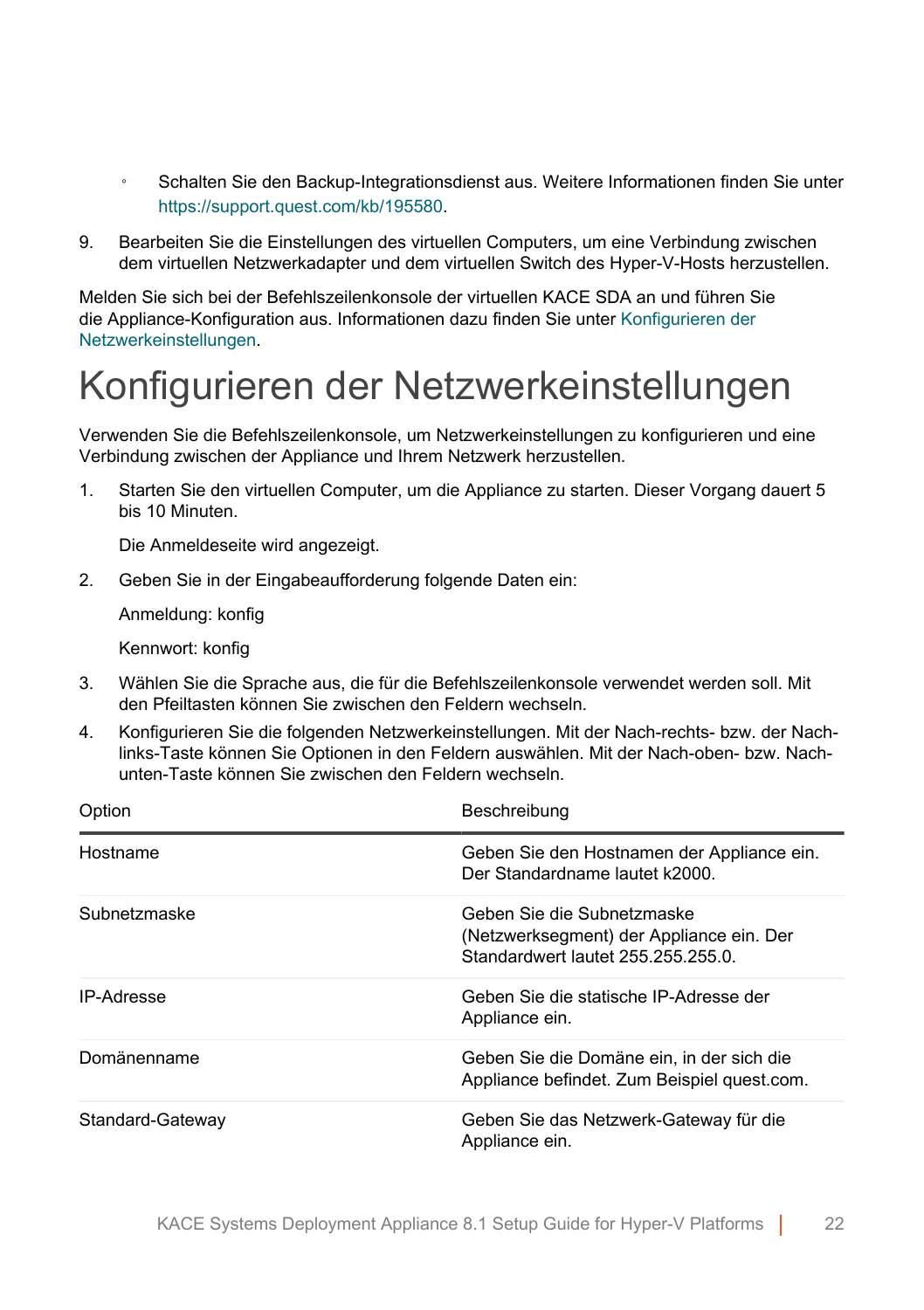| Option                                         | Beschreibung                                                                                                                                                                                                                                                                                                                                                                                   |
|------------------------------------------------|------------------------------------------------------------------------------------------------------------------------------------------------------------------------------------------------------------------------------------------------------------------------------------------------------------------------------------------------------------------------------------------------|
| Primärer DNS                                   | Geben Sie die IP-Adresse des primären DNS-<br>Servers ein, den die Appliance zur Auflösung<br>von Hostnamen verwendet.                                                                                                                                                                                                                                                                         |
| Sekundärer DNS                                 | Optional: Geben Sie die IP-Adresse des<br>sekundären DNS-Servers ein, den die Appliance<br>zur Auflösung von Hostnamen verwendet.                                                                                                                                                                                                                                                              |
| SSH-Stammanmeldung zulassen (Quest<br>Support) | Optional: Wählen Sie diese Option<br>aus, um den sicheren Zugriff (SSH) auf<br>die Administratorkonsole der KACE<br>Sytembereitstellungs-Appliance zu aktivieren.<br>Quest KACE empfiehlt, SSH während der<br>Ersteinrichtung zu aktivieren. Wenn die<br>Einrichtung abgeschlossen ist, können<br>Sie diese Einstellung bei Bedarf über die<br>Administratorkonsole ändern.                    |
| Proxy                                          | Optional: Geben Sie die Informationen des<br>Proxy-Servers ein.<br>Die Appliance unterstützt Proxy-<br>Т<br>Server mit bereichsbasierter<br>Standardauthentifizierung, für die<br>Benutzernamen und Kennwörter<br>erforderlich sind. Verwendet<br>Ihr Proxy-Server eine andere<br>Authentifizierungsmethode, fügen<br>Sie die IP-Adresse der Appliance zur<br>Ausnahmeliste des Servers hinzu. |
| Appliance-Daten speichern                      | Wählen Sie eines der folgenden Optionsfelder<br>aus:<br>Auf der virtuellen Appliance (integrierter<br>Speicher)<br>Für dieses Offboard-Speichergerät:<br>Virtueller Datenträger<br>Diese Option ist nur verfügbar, wenn<br>i<br>bereits eine zusätzliche Festplatte<br>zur virtuellen KACE SDA-Appliance<br>hinzugefügt wurde.                                                                 |

5. Verschieben Sie den Cursor mithilfe der Nach-unten-Taste auf Speichern und drücken Sie dann die Eingabetaste.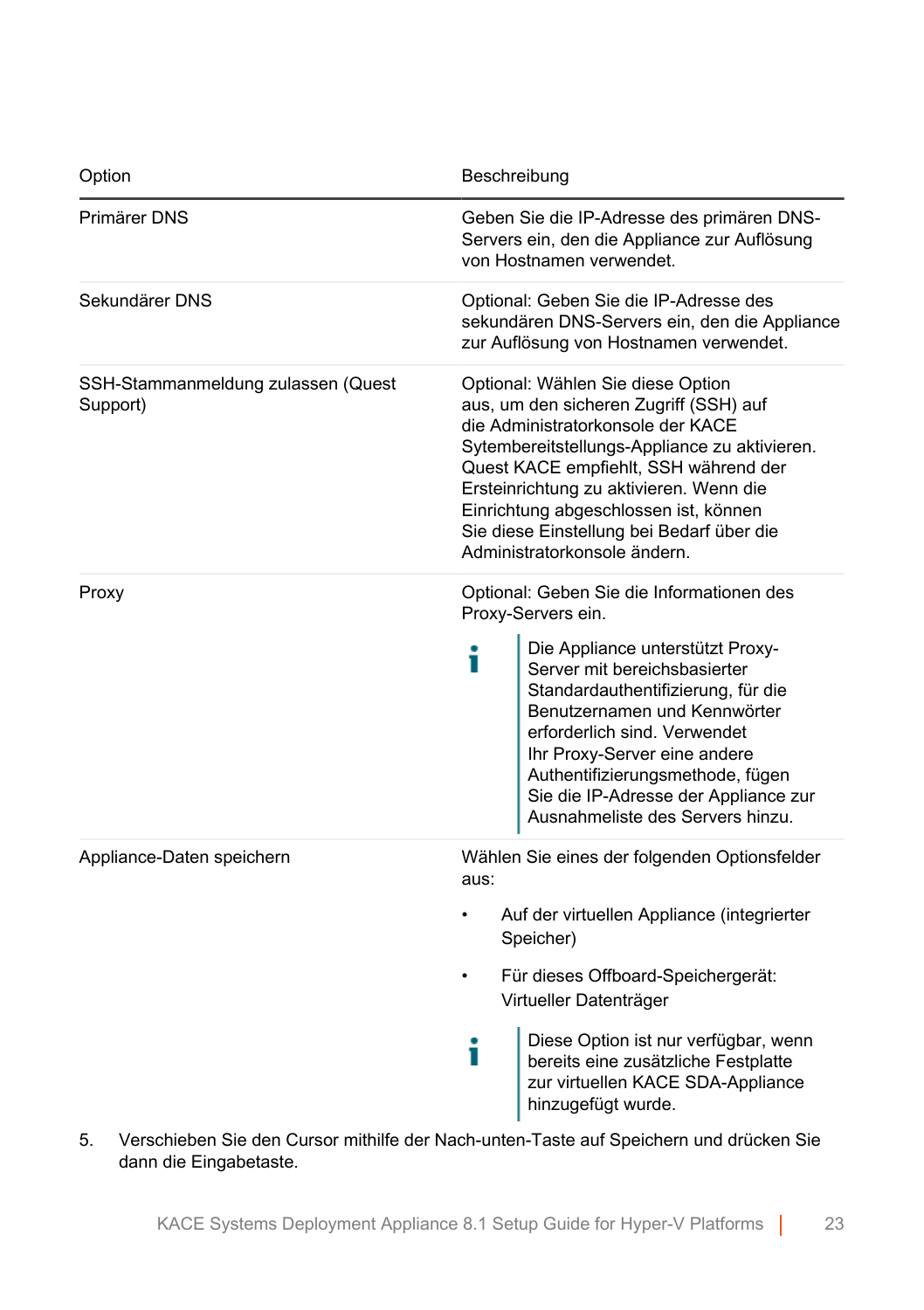Die Appliance wird neu gestartet.

Melden Sie sich an der Administrationskonsole an. Informationen dazu finden Sie unter [An der](#page-23-0) [Administrationskonsole anmelden.](#page-23-0)

### <span id="page-23-0"></span>An der Administrationskonsole anmelden

Nach der Konfiguration der Netzwerkeinstellungen und dem Neustart der Appliance können Sie sich über jeden Computer im LAN (Local Area Network) bei der Administratorkonsole der KACE Systembereitstellungs-Appliance anmelden.

- Die Sprache, in der Ihnen die Administratorkonsole bei Ihrer ersten Anmeldung angezeigt i wird, ist durch Ihre Browsereinstellungen festgelegt. Informationen zum Ändern der Spracheinstellungen finden Sie im Administratorhandbuch der Appliance.
- 1. Öffnen Sie einen Webbrowser und geben Sie die URL der Administratorkonsole an:

http://hostname. Beispiel: http://KACE\_SDA.

2. Geben Sie die folgenden Informationen an:

| Einstellung           | Beschreibung                                                                                                                                                                                                                                                                                                                                                                                                                    |
|-----------------------|---------------------------------------------------------------------------------------------------------------------------------------------------------------------------------------------------------------------------------------------------------------------------------------------------------------------------------------------------------------------------------------------------------------------------------|
| Lizenzschlüssel       | Geben Sie den Lizenzschlüssel ein, den Sie<br>in der Begrüßungsmail von Quest erhalten<br>haben (mit Bindestrichen). Wenn Sie keinen<br>Lizenzschlüssel besitzen, wenden Sie sich unter<br>https://support.quest.com/contact-support an den<br>Quest Support.                                                                                                                                                                   |
| Administratorkennwort | Geben Sie ein Kennwort für das Standardkonto<br>admin ein. Mit diesem Konto melden Sie sich bei<br>der Administratorkonsole der Appliance an. Das<br>Standardkonto admin ist zu diesem Zeitpunkt<br>das einzige Konto der Appliance. Wenn Sie<br>das Kennwort für dieses Konto vergessen,<br>muss das System möglicherweise auf die<br>Werkseinstellungen zurückgesetzt werden, was<br>einen Datenverlust zur Folge haben kann. |
|                       | Wenn Sie über mehrere KACE SDA<br>i<br>oder SMA-Systeme (Systemverwaltung)<br>verfügen, empfiehlt Quest KACE,<br>für alle Appliances dasselbe<br>Kennwort für das admin-Konto zu<br>verwenden. Dadurch können Sie die<br>Appliances später verknüpfen. Weitere<br>Informationen hierzu finden Sie im<br>Administratorhandbuch der Appliance.                                                                                    |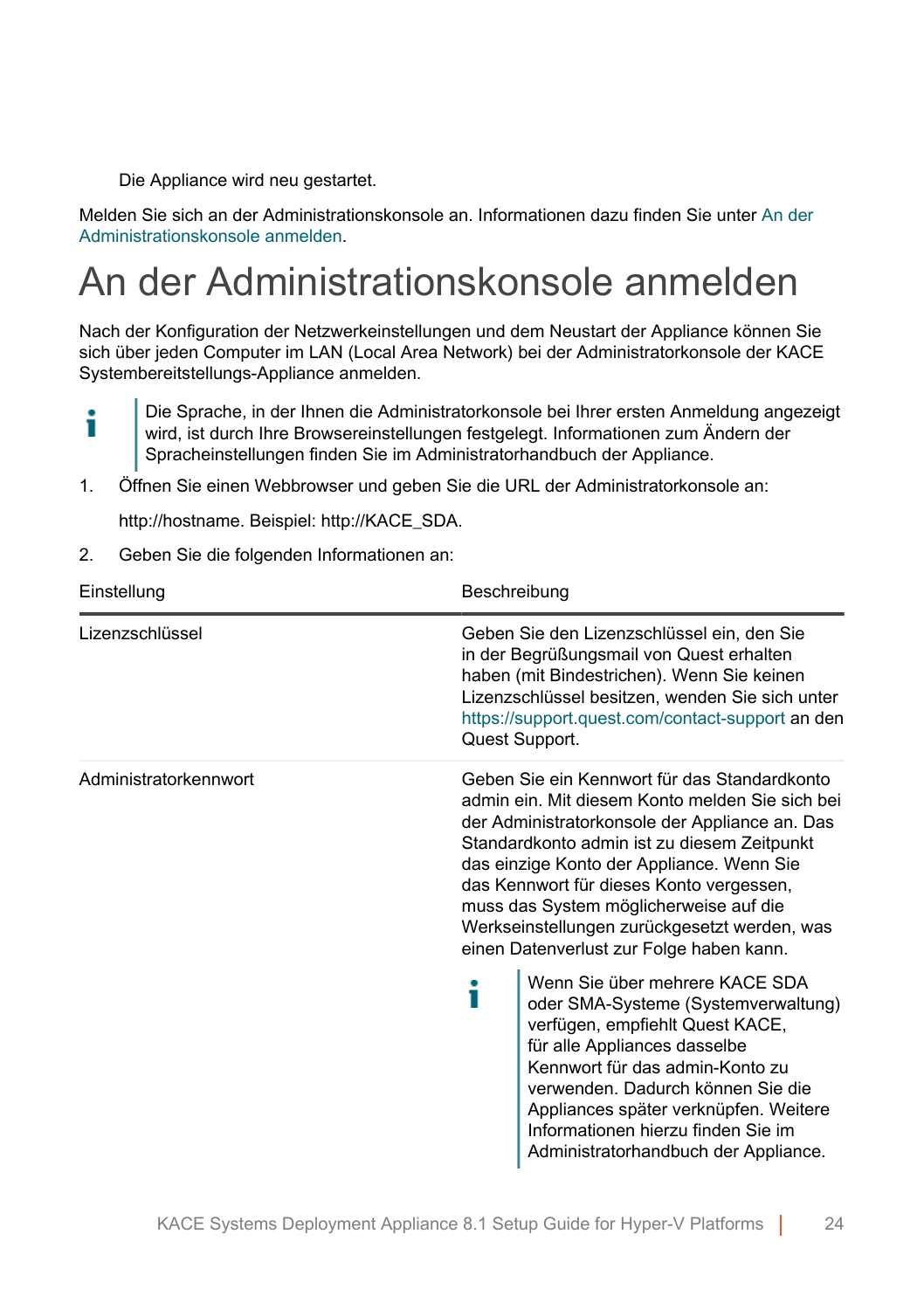| Einstellung           | Beschreibung                                                                                                                                                                        |
|-----------------------|-------------------------------------------------------------------------------------------------------------------------------------------------------------------------------------|
| Registrierungsdaten   | Geben Sie den Namen Ihrer Firma oder<br>Gruppe sowie die E-Mail-Adresse der<br>Person oder Gruppe ein, die Protokolle und<br>Benachrichtigungen von der Appliance erhalten<br>soll. |
| Netzwerkkonnektivität | Die physischen und virtuellen KACE SDA-Geräte<br>müssen mit dem Netzwerk verbunden sein,<br>damit die Lizenzinformationen überprüft werden<br>können.                               |
| Zeitzone              | Wählen Sie die Zeitzone für den Appliance-<br>Standort aus                                                                                                                          |

3. Klicken Sie auf Einstellungen speichern.

Die Seite Datenspeicher wird angezeigt.

- 4. Optional: Speichern Sie Ihre Appliance-Daten in einem integrierten Speicher oder Offboard-Speicher.
- 5. Wenn Sie einen virtuellen Datenträger hinzugefügt haben, wählen Sie ihn jetzt aus und klicken Sie auf Appliance konfigurieren und neu starten.

Die Appliance wird neu gestartet.

- 6. Aktualisieren Sie nach dem Neustart der Appliance die Browserseite.
- 7. Akzeptieren Sie die Endbenutzer-Lizenzvereinbarung und melden Sie sich dann mit der Anmelde-ID admin und dem Kennwort an, das Sie auf der Seite für die Ersteinrichtung ausgewählt haben.

Die Administratorkonsole wird angezeigt und die Appliance kann verwendet werden.

### <span id="page-24-0"></span>Konfiguration von Backup-Integrationsdiensten

Die richtige Konfiguration von Backup-Integrationsdiensten für virtuelle KACE Systembereitstellungs-Appliance (SDA) Maschinen, die auf Hyper-V ausgeführt werden, verhindert Dateibeschädigung in der MySQL-Datenbank.

Virtuelle KACE SDA Maschine, die auf Hyper-V ausgeführt wird, ist für die Sicherung virtueller Maschinen (VM) falsch konfiguriert. Dieses führt zu Beschädigung einiger Dateien in der MySQL-Datenbank auf dem Gerät. Dadurch kann es so lange nicht verwendet werden, bis der technische Support für die Lösung des Problems kontaktiert und die Datenbank aus der aktuellsten, nicht beschädigten Datenbanksicherung wiederhergestellt wurde.

Dieses wird durch die Funktion Live-Backup virtueller Maschinen verursacht, wodurch die Sicherung von virtuellen Maschinen im Betrieb ohne Ausfallzeiten ermöglicht wird.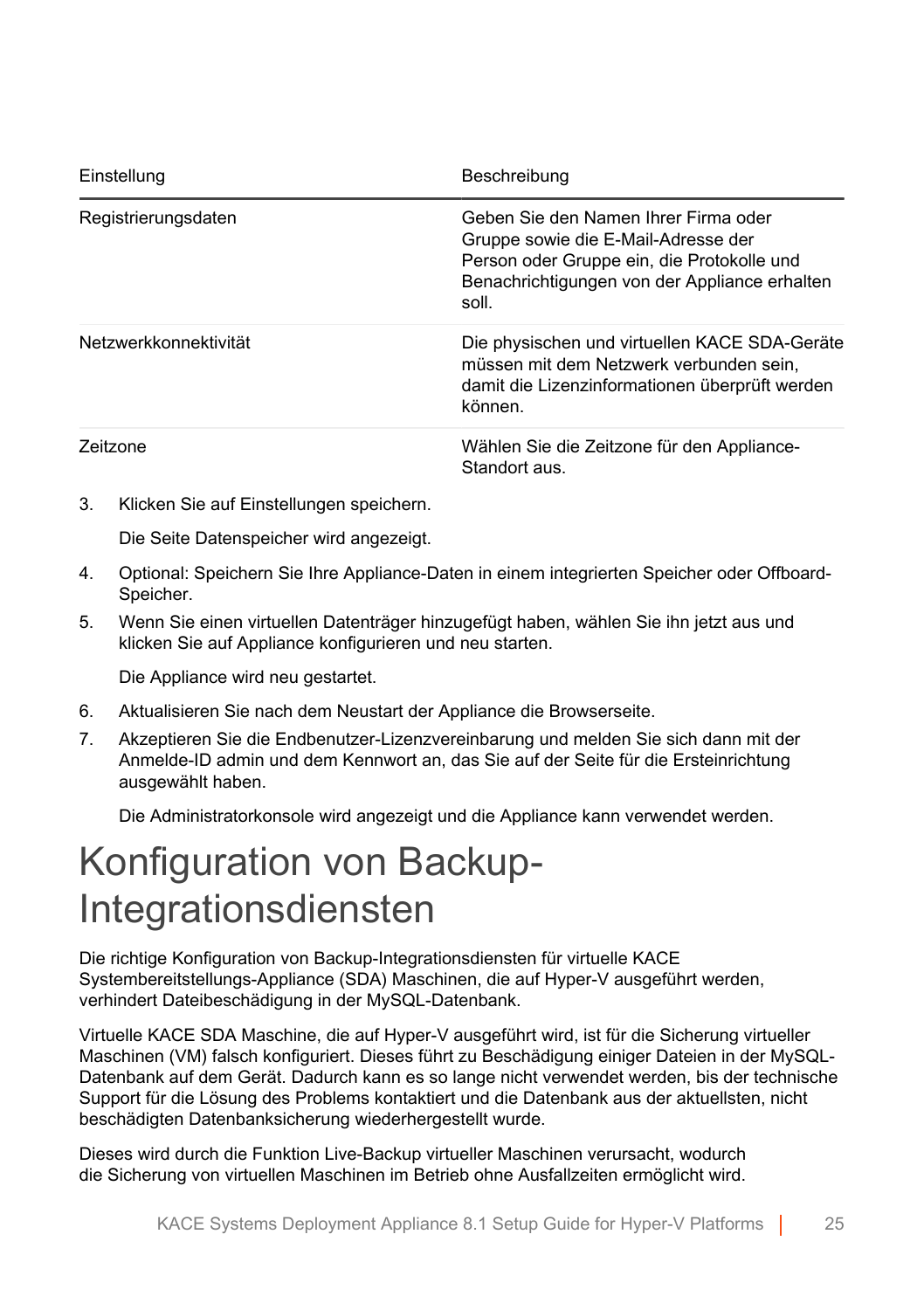Weitere Informationen finden Sie unter [https://technet.microsoft.com/en-us/library/](https://technet.microsoft.com/en-us/library/dn531031(v=ws.12).aspx) [dn531031\(v=ws.12\).aspx.](https://technet.microsoft.com/en-us/library/dn531031(v=ws.12).aspx)

Microsoft unterstützt jedoch die Funktion des Hyper-V Live-Backup bei allen Versionen von virtuellen FreeBSD-Maschinen nicht, die auf Hyper-V ausgeführt werden. Dazu gehören Hyper-V-VMs der KACE SDA Produkte, da diese auf FreeBSD basieren. Weitere Informationen finden Sie unter [https://technet.microsoft.com/library/dn848318\(ws.12\).aspx.](https://technet.microsoft.com/library/dn848318(ws.12).aspx)

Bei ordnungsgemäßer Konfiguration schaltet der Hyper-V-Server beim Erstellen eines Backups einer VM, die kein Live-Backup unterstützt, diese offline (in den Status gesichert), und zwar für die Dauer des Backup-Prozesses. Dann setzt er die VM wieder auf ihren vorherigen Status zurück, wenn der Backup-Prozess beendet ist. Während die VM offline geschaltet werden muss, was zu einer Ausfallzeit für die VM führt, sollte das Backup, ohne die Inhalte der VM zu beeinträchtigen, abgeschlossen werden können. Weitere Informationen finden Sie unter [https://](https://technet.microsoft.com/en-us/library/dn798286.aspx) [technet.microsoft.com/en-us/library/dn798286.aspx](https://technet.microsoft.com/en-us/library/dn798286.aspx).

Da Microsoft keine Live-Backups des Betriebssystems FreeBSD unterstützt, auf dem KACE-Geräte ausgeführt werden, ist es wichtig die entsprechenden Einstellungen von Integrationsdiensten auf den KACE SDA Hyper-V-VMs zu konfigurieren. Dieses verhindert, dass Hyper-V versucht, Live-Backups der VM zu erstellen. Im Falle von nicht korrekt konfigurierten Einstellungen der Integrationsdienste der VM kam es bei einigen Kunden zu einer Datei-Beschädigung der KACE Systembereitstellungs-Appliance (SDA). Daraufhin funktionierte diese nicht mehr ordnungsgemäß, was dazu führte, dass der technische Support das Problem beheben musste.

Da Microsoft automatisch bei allen neuen Hyper-V-VMs den Backup-Integrationsdienst standardmäßig aktiviert, befolgen Sie, wenn Sie eine Hyper-V-VM für KACE SDA erstellt haben, die nachstehenden Anweisungen, um diesen Dienst für FreeBSD korrekt zu konfigurieren und die oben aufgeführte Beschädigung der Datenbankdatei zu vermeiden.

Die Deaktivierung der Funktion Live-Backup bei KACE SDA Hyper-V-VMs wird empfohlen.

Um den Backup-Integrationsdienst im Dialogfeld VM-Einstellungen unter Verwaltung > Integrationsdienste auszuschalten, deaktivieren Sie das Kontrollkästchen Backup (Volume-Prüfpunkt) und klicken auf Übernehmen. Diese Einstellung kann je nach Windows-Version des Hyper-V-Servers eine andere Bezeichnung haben, wie beispielsweise Backup (Volume-Schattenkopie).

- i Um diese Einstellung zu ändern, müssen Sie zuerst die VM herunterfahren.
- Wenn die Backup-Einstellung deaktiviert ist und Windows die VM nicht offline setzen i kann (indem der Status der VM auf gesichert geändert wird), setzen Sie während des Backup-Prozesses, und wenn die MySQL-Beschädigung der KACE-Appliance während des VM-Backups fortbesteht, die VM auf den Status Herunterfahren oder gesichert, bevor Sie ein VM-Backup ausführen.

Weitere Informationen zu diesem Problem finden Sie unter [https://support.quest.com/kace](https://support.quest.com/kace-systems-deployment-appliance/kb/195580)[systems-deployment-appliance/kb/195580.](https://support.quest.com/kace-systems-deployment-appliance/kb/195580)

### <span id="page-25-0"></span>Konfiguration der virtuellen NIC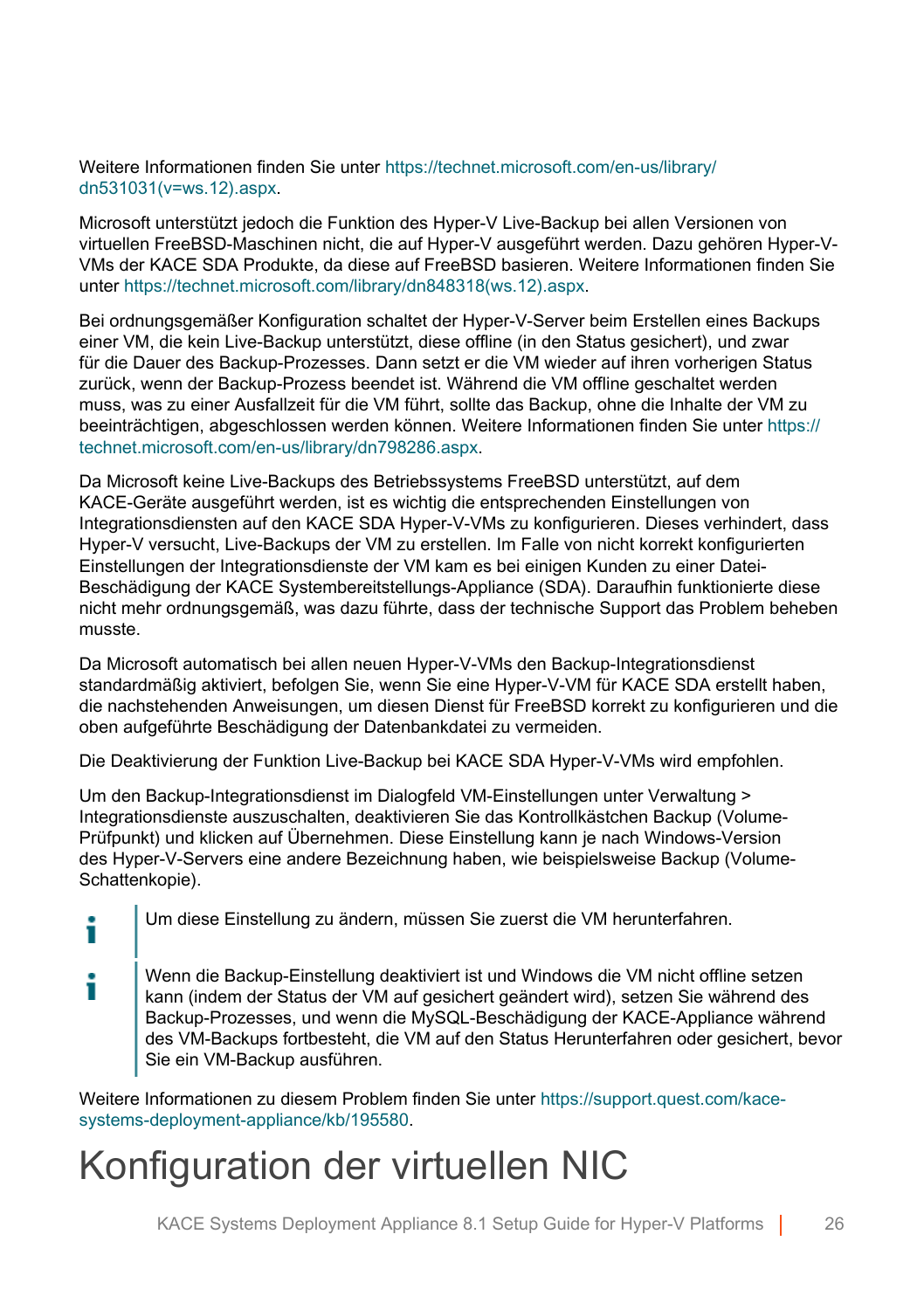Fehlerhaftes Netzwerkverhalten, wie geringe Leistung, Trennen von Agentenverbindungen, Schnittstellenverzögerung und vollständige Nichtverfügbarkeit des Netzwerks können bei einer auf Hyper-V ausgeführten virtuellen KACE Systemverwaltungs-Appliance (SMA), auftreten.

Standardmäßig sind für alle Gast-VMs zwei problematische Netzwerkeinstellungen in Hyper-V aktiviert. Bei diesen Einstellungen handelt es sich um Dynamic MAC-Adresse und VMQ (Warteschlange für virtuelle Computer).

Bei Konfiguration mit einer Dynamic MAC-Adresse, kann Hyper-V der Gast-VM auf Zufallsbasis eine neue MAC-Adresse zuweisen. Da die KACE-Appliance auf FreeBSD ausgeführt wird, muss das BS neu gestartet werden, wenn die Änderung der Netzwerkschnittstelle erkannt werden soll.

VMQ ist eine Paketfiltertechnologie in Hyper-V für die Verringerung des Mehraufwands beim Paketrouting in Verbindung mit unterstützter Hardware und unterstützten Gastbetriebssystemen. VMQ wird jedoch nicht von der virtuellen NIC Intel E1000 unterstützt, die für die KACE-Geräte eingesetzt wird. Daher kann es zu schlechter Netzwerkleistung kommen. Außerdem sind bei einigen physischen Broadcom-Adaptern Leistungsprobleme in Verbindung mit VMQ bekannt.

Um dieses Problem zu lösen, wird empfohlen, sowohl die dynamische MAC-Adresse (durch Auswahl eines statischen MAC) als auch die VMQ zu deaktivieren, und zwar auf allen über Hyper-V gehosteten virtuellen KACE-Geräten.

Um die dynamische MAC-Adresse im Dialogfeld VM-Einstellungen unter Neztwerkadapter > Erweiterte Funktionen zu deaktivieren, aktivieren das Kontrollkästchen Statisch und geben eine gültige, eindeutige MAC-Adresse für Ihre Umgebung an. Klicken Sie dann auf Übernehmen.

- Dieses kann normalerweise die aktuelle MAC-Adresse bleiben, die bereits dynamisch Ť zugewiesen wurde.
- Um eine dynamische MAC-Adresse auf eine statische zu ändern und umgekehrt, müssen i Sie zuerst die VM herunterfahren.

Um VMQ zu deaktivieren, löschen Sie im Dialogfeld VM-Einstellungen unter Netzwerkadapter > Hardware-Beschleunigung, das Kontrollkästchen Warteschlange für virtuelle Computer aktivieren und klicken auf Übernehmen.

i

Diese Einstellung kann zwar ohne Herunterfahren der VM geändert werden, es wird jedoch empfohlen, diese Änderung durchzuführen, während die Maschine offline ist.

Weitere Informationen zu diesem Problem finden Sie unter [https://support.quest.com/kace](https://support.quest.com/kace-systems-deployment-appliance/kb/153445)[systems-deployment-appliance/kb/153445.](https://support.quest.com/kace-systems-deployment-appliance/kb/153445)

## <span id="page-26-0"></span>Zeitplanung für Schulungen

Um Sie bei der Verwendung der Appliance zu unterstützen, bietet Quest ein Schulungsprogramm mit dem Titel "QuickStart" an. Dieses Programm bietet Remote-Unterstützung bei den ersten Images und Bereitstellungen Ihrer mit dem Netzwerk verbundenen Geräte.

Um mehr über dieses Programm zu erfahren, besuchen Sie [https://support.quest.com/kace](https://support.quest.com/kace-systems-deployment-appliance/professional-services/330)[systems-deployment-appliance/professional-services/330](https://support.quest.com/kace-systems-deployment-appliance/professional-services/330).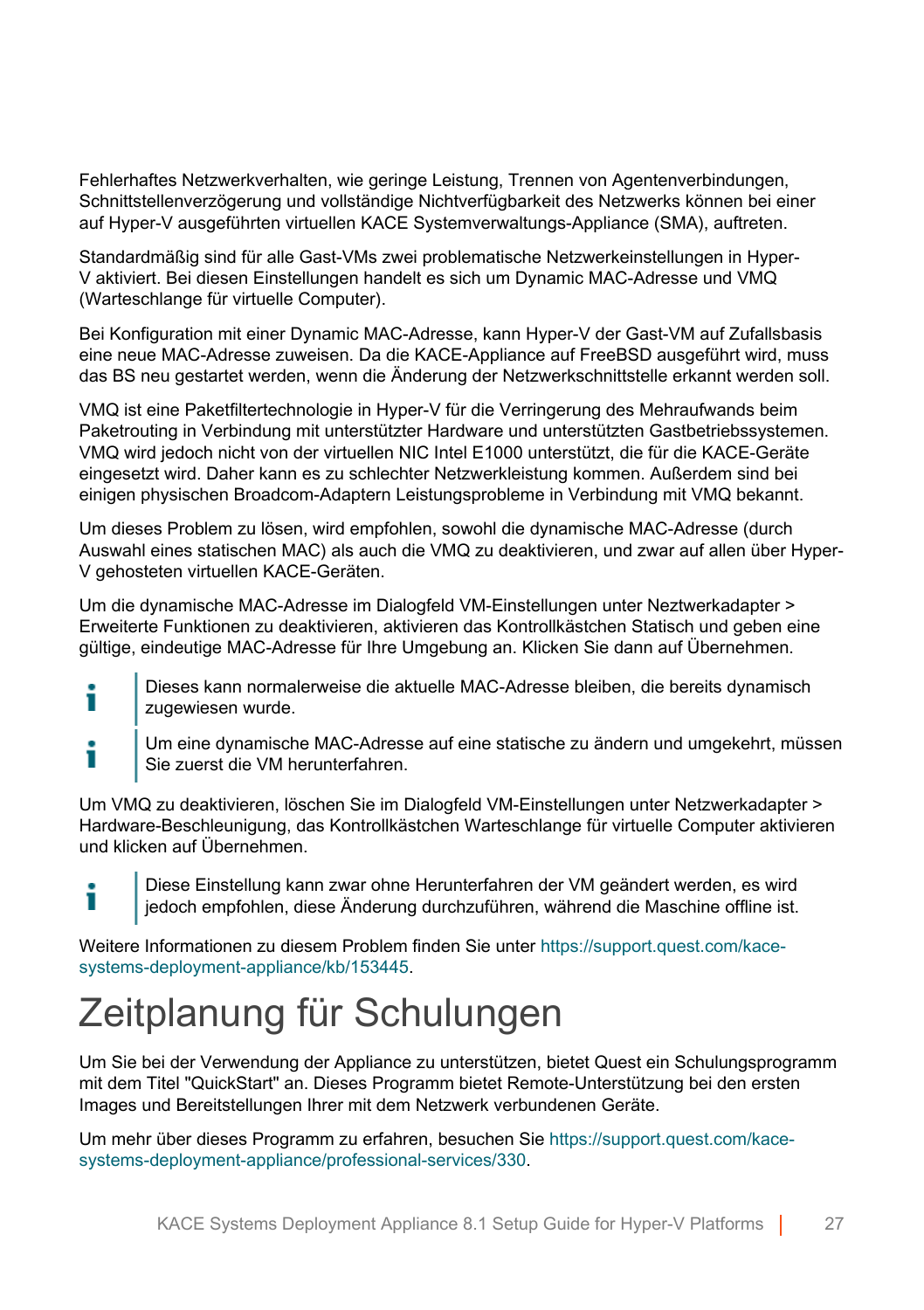Senden Sie eine Anfrage an<https://www.quest.com/register/113380>, um sich zu registrieren.

## <span id="page-27-0"></span>Über uns

Quest entwickelt Softwarelösungen, die sich die Vorteile neuer Technologien bei einer immer komplexer werdenden IT-Infrastruktur zu Nutze machen. Von der Datenbank- und Systemverwaltung über Active Directory- und Office 365-Verwaltung bis hin zur Erhöhung der Widerstandskraft gegen Cyberrisiken unterstützt Quest Kunden bereits jetzt bei der Bewältigung ihrer nächsten IT-Herausforderung. Weltweit verlassen sich mehr als 130.000 Unternehmen und 95 % der Fortune 500-Unternehmen auf Quest, um proaktive Verwaltung und Überwachung für die nächste Unternehmensinitiative bereitzustellen, die nächste Lösung für komplexe Microsoft-Herausforderungen zu finden, und der nächsten Bedrohung immer einen Schritt voraus zu sein. Quest Software. Wo die Zukunft auf die Gegenwart trifft. Weitere Informationen hierzu finden Sie unter [www.quest.com.](https://www.quest.com/company/contact-us.aspx)

### <span id="page-27-1"></span>Ressourcen für den technischen Support

Der technische Support steht Quest Kunden mit gültigem Servicevertrag sowie Kunden mit Testversionen zur Verfügung. Auf das Quest Support Portal können Sie unter [https://](https://support.quest.com/) [support.quest.com/de-de/](https://support.quest.com/) zugreifen.

Im Support-Portal finden Sie Tools zur Selbsthilfe, mit denen Probleme rund um die Uhr schnell und selbständig gelöst werden können. Das Support-Portal bietet folgende Möglichkeiten:

- Einreichen und Verwalten einer Serviceanfrage
- Anzeigen von Knowledge Base-Artikeln
- Registrieren für Produktbenachrichtigungen
- Herunterladen von Software und technischer Dokumentation
- Anzeigen von Anleitungsvideos
- Teilnehmen an Community-Diskussionen
- Online Chatten mit Supporttechnikern
- Anzeigen von Services, die Sie bei Ihrem Produkt unterstützen können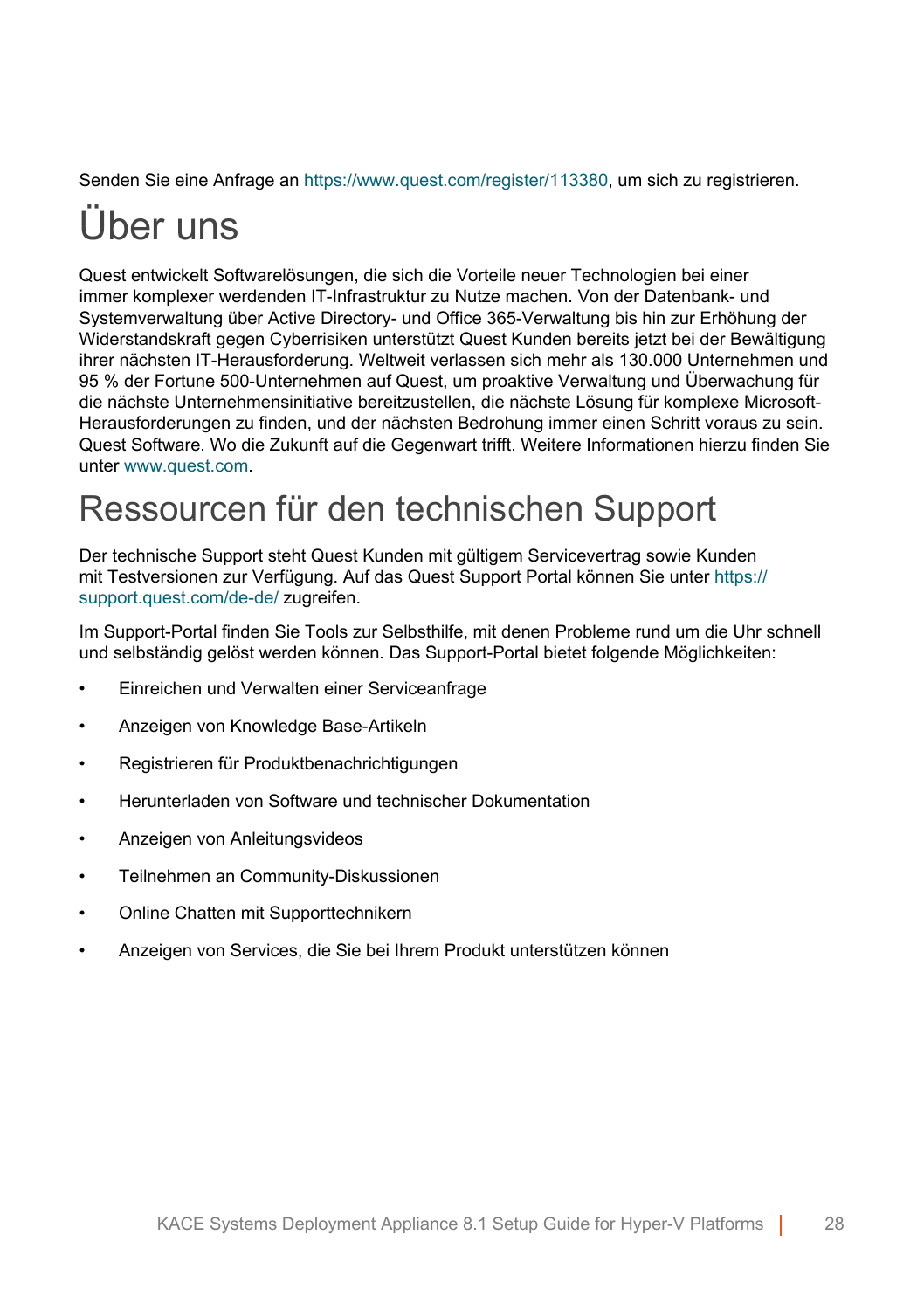アプライアンスのセットアップ

<span id="page-28-0"></span>このガイドでは、仮想 Quest® KACE® システム展開アプライアンス(SDA)を Microsoft® Hyper-V® ホストシステムにセットアップする方法について説明します。仮想 KACE SDA では専 用のハードウェアを必要としません。

#### <span id="page-28-1"></span>はじめに

アプライアンスを設定する前に、いくつかの作業を行っていただく必要があります。

- 1. 仮想 KACE システム展開アプライアンス(SDA)のライセンスを Quest の営業担当から購 入します(<https://www.quest.com/company/contact-us.aspx>)。
- 2. アプライアンスの静的IPアドレスを取得します。

### <span id="page-28-2"></span>Microsoft Hyper-V サーバへの仮想 KACE SDA のインポート

Hyper-V マネージャは、仮想 KACE SDA アプライアンスをインポートする際に使用する、ビル トインの仮想マシン管理ツールです。

- 1. 仮想 KACE SDA をダウンロードするには、[https://support.quest.com/kace-systems](https://support.quest.com/kace-systems-deployment-appliance/download-new-releases)[deployment-appliance/download-new-releases](https://support.quest.com/kace-systems-deployment-appliance/download-new-releases) にアクセスします。ログイン資格情報の入手 方法については、Questのサポート[\(https://support.quest.com/contact-support](https://support.quest.com/contact-support))までお問い 合わせください。
- 2. 仮想アプライアンス セクションから、VHD圧縮バンドルをHyper-Vホストシステムにダウン ロードします。
- 3. ファイルを解凍し、整合性を確認します。
- 4. Hyper-Vマネージャーでホストを右クリックして、仮想マシンのインポート をクリックしま す。

仮想マシンのインポート ウィンドウが表示されます。

- 5. 解凍したVHDバンドルの場所を参照します。
- 6. 設定 で、仮想マシンをコピーする(新しい一意なIDを作成する) および すべてのファイル を複製し、同じ仮想マシンを再度インポートできるようにする を選択します。
- 7. インポート をクリックします。

仮想 KACE SDA が 仮想マシン リストに表示されます。

- 8. 仮想環境で以下の設定変更を行います。
	- 動的MACおよびVMQ設定を無効にします。詳細については、[https://](https://support.quest.com/kb/153445) [support.quest.com/kb/153445](https://support.quest.com/kb/153445)を参照してください。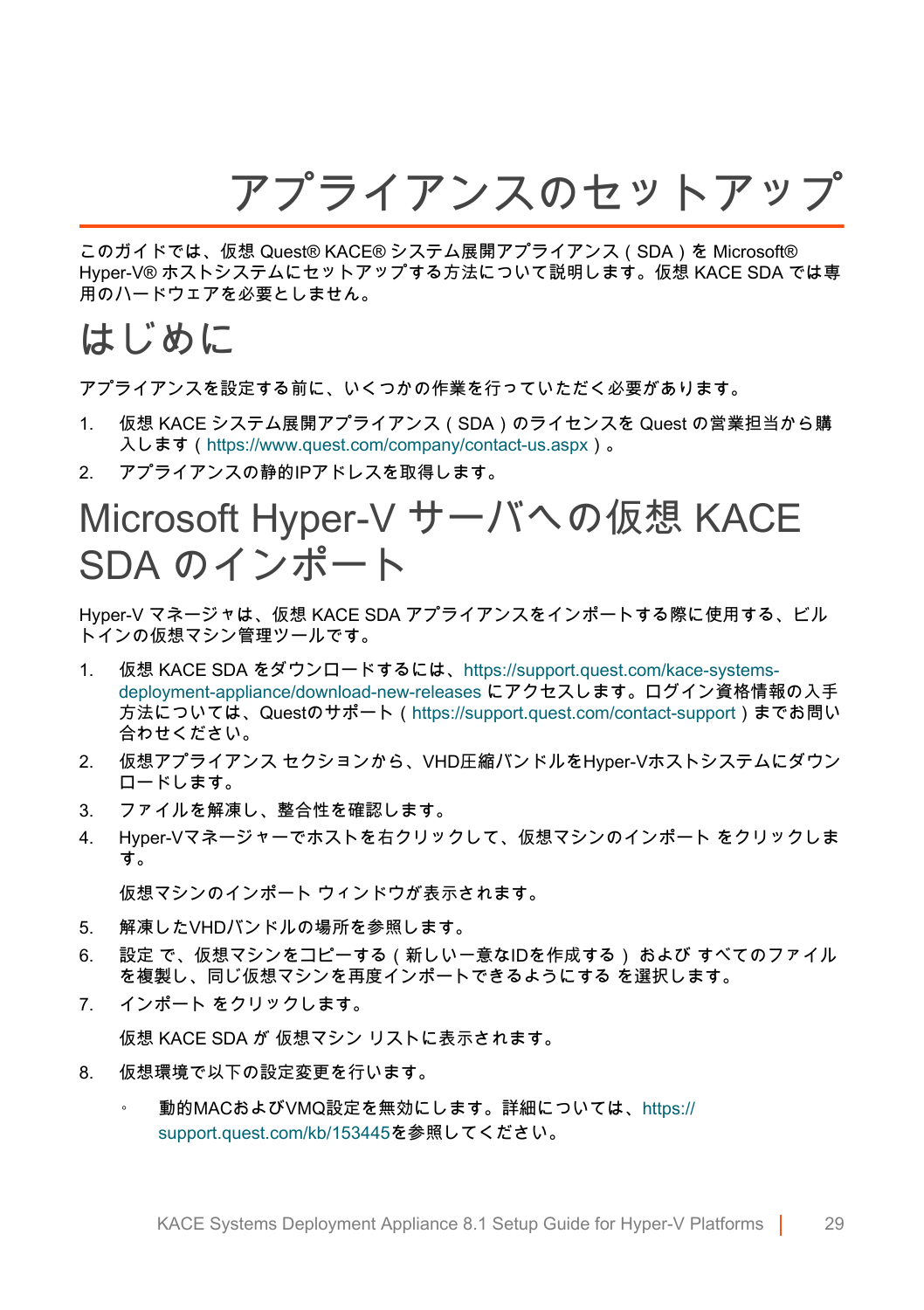- バックアップ統合サービスをオフにします。詳細については、[https://](https://support.quest.com/kb/195580) [support.quest.com/kb/195580](https://support.quest.com/kb/195580)を参照してください。
- 9. 仮想マシンの設定を編集して、仮想ネットワークアダプタをHyper-Vホストの仮想スイッチ に接続できるようにします。

仮想 KACE SDA のコマンドラインコンソールにログインして、アプライアンスの設定を行いま す。詳細については、[ネットワーク設定の構成](#page-29-0)を参照してください。

#### <span id="page-29-0"></span>ネットワーク設定の構成

ネットワークの設定とアプライアンスのネットワークへの接続には、コマンドラインコンソール を使用します。

1. 仮想マシンの電源をオンにして、アプライアンスを起動します。起動まで5~10分かかりま す。

ログイン画面が表示されます。

2. プロンプトで、次のように入力します。

ログイン:konfig

 $\sim$  100  $\pm$ 

パスワード:konfig

- 3. コマンドラインコンソールで使用する言語を選択します。上矢印キーと下矢印キーを使用し てフィールド間を移動します。
- 4. 以下のネットワーク設定を構成します。フィールド内のオプションを選択するには、右矢印 キーと左矢印キーを使用します。フィールド間を移動するには、上矢印キーと下矢印キーを 使用します。

| オプション       | 説明                                                                     |
|-------------|------------------------------------------------------------------------|
| ホスト名        | アプライアンスのホスト名を入力します。デ<br>フォルトはk2000です。                                  |
| サブネットマスク    | アプライアンスが参加しているサブネット<br>(ネットワークセグメント)を入力します。デ<br>フォルトは、255.255.255.0です。 |
| IPアドレス      | アプライアンスの静的IPアドレスを入力しま<br>す。                                            |
| ドメイン名       | アプライアンスが参加しているドメインを入力<br>します。例:quest.com。                              |
| デフォルトゲートウェイ | アプライアンスのネットワークゲートウェイを<br>入力します。                                        |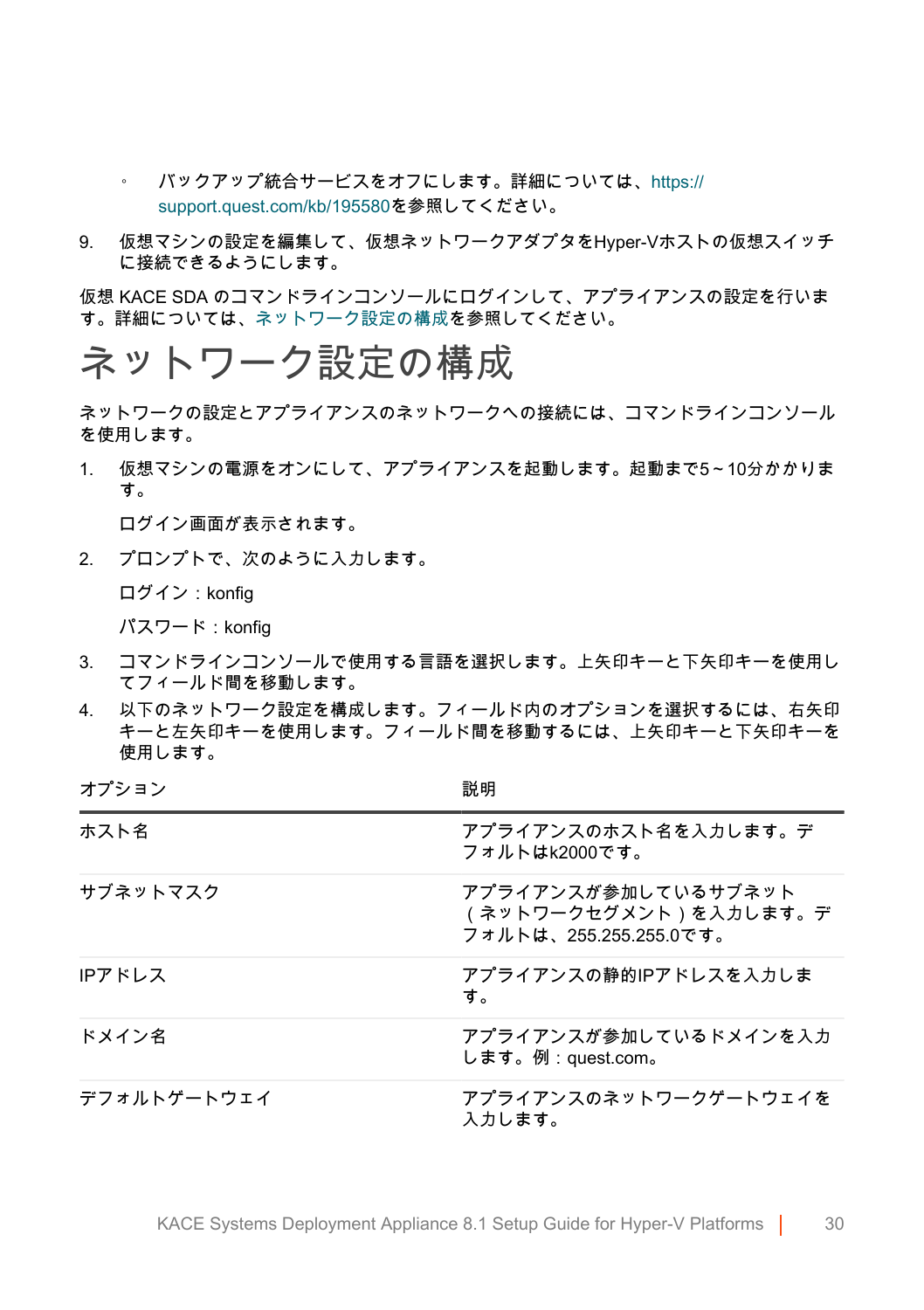| オプション                    | 説明                                                                                                                                                                           |
|--------------------------|------------------------------------------------------------------------------------------------------------------------------------------------------------------------------|
| プライマリDNS                 | アプライアンスがホスト名の解決に使用するプ<br>ライマリDNSサーバーのIPアドレスを入力しま<br>す。                                                                                                                       |
| セカンダリDNS                 | オプション:アプライアンスがホスト名の解決<br>に使用するセカンダリDNSサーバーのIPアドレ<br>スを入力します。                                                                                                                 |
| SSHルートログインの許可(Questサポート) | オプション:このオプションを選択する<br>と、KACEシステム導入アプライアンスの管理者<br>コンソールへのSSH (セキュア)アクセスが有<br>効になります。アプリケーションの初期セット<br>アップ中に、SSHを有効にすることをお勧めし<br>ます。セットアップが完了したら、管理者コン<br>ソールで必要に応じて設定を変更できます。 |
| プロキシ                     | オプション:プロキシサーバーの情報を入力し<br>ます。                                                                                                                                                 |
|                          | このアプライアンスでは、ユーザー名<br>Т<br>とパスワードを要求するレルムベー<br>スの基本認証を使用するプロキシサー<br>バーをサポートしています。プロキシ<br>サーバーが他の種類の認証を使用する<br>場合は、プロキシサーバーの例外リス<br>トにアプライアンスのIPアドレスを追加<br>してください。             |
| アプライアンスデータを保存            | 次のいずれかのオプションボタンを選択しま<br>す。                                                                                                                                                   |
|                          | 仮想アプライアンス上 (オンボードスト<br>レージ)                                                                                                                                                  |
|                          | オフボードストレージデバイス(仮想ディ<br>スク)                                                                                                                                                   |
|                          | このオプションは、追加のハードディ<br>Ť<br>スクがすでに仮想 KACE SDA アプライ<br>アンスに追加されている場合にのみ使<br>用可能です。                                                                                              |
| 5.                       | 下矢印キーを使用してカーソルを 保存 に移動し、EnterキーまたはReturnキーを押します。                                                                                                                             |
| アプライアンスが再起動します。          |                                                                                                                                                                              |

管理コンソールにログインします。詳細については、[管理者コンソールへのログイン](#page-31-0)を参照して ください。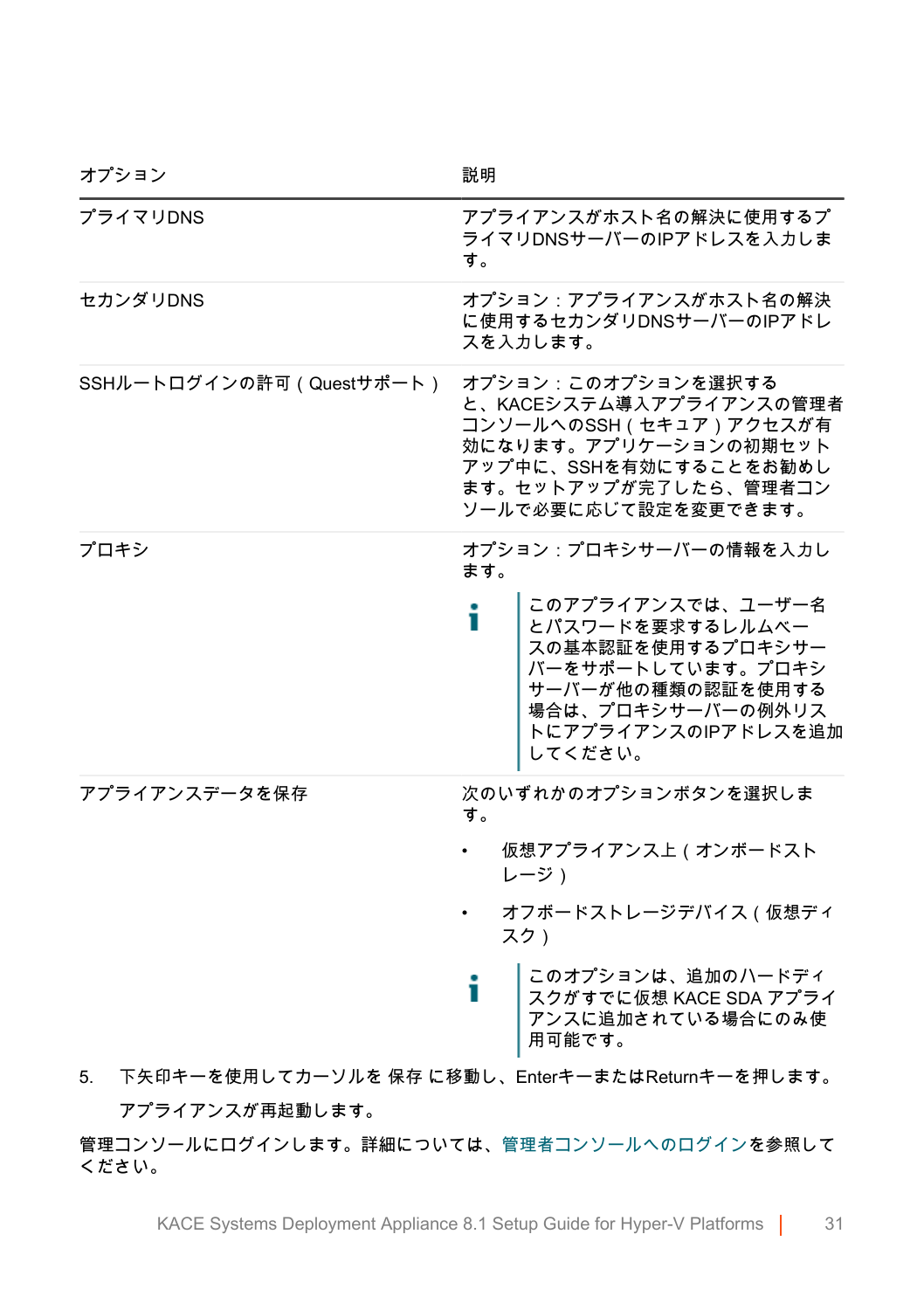### <span id="page-31-0"></span>管理者コンソールへのログイン

ネットワーク設定の構成後、アプライアンスが再起動されたら、LAN(ローカルエリアネット ワーク)上の任意のコンピューターからKACEシステム導入アプライアンスの管理者コンソール にログインしてください。

- 使用しているブラウザの設定に基づいて、初回ログイン時に管理者コンソールに表示さ i れる言語が決定されます。言語設定の変更に関する詳細は、アプライアンスの『管理者 ガイド』を参照してください。
- 1. Webブラウザを開き、管理者コンソールのURL

(http://hostname)を入力します。例:http://KACE\_SDA

2. 次の情報を入力します。

設定 いっきょう しょうかん おおし 説明 おおおし かいきょう かいきょう

| ライセンスキー  | Questからのご案内のEメールに記載され<br>ているライセンスキーを入力します。ダッ<br>シュも含めてください。ライセンスキー<br>がない場合は、Questのサポート(https://<br>support.quest.com/contact-support)にお問い合<br>わせください。                                                                      |
|----------|-----------------------------------------------------------------------------------------------------------------------------------------------------------------------------------------------------------------------------|
| 管理者パスワード | デフォルトのadminアカウントのパスワードを入<br>力します。これは、アプライアンスの管理者コ<br>ンソールにログインするために使用するアカウ<br>ントです。この時点では、デフォルトのadminア<br>カウントがアプライアンス上で唯一のアカウン<br>トになります。このアカウントのパスワードを<br>忘れると、システムを出荷時のデフォルト状態<br>にリセットすることが必要になる場合があり、<br>データロスが発生します。  |
|          | 複数の KACE SDA または KACE<br>i<br>SMA (システム管理) アプライアンス<br>を使用する場合、Quest KACE では、す<br>べてのアプライアンスの admin アカウ<br>ントに同じパスワードを使用すること<br>をお勧めします。これにより、後でア<br>プライアンス同士をリンクすることが<br>可能になります。詳細については、ア<br>プライアンスの『管理者ガイド』を参<br>照してください。 |
| 登録データ    | アプライアンスからのログと通知を受け取る会<br>社またはグループの名前、および担当者または<br>グループのFメールアドレスを入力します。                                                                                                                                                      |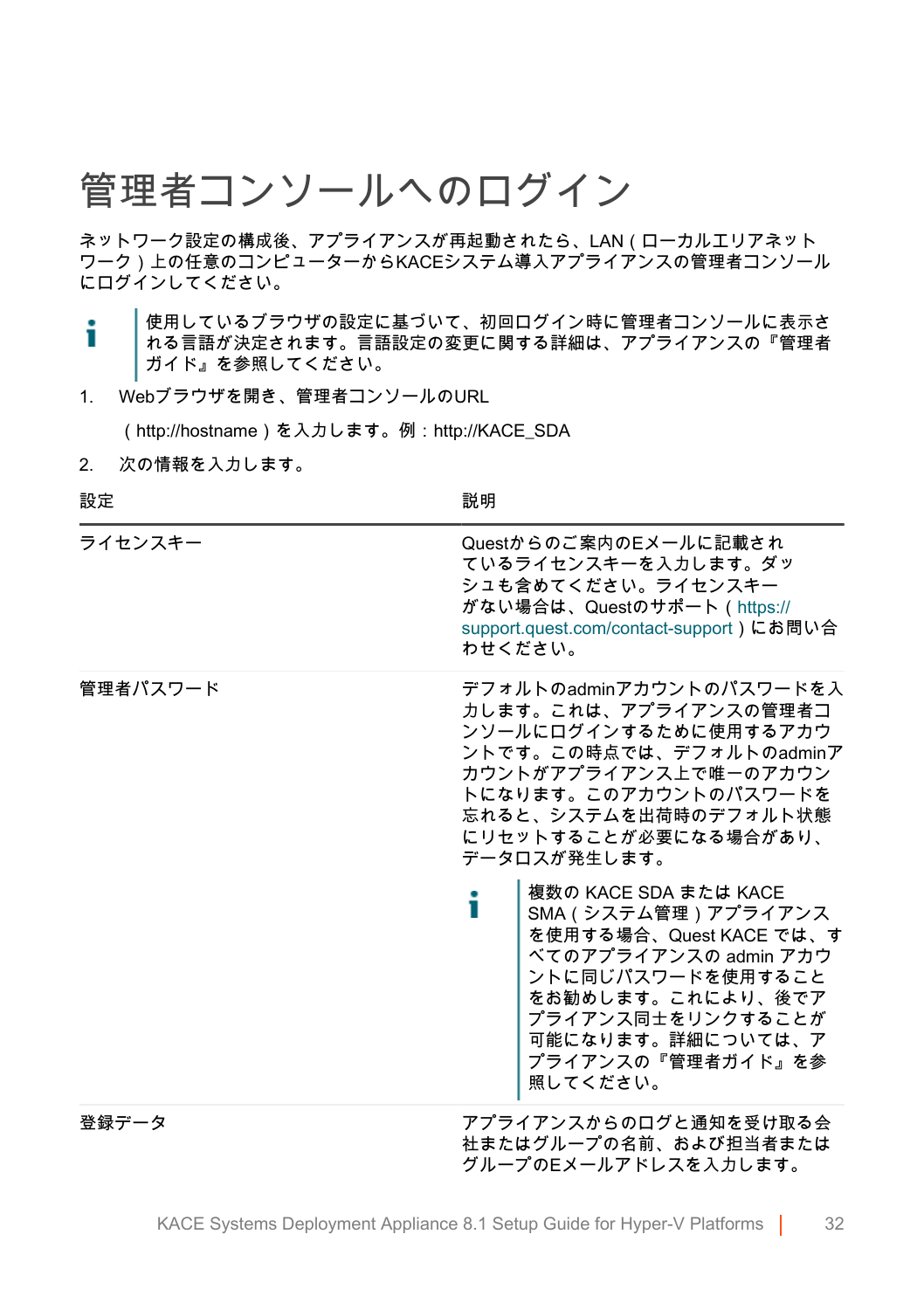| ネットワーク接続 | 物理および仮想 KACE SDA アプライアンスは、<br>ライセンス情報を検証するためにネットワーク<br>接続されている必要があります。 |
|----------|------------------------------------------------------------------------|
| タイムゾーン   | アプライアンスが設置されている地域のタイム<br>ゾーンを選択します。                                    |

3. 設定を保存して続行する をクリックします。

データストレージ ページが表示されます。

- 4. オプション:アプライアンスデータをオンボードストレージまたはオフボードストレージに 保存します。
- 5. 仮想ディスクを追加した場合は、追加したディスクをここで選択して、アプライアンスを設 定して再起動する をクリックします。

アプライアンスが再起動します。

- 6. アプライアンスが再起動したら、ブラウザページを更新します。
- 7. エンドユーザー使用許諾契約(EULA)に同意し、次に、ログインID adminとパスワード (初期セットアップページで選択したもの)を使用してログインします。

管理者コンソールが表示され、アプライアンスが使用可能な状態になります。

### <span id="page-32-0"></span>バックアップ統合サービスの設定

Hyper-V で実行されている KACE システム展開アプライアンス (SDA )仮想マシンにバックアッ プ統合サービスを適切に設定することで、MySQL データベースファイルの破損を防ぐことがで きます。

Hyper-V で実行されている KACE SDA 仮想マシンが仮想マシン(VM)のバックアップに正し く設定されていないと、アプライアンス内部で一部の MySQL データベースファイルが破損し、 テクニカルサポートに連絡を取り、破損していない最新のデータベースバックアップからデータ ベースを復元して問題を解決するまでアプライアンスが使用できなくなります。

これは、ライブ仮想マシンのダウンタイムなしバックアップを容易化する、Hyper-Vの ライブ仮 想マシンバックアップ 機能が原因です。詳細については[、https://technet.microsoft.com/en-us/](https://technet.microsoft.com/en-us/library/dn531031(v=ws.12).aspx) [library/dn531031\(v=ws.12\).aspxを](https://technet.microsoft.com/en-us/library/dn531031(v=ws.12).aspx)参照してください。

ただし、Microsoft は、Hyper-V で動作する FreeBSD 仮想マシンのどのバージョンに対して も、Hyper-V ライブバックアップ 機能は未サポートであり、これには、FreeBSD ベースである KACE SDA 製品の Hyper-V VM も含まれます。詳細については、[https://technet.microsoft.com/](https://technet.microsoft.com/library/dn848318(ws.12).aspx) [library/dn848318\(ws.12\).aspxを](https://technet.microsoft.com/library/dn848318(ws.12).aspx)参照してください。

正しく設定した場合、ライブバックアップをサポートしないVMのバックアップを取った場 合、Hyper-Vサーバはバックアップ処理中VMを(保存済み 状態にして)オフラインにし、バッ クアップ処理の完了後、VMを元の状態に復元します。VMをオフラインにする必要がある間 は、VMでダウンタイムが発生するため、VMのコンテンツに悪影響を及ぼさずにバックアッ

設定 しょうしゃ しょうしゃ おうしゃ 説明 かいきょう かいきょう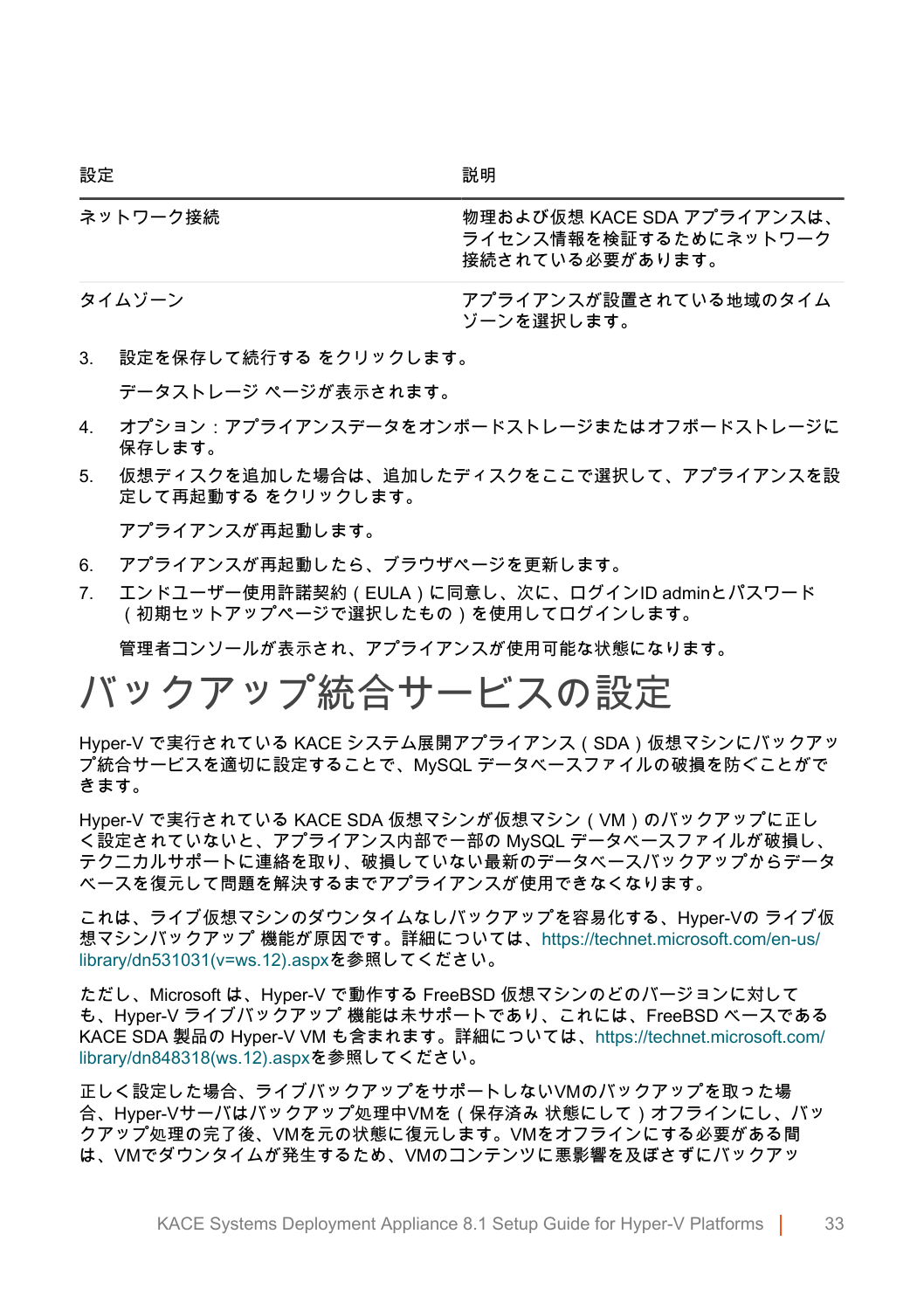プを完了する必要があります。詳細については、[https://technet.microsoft.com/en-us/library/](https://technet.microsoft.com/en-us/library/dn798286.aspx) [dn798286.aspxを](https://technet.microsoft.com/en-us/library/dn798286.aspx)参照してください。

Microsoft が、KACE アプライアンスが動作する FreeBSD オペレーティングシステムのライブ バックアップをサポートしないため、Hyper-V が VM のライブバックアップの実行を試行しない ようにする、KACE SDA Hyper-V VM の統合サービスを適切に設定するのが重要です。VM の 統 合サービス が正しく設定されていない場合、KACE システム展開アプライアンス(SDA)の内部 でファイルの破損が発生して、正しく動作しない原因になり、問題を修正してもらうためにテク ニカルサポートへの連絡が必要になる可能性があります。

Microsoft は自動的にすべての新しい Hyper-V VM のバックアップ統合サービスをデフォルトで有 効にするため、KACE SDA に Hyper-V VM を作成した場合は、下の手順に従って、FreeBSD 向 けのこのサービスを正しく設定して、上記のデータベースファイルの破損を回避します。

KACE SDA Hyper-V VM で ライブバックアップ 機能を無効にすることをお勧めします。

バックアップ統合サービスを無効にするには、VM の 設定 ダイアログボックスの 管理 > 統合 サービス の下で、バックアップ(ボリュームチェックポイント) チェックボックスをオフに して、適用 をクリックします。この設定は、Hyper-V サーバの Windows のバージョンによ り、バックアップ(ボリュームシャドウコピー)など、名前が異なる場合があります。

この設定を変更するには、最初に VM をシャットダウンする必要があります。 т

バックアップ 設定を無効にした後、バックアップ処理中にまず Windows が(VM の状 i 態を 保存済み に変更して)VM をオフラインにするのに失敗し、VM のバックアップ中 に引き続き KACE アプライアンスでの MySQL の破損が発生する場合は、VM のバック アップを実行する前に VM を シャットダウン または 保存済み 状態にします。

この問題の追加情報については、[https://support.quest.com/kace-systems-deployment-appliance/](https://support.quest.com/kace-systems-deployment-appliance/kb/195580) [kb/195580](https://support.quest.com/kace-systems-deployment-appliance/kb/195580) にアクセスしてください。

#### <span id="page-33-0"></span>仮想 NIC の構成

Hyper-V で実行されている仮想 KACE システム管理アプライアンス(SMA)では、パフォーマン スの低下、エージェントの切断、インタフェースのフリーズ、およびネットワークが全く利用で きないなど、不安定なネットワーク動作が確認されています。

デフォルトでは、すべてのゲスト仮想マシン(VM)に対して問題のある 2 つのネットワーク設 定が Hyper-V で有効になっています。これらの設定は、動的 MAC アドレスとVMQ(仮想マシン キュー)です。

動的 MAC アドレスを使用して構成されている場合、Hyper-V はゲスト VM に新しい MAC アド レスをランダムに割り当てます。KACE アプライアンスが FreeBSD で実行されているため、 ネットワークインターフェイスの変更を検出するには OS を再起動する必要があります。

VMQ は、サポートされるハードウェアおよびゲストオペレーティングシステムによるパケット ルーティングのオーバーヘッドを削減するために設計された、Hyper-V のパケットフィルタリン グ技術です。ただし、KACE アプライアンスが使用する Intel E1000 仮想 NIC でサポートされて いないため、ネットワークパフォーマンスが低下する可能性があります。一部の Broadcom 物理 アダプタでも VMQ によるパフォーマンスの問題があることが分かっています。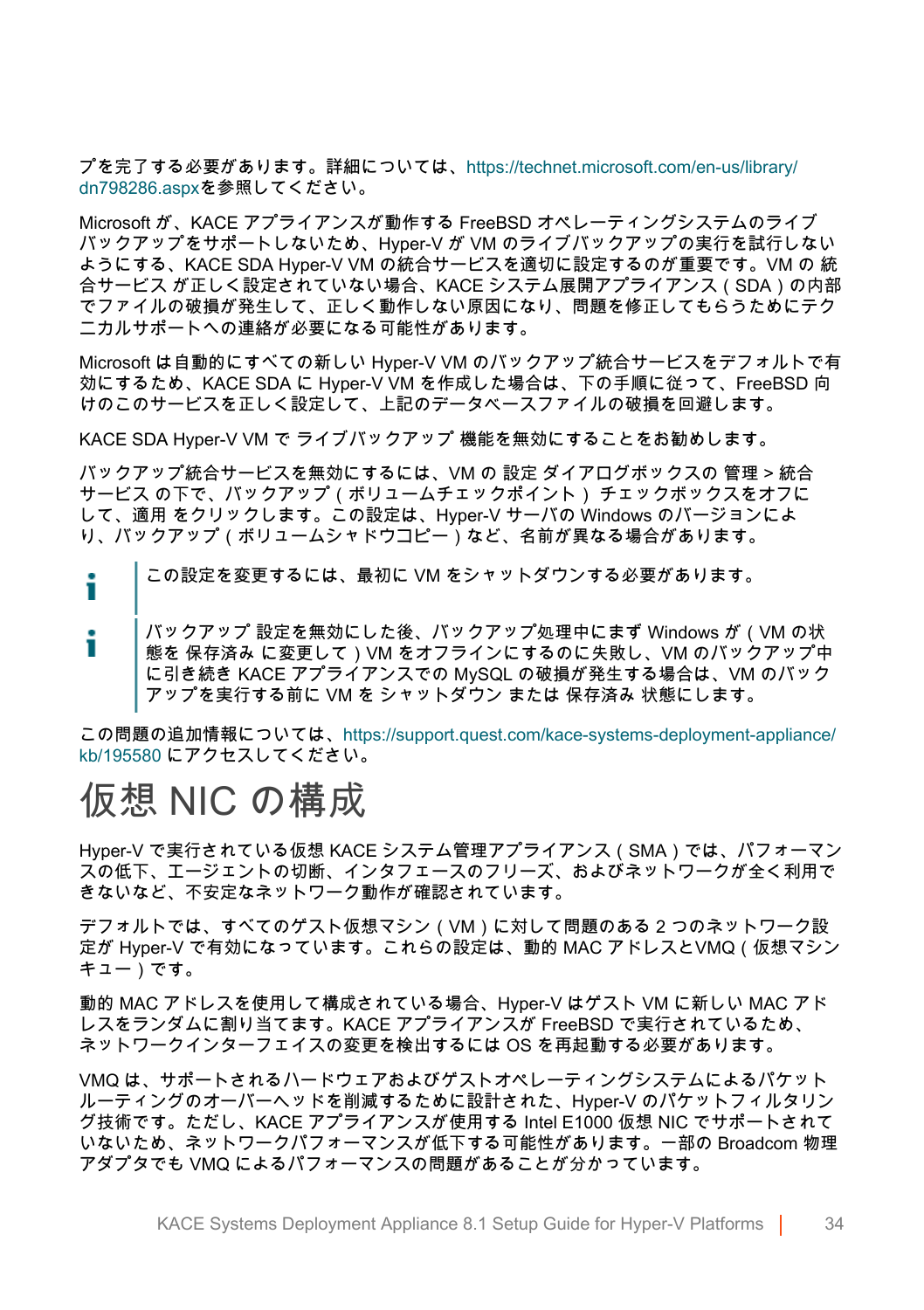この問題を解決するには、すべての Hyper-V ホスト型仮想 KACE アプライアンスで、動的 MAC アドレス(静的 MAC で選択)および VMQ の両方を無効にすることを推奨します。

動的 MAC アドレスを無効にするには、VM の 設定 ダイアログボックスの ネットワーク アダプ タ > 高度な機能 で、静的 チェックボックスを選択して、環境に対して有効な一意の MAC アドレ スを指定します。次に、適用 をクリックします。

- 通常、これによりすでに動的に割り当てられている現在の MAC アドレスとして残すこ i. とができます。
- 動的 MAC アドレスを静的 MAC アドレスに切り替えるには(またはその逆を実行するに Т は)、最初に VM をシャットダウンする必要があります。

VMQ を無効にするには、VM の 設定 ダイアログボックスの ネットワークアダプタ > ハードウェ ア アクセラレータ で、仮想マシンキューを有効にする チェックボックスを選択解除して、適用 をクリックします。

この設定は VM をシャットダウンせずに変更することができますが、VM がオフライン Ť のときに変更することを推奨します。

この問題の追加情報については、[https://support.quest.com/kace-systems-deployment-appliance/](https://support.quest.com/kace-systems-deployment-appliance/kb/153445) [kb/153445](https://support.quest.com/kace-systems-deployment-appliance/kb/153445) にアクセスしてください。

### <span id="page-34-0"></span>トレーニングのスケジュール設定

Quest では、アプライアンスの使用に役立てていただけるように、QuickStart と呼ばれるトレー ニングプログラムを提供しています。このプログラムでは、ネットワークに接続されたデバイス のイメージングおよびプロビジョニングを開始するための、リモートアシスタンスを提供してい ます。

このプログラムの詳細については、[https://support.quest.com/kace-systems-deployment](https://support.quest.com/kace-systems-deployment-appliance/professional-services/330)[appliance/professional-services/330](https://support.quest.com/kace-systems-deployment-appliance/professional-services/330) を参照してください。

登録するには、<https://www.quest.com/register/113380> でリクエストを送信してください。

#### <span id="page-34-1"></span>当社について

Quest は、複雑化する IT 環境において、新しいテクノロジの利点を現実のものにするソフトウェ アソリューションを生み出しています。データベースとシステム管理から Active Directory と Office 365 の管理、サイバーセキュリティの回復力まで、Quest はお客様の次の IT の課題を今 すぐ解決できるように支援します。世界中で、130,000 社以上の企業と Fortune 500 企業の 95% が、次の企業イニシアチブのプロアクティブな管理と監視を実施し、複雑なマイクロソフトの課 題に対応する次のソリューションを見つけ、次の脅威に先んじるために、Quest を頼りにしてい ます。Quest Software。今「次」に備える。詳細に関しては、[「www.quest.com」](https://www.quest.com/company/contact-us.aspx)を参照してく ださい。

<span id="page-34-2"></span>テクニカルサポートのリソース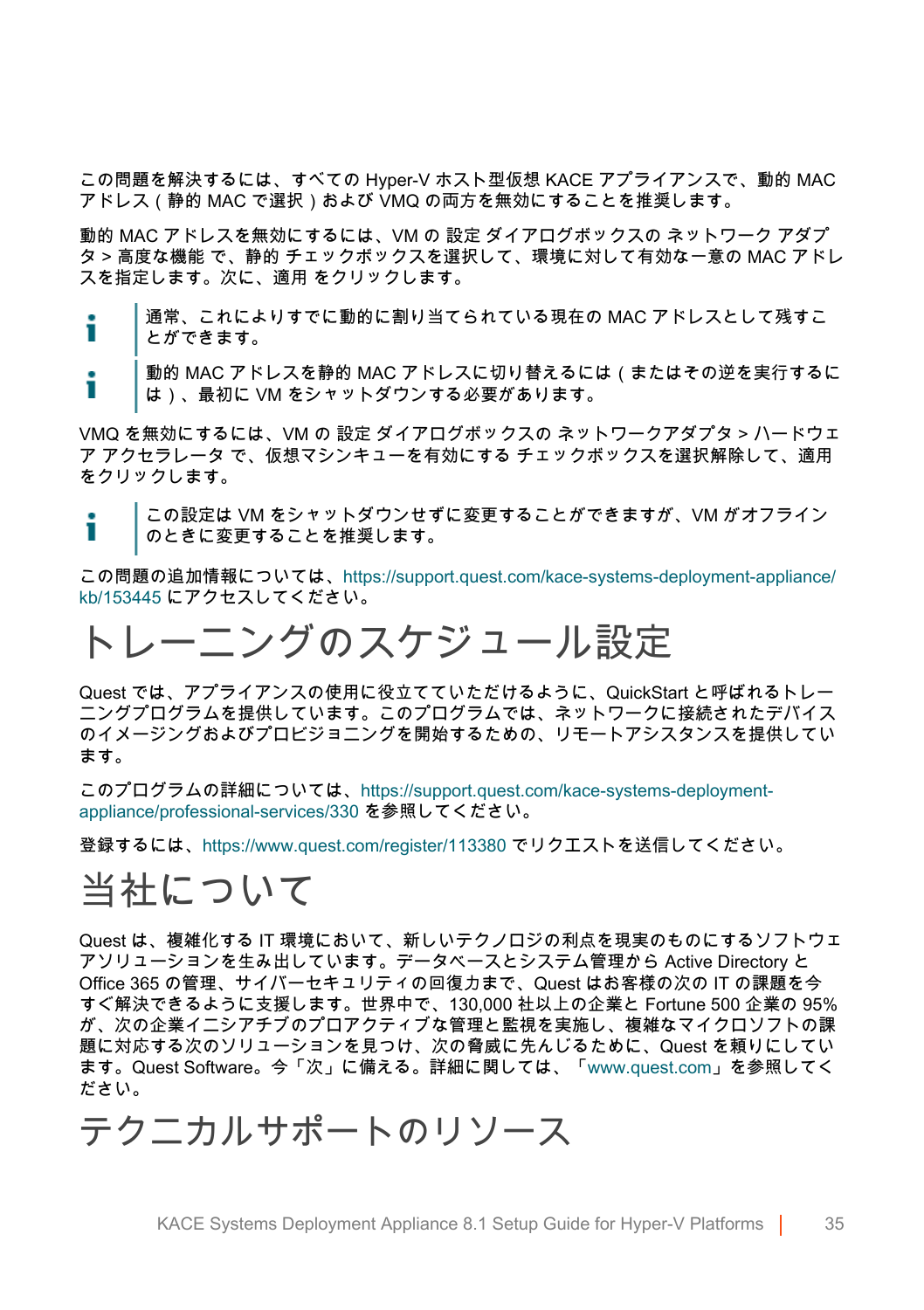Quest の有効なメンテナンス契約をお持ちのお客様、および試用版をお持ちのお客様は、テクニ カルサポートをご利用いただけます。Quest サポート ポータルは、[https://support.quest.com](https://support.quest.com/) か らアクセスできます。

サポートポータルは、問題を迅速に自身で解決するのに使用できるセルフヘルプツールを提供し ており、毎日24時間アクセスできます。このサイトでは、以下の操作を実行できます。

- サービスリクエストの送信と管理
- サポート技術情報記事の表示
- 製品情報への登録
- ソフトウェアと技術文書のダウンロード
- 説明ビデオの再生
- コミュニティの討論への参加
- サポートエンジニアとのオンラインチャット
- 製品のサポートサービスの表示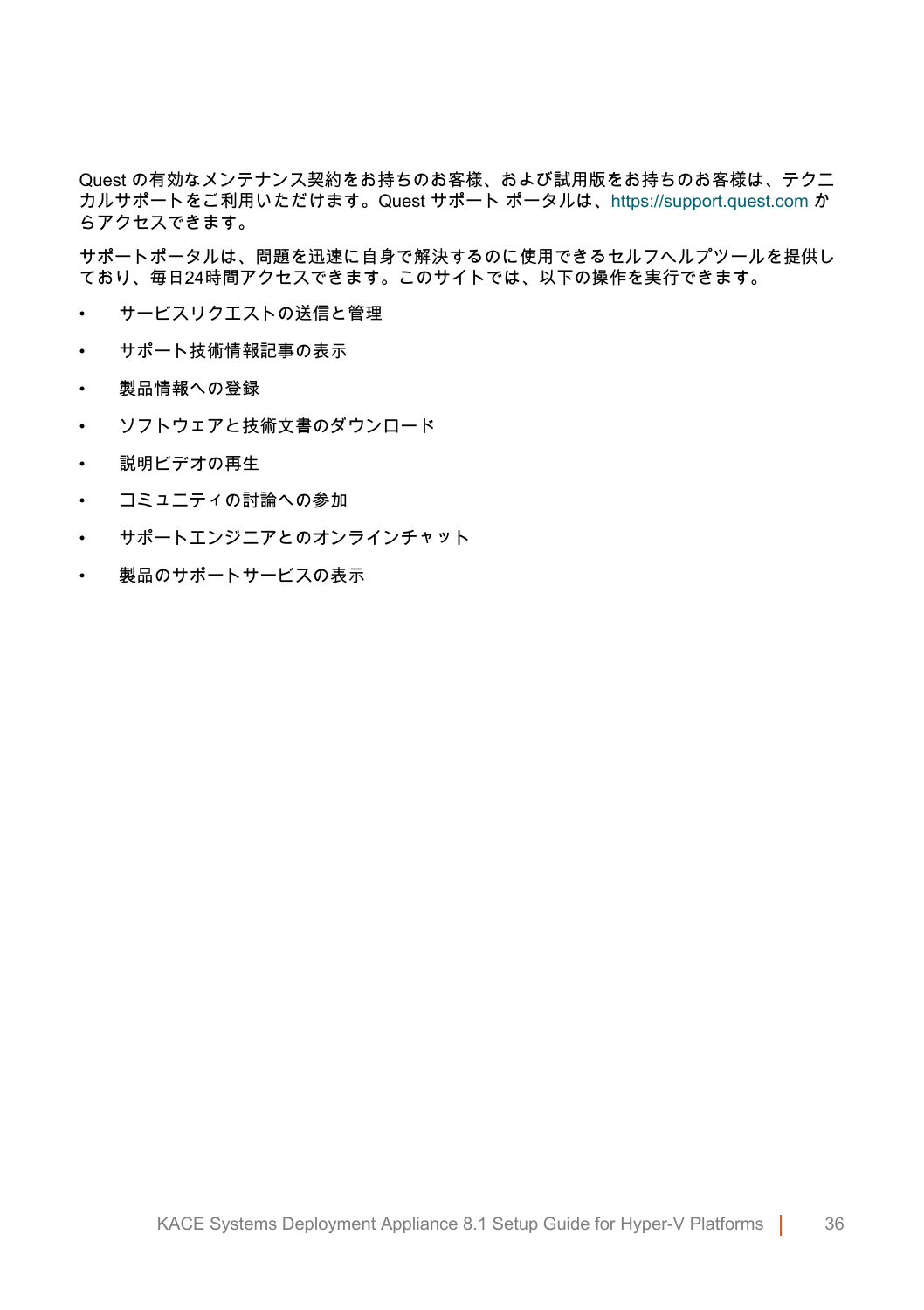# Configuração do equipamento

<span id="page-36-0"></span>Este guia explica como configurar a solução virtual Quest® KACE® Systems Deployment Appliance (SDA) nos sistemas host Microsoft® Hyper-V®. O KACE SDA virtual não requer hardware dedicado.

### <span id="page-36-1"></span>Antes de começar

Antes de configurar a solução, há uma série de ações preliminares que você precisa tomar.

- 1. Adquira uma licença da Solução de implantação de sistemas (SDA) KACE virtual com a equipe de vendas Quest em [https://www.quest.com/company/contact-us.aspx.](https://www.quest.com/company/contact-us.aspx)
- 2. Obtenha um endereço IP estático para o appliance.

### <span id="page-36-2"></span>Importar o SDA KACE virtual para um servidor Microsoft Hyper-V

O Gerenciador Hyper-V é a ferramenta de gerenciamento de máquina virtual integrada que você utiliza para importar a solução SDA KACE virtual.

- 1. Para baixar o SDA KACE virtual, acesse [https://support.quest.com/kace-systems](https://support.quest.com/kace-systems-deployment-appliance/download-new-releases)[deployment-appliance/download-new-releases.](https://support.quest.com/kace-systems-deployment-appliance/download-new-releases) Para obter as credenciais de login do cliente, entre em contato com o Suporte técnico Quest em [https://support.quest.com/contact](https://support.quest.com/contact-support)[support.](https://support.quest.com/contact-support)
- 2. Na seção Appliance virtual, faça o download do pacote VHD compactado para o seu sistema host Hyper-V.
- 3. Extraia e verifique a integridade dos arquivos.
- 4. No Gerenciador Hyper-V Manager, clique com o botão direito do mouse em host e clique em Importar máquina virtual.

A janela Importar máquina virtual será exibida.

- 5. Navegue até o local do pacote VHD extraído.
- 6. Em Configurações, selecione Copiar a máquina virtual (criar uma nova ID exclusiva) e Duplicar todos os arquivos de modo que a mesma máquina virtual seja novamente importada.
- 7. Clique em Importar.

O SDA KACE virtual é exibido na lista Máquinas virtuais.

- 8. Faça as seguintes alterações de configuração em seu ambiente virtual:
	- Desative as configurações Dynamic MAC e VMQ. Para obter mais informações, consulte <https://support.quest.com/kb/153445>.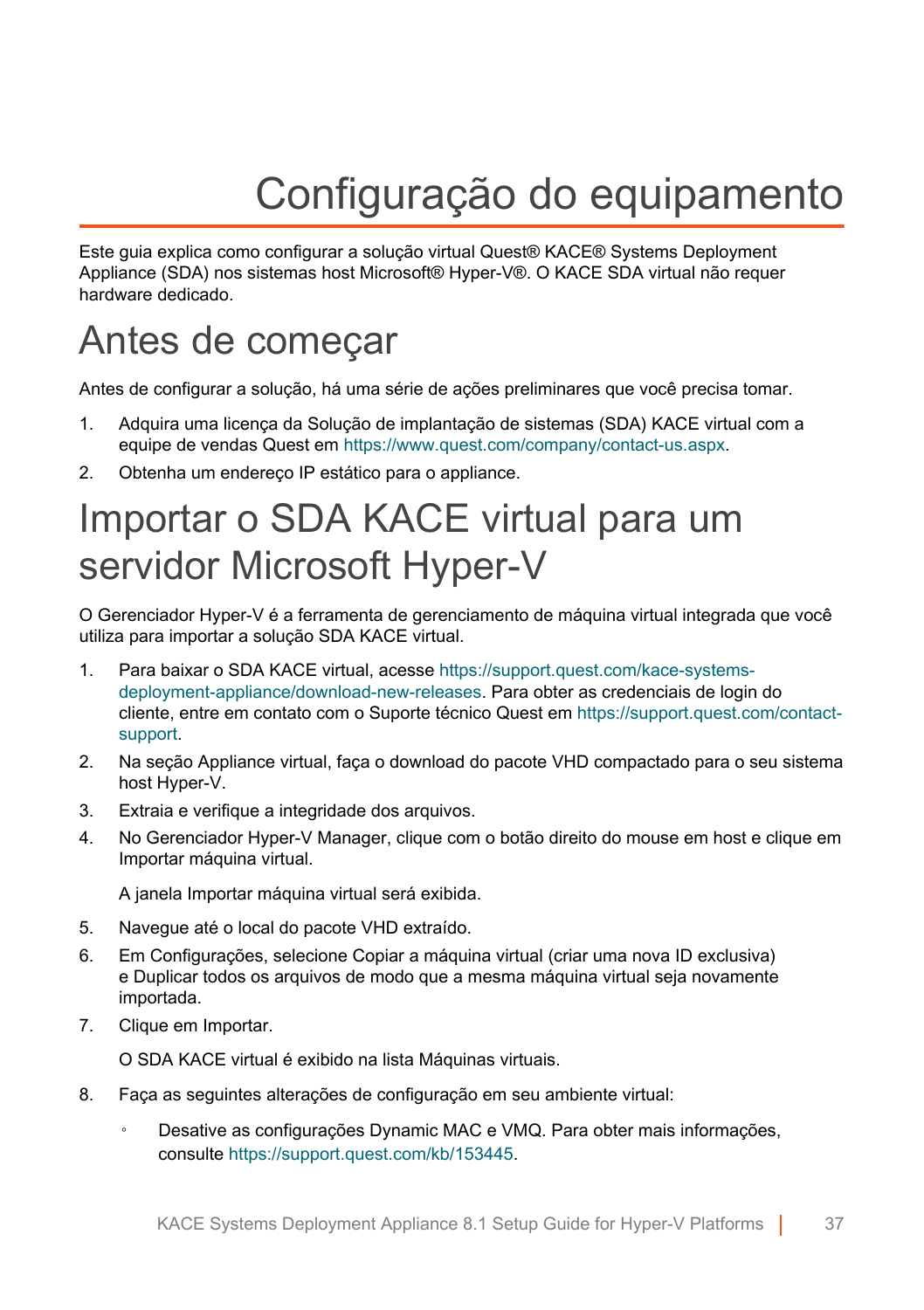- Desative o servico de integração de backup. Para obter mais informações, consulte <https://support.quest.com/kb/195580>.
- 9. Edite as configurações da máquina virtual para conectar o adaptador de rede virtual ao switch virtual do seu host Hyper-V.

Faça login no Console da linha de comando do SDA KACE virtual e conclua a configuração da solução. Consulte [Definição das configurações de rede.](#page-37-0)

### <span id="page-37-0"></span>Definição das configurações de rede

Use o Console da linha de comando para definir as configurações de rede e conectar a solução à sua rede.

1. Ligue a máquina virtual para inicializar a solução. Isso pode levar de 5 a 10 minutos.

A tela de login é exibida.

2. Na solicitação, insira:

Login: konfig

Senha: konfig

- 3. Escolha o idioma a ser usado no Console da linha de comando. Use as teclas de seta para cima e seta para baixo para percorrer os campos.
- 4. Defina as seguintes configurações de rede. Use as teclas de seta direita e esquerda para selecionar opções em um campo; use as teclas de seta para cima e para baixo para se movimentar entre os campos.

| Opção               | Descrição                                                                                             |
|---------------------|-------------------------------------------------------------------------------------------------------|
| Nome do host        | Digite o nome de host da solução. O padrão é<br>k2000.                                                |
| Máscara de sub-rede | Digite a sub-rede (segmento de rede) em que a<br>solução está. O padrão é 255.255.255.0.              |
| Endereco IP         | Insira o endereco IP estático do dispositivo.                                                         |
| Nome do domínio     | Digite o domínio no qual a solução está. Por<br>exemplo, quest com.                                   |
| Gateway padrão      | Digite o gateway de rede para a solução.                                                              |
| DNS primário        | Insira o endereco IP do servidor DNS primário<br>usado pela solução para determinar nomes de<br>host. |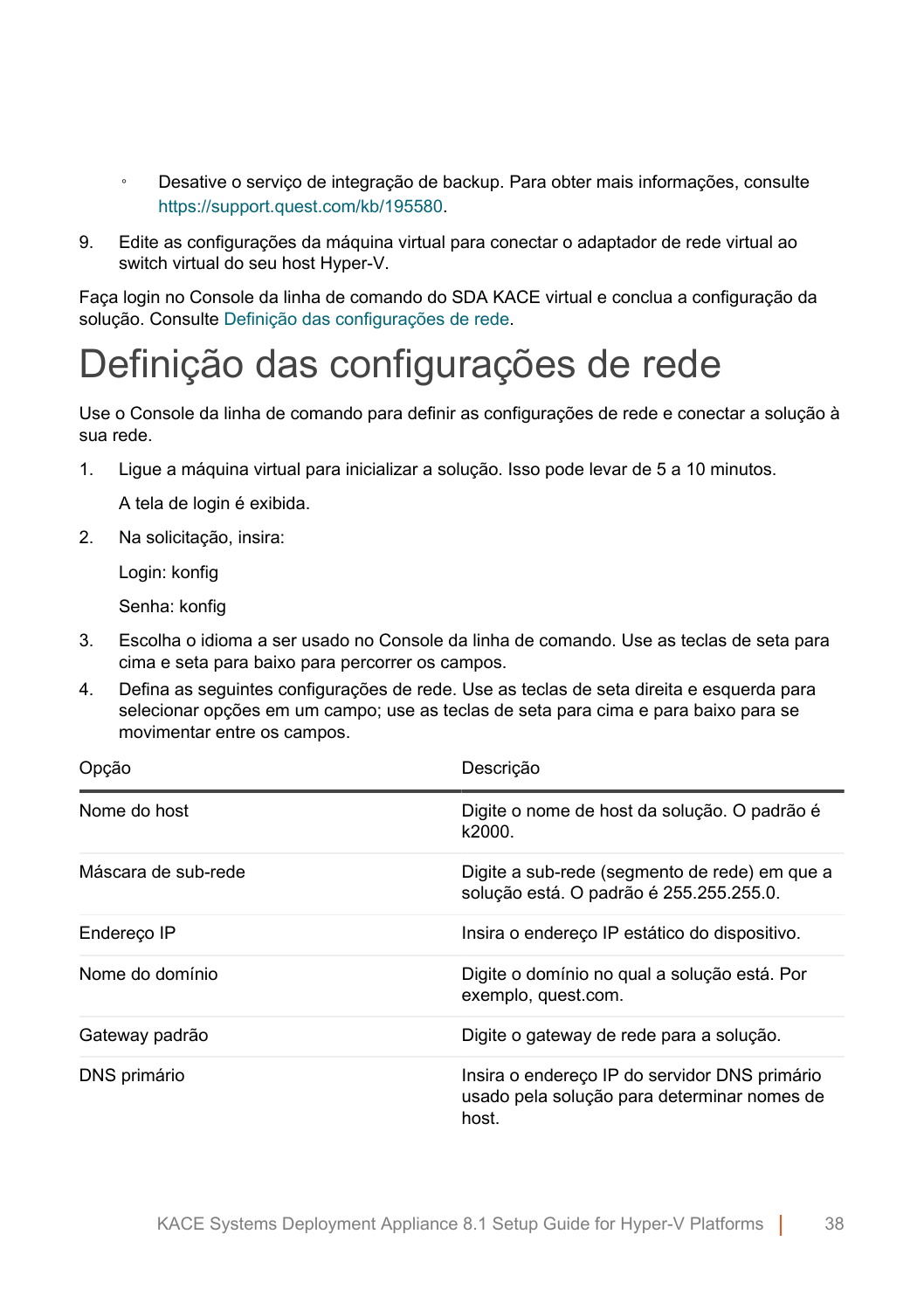| Opção                                          | Descrição                                                                                                                                                                                                                                                                                                                                                                  |
|------------------------------------------------|----------------------------------------------------------------------------------------------------------------------------------------------------------------------------------------------------------------------------------------------------------------------------------------------------------------------------------------------------------------------------|
| DNS secundário                                 | Opcional: Insira o endereço IP do servidor DNS<br>secundário usado pela solução para determinar<br>nomes de host.                                                                                                                                                                                                                                                          |
| Permitir login na raiz com SSH (Suporte Quest) | Opcional: Selecione esta opção para ativar<br>o acesso SSH (seguro) ao Console do<br>administrador da Solução de Implantação de<br>Sistemas KACE. A Quest KACE recomenda<br>que você habilite o SSH durante a configuração<br>inicial. Quando a configuração estiver completa,<br>será possível alterar as definições no Console<br>do administrador, conforme necessário. |
| Proxy                                          | Opcional: Digite as informações do servidor<br>proxy.                                                                                                                                                                                                                                                                                                                      |
|                                                | O dispositivo suporta servidores proxy<br>i<br>que utilizam autenticação básica<br>baseada em domínio que requer<br>nomes de usuário e senhas. Se seu<br>servidor proxy utiliza um tipo diferente<br>de autenticação, acrescente o endereço<br>IP do appliance à lista de exceções do<br>servidor proxy.                                                                   |
| Salvar dados do equipamento                    | Selecione um dos seguintes botões de opção:                                                                                                                                                                                                                                                                                                                                |
|                                                | Na solução virtual (armazenamento<br>integrado)                                                                                                                                                                                                                                                                                                                            |
|                                                | Nesse dispositivo de armazenamento não<br>integrado (disco virtual)                                                                                                                                                                                                                                                                                                        |
|                                                | Essa opção está disponível apenas<br>i<br>quando um disco rígido adicional já está<br>presente na solução SDA KACE.                                                                                                                                                                                                                                                        |
|                                                |                                                                                                                                                                                                                                                                                                                                                                            |

5. Use a seta para baixo para mover o cursor para Salvar e, em seguida, pressione Entrar ou Retornar.

O equipamento é reiniciado.

Faça login no Console do administrador. Consulte [Fazer login no Console do administrador.](#page-38-0)

### <span id="page-38-0"></span>Fazer login no Console do administrador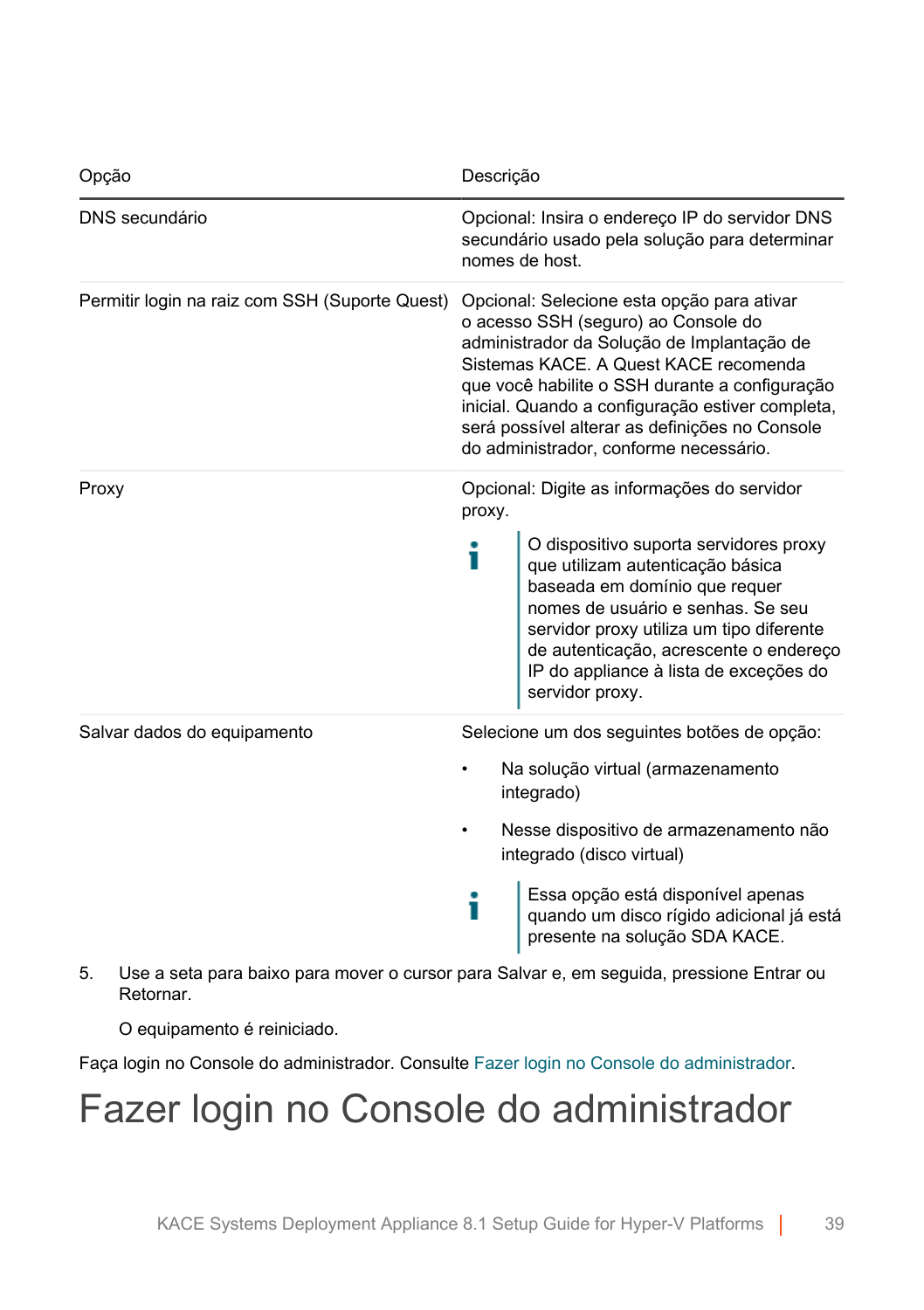Quando as configurações de rede forem definidas e a solução reinicializar, faça o login no Console do administrador da Solução de Implantação de Sistemas KACE a partir de qualquer computador na rede local (LAN).

- A configuração do navegador determinará o idioma exibido no Console do Administrador Ť na primeira vez que você fizer login. Para obter mais informações sobre como alterar as configurações de idioma, consulte o Guia do Administrador da solução.
- 1. Abra um navegador da Web e insira a URL do Console do administrador:

http://hostname. Por exemplo, http://KACE\_SDA.

2. Forneça as seguintes informações:

| Configuração           | Descrição                                                                                                                                                                                                                                                                                                                                                                                 |
|------------------------|-------------------------------------------------------------------------------------------------------------------------------------------------------------------------------------------------------------------------------------------------------------------------------------------------------------------------------------------------------------------------------------------|
| Chave de licenca       | Insira a chave de licença recebida no e-mail<br>de boas-vindas da Quest. Inclua as barras.<br>Se você não tiver uma chave de licença,<br>contate o Suporte técnico Quest em https://<br>support.quest.com/contact-support.                                                                                                                                                                |
| Senha do administrador | Insira a senha da conta de administrador<br>padrão, que é a conta usada para fazer o login<br>no Console do administrador da solução. A<br>conta de administrador padrão é a única conta<br>na solução nesse momento. Caso você esqueça<br>a senha para essa conta, pode ser necessário<br>reiniciar o sistema de volta aos padrões de<br>fábrica, o que pode resultar em perda de dados. |
|                        | Se houver várias soluções SMA<br>i<br>(Solução de gerenciamento de<br>sistemas) ou SDA KACE, a Quest<br>KACE recomenda usar a mesma senha<br>para a conta de administrador em todas<br>as soluções. Isso permitirá vincular as<br>soluções posteriormente. Para obter<br>mais informações, consulte o Guia do<br>administrador da solução:                                                |
| Dados de registro      | Digite o nome da sua empresa ou grupo e<br>o endereço de e-mail da pessoa ou grupo<br>que você deseja que receba os registros e as<br>notificações da solução.                                                                                                                                                                                                                            |
| Conectividade de rede  | As soluções SDA KACE física e virtual<br>devem ser conectadas à rede para validar as<br>informações da licença.                                                                                                                                                                                                                                                                           |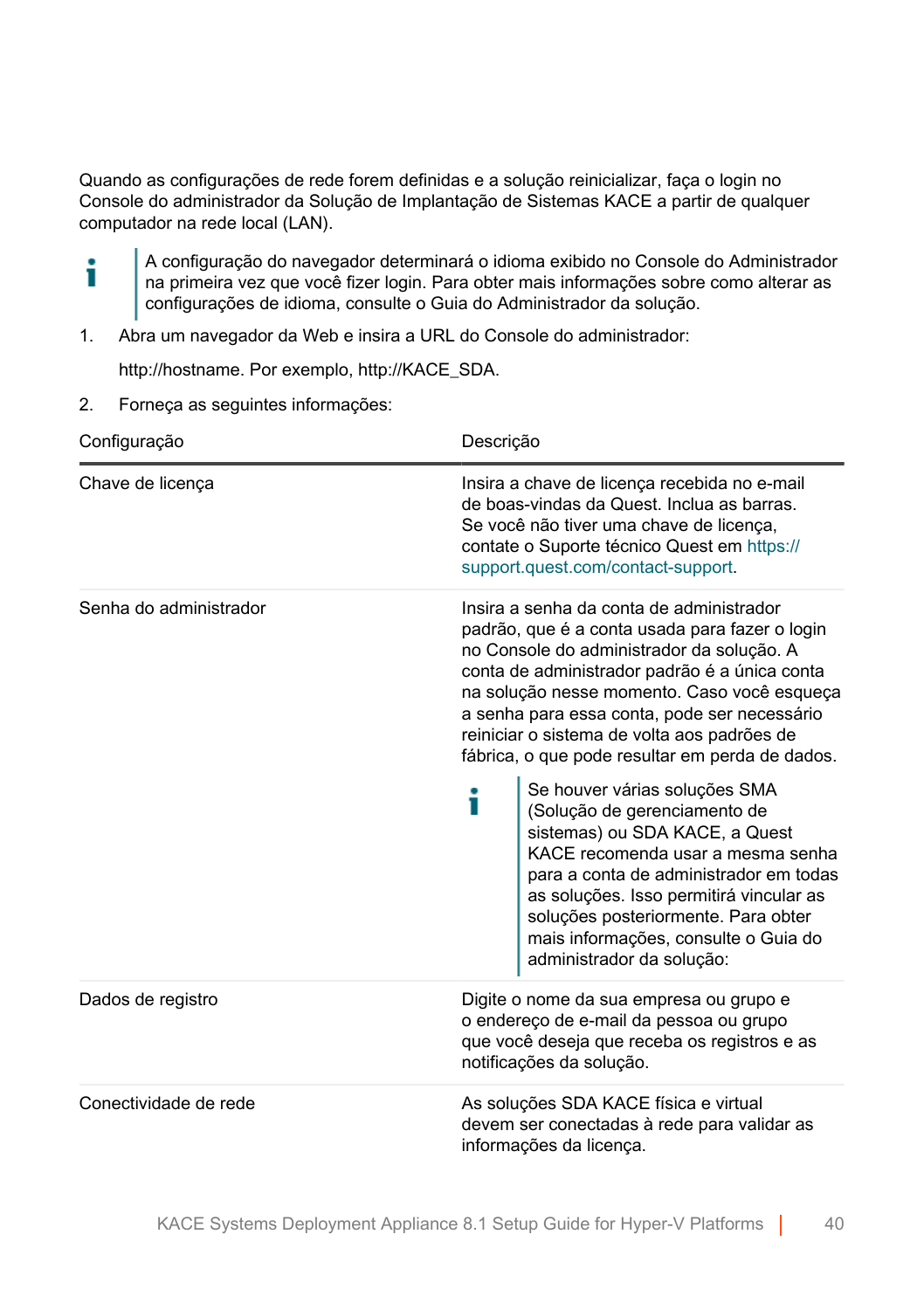KACE Systems Deployment Appliance 8.1 Setup Guide for Hyper-V Platforms | 41

Configuração **Descrição** Descrição

Fuso horário Selecione o fuso horário em que a solução está localizada.

3. Clique em Salvar configurações e continuar.

A página Armazenamento de dados é exibida.

- 4. Opcional: Salve os dados da sua solução no armazenamento interno ou no armazenamento externo.
- 5. Se você incluiu um disco virtual adicional, selecione-o agora e clique em Configurar e depois reiniciar o equipamento.

O equipamento é reiniciado.

- 6. Quando a solução tiver reiniciado, atualize a página do navegador.
- 7. Aceite o Contrato de licença de usuário final (EULA), depois faça login usando a ID de login admin e a senha escolhida na página de configuração inicial.

O Console do administrador será exibido e a solução estará pronta para uso.

### <span id="page-40-0"></span>Como configurar os serviços de integração de backup

Ao configurar os serviços de integração de backup adequadamente para as máquinas virtuais com Solução de implantação de sistemas (SDA) KACE que são executadas no Hyper-V, você impede que danos ocorram no arquivo do banco de dados MySQL.

A máquina virtual KACE SDA que está sendo executada no Hyper-V está incorretamente configurada para backup de máquina virtual (VM), resultando em algum dano no arquivo do banco de dados MySQL dentro da solução. Isso torna a solução inutilizável até que o Suporte Técnico seja acionado para resolver o problema, restaurando o banco de dados com base no backup de banco de dados mais atual e livre de danos.

Isso é realizado pelo recurso de backup de máquina virtual em tempo real do Hyper-V, que facilita o backup com tempo de inatividade zero para máquinas virtuais em tempo real. Para obter mais informações, visite [https://technet.microsoft.com/en-us/library/dn531031\(v=ws.12\).aspx.](https://technet.microsoft.com/en-us/library/dn531031(v=ws.12).aspx)

No entanto, o recurso de backup em tempo real do Hyper-V ainda não é totalmente suportado pela Microsoft para nenhuma versão das máquinas virtuais do FreeBSD que são executadas no Hyper-V, o que inclui VMs Hyper-V dos produtos SDA KACE. Isso ocorre porque elas são baseadas em FreeBSD. Para obter mais informações, visite [https://technet.microsoft.com/library/](https://technet.microsoft.com/library/dn848318(ws.12).aspx) [dn848318\(ws.12\).aspx.](https://technet.microsoft.com/library/dn848318(ws.12).aspx)

Se configurado corretamente, quando um backup é realizado a partir de uma VM que não tem suporte para o backup em tempo real, o servidor Hyper-V torna a VM offline (colocada no estado de salva) durante o processo de backup e, em seguida, restaura a VM para o seu Estado anterior após o processo de backup ser concluído. Enquanto a VM está offline, resultando em tempo de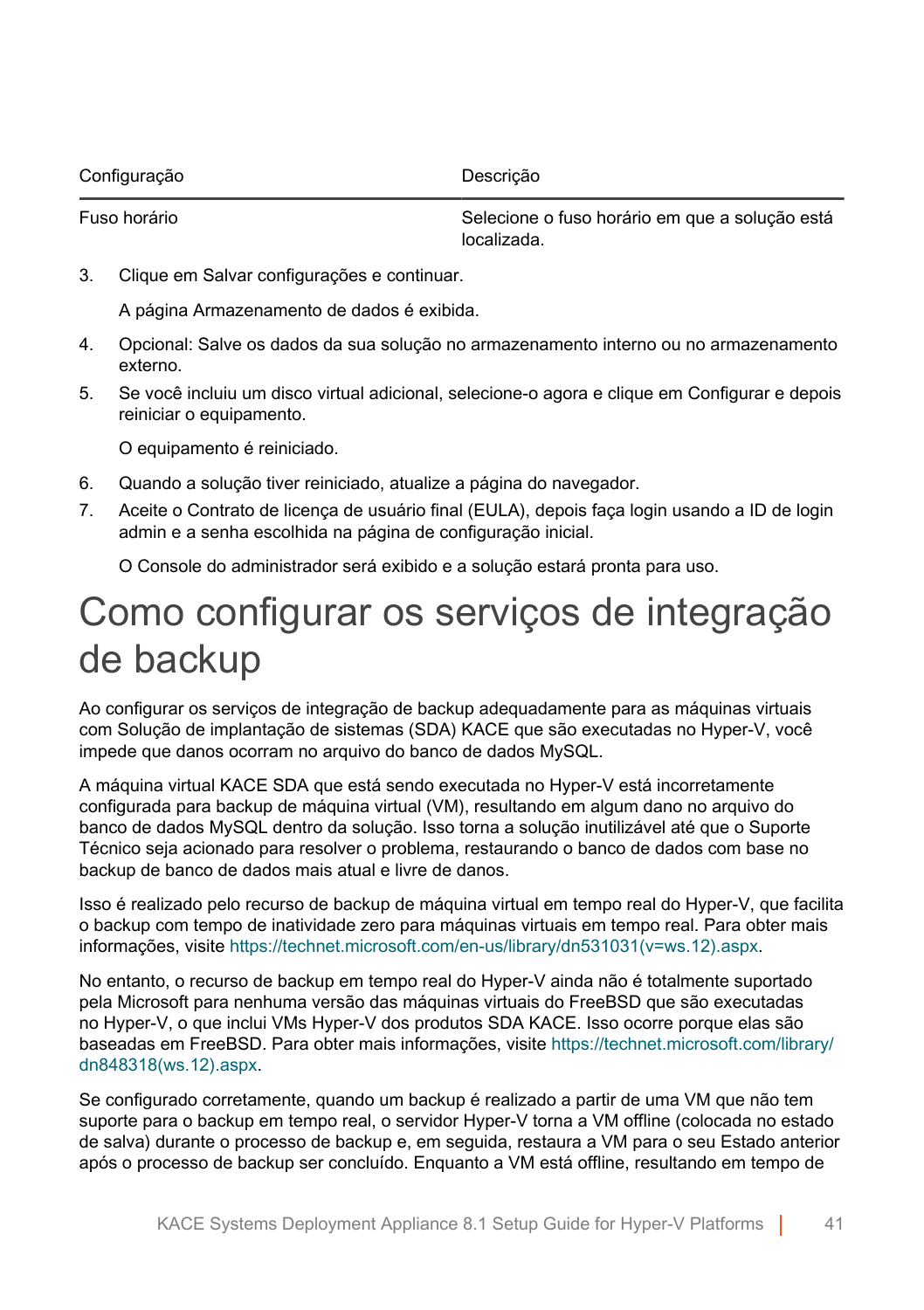inatividade para a VM, o backup deve ser concluído sem prejudicar o conteúdo da VM. Para obter mais informações, visite [https://technet.microsoft.com/en-us/library/dn798286.aspx.](https://technet.microsoft.com/en-us/library/dn798286.aspx)

Como a Microsoft não oferece suporte para backups em tempo real do sistema operacional FreeBSD no qual as soluções KACE são executadas, é importante realizar as configurações adequadas em Serviços de integração das VMs SDA KACE no Hyper-V que impedem que o Hyper-V tente realizar backups em tempo real da VM. Por não terem sido adequadamente definidas, as configurações dos Serviços de integração da VM resultaram em danos nos arquivos dentro do SDA KACE do cliente, o que faz com que ele não funcione corretamente e resulta na necessidade de entrar em contato com o Suporte Técnico para corrigir o problema.

Uma vez que a Microsoft define automaticamente todas as novas VMs do Hyper-V para terem o Serviço de integração de Backup habilitado, se você criou uma VM do Hyper-V para o SDA KACE, siga as instruções abaixo para configurar corretamente este serviço para FreeBSD e evitar que os arquivos do banco de dados sejam corrompidos.

É recomendável desativar o recurso de backup em tempo real nas VMs do SDA KACE no Hyper-V.

Para desabilitar o Serviço de integração de Backup, na caixa de diálogo Configurações da VM, em Gerenciamento > Serviço de integração, desmarque a caixa de seleção Backup (ponto de verificação de volume) e clique em Aplicar. Essa configuração pode ter um nome diferente, como Backup (cópia de sombra de volume), dependendo da versão do Windows do servidor Hyper-V.

- i Para alterar essa configuração, primeiramente você deve desligar a VM.
- Após a configuração de Backup ser desabilitada, se o Windows falhar em tornar a VM i offline (alterando o estado da VM para salva) durante o processo de backup, e os danos ao MySQL na solução KACE continuarem ocorrendo durante o backup da VM, coloque a VM no estado desligar ou salva antes de realizar um backup da VM.

Para obter mais informações sobre esse problema, acesse [https://support.quest.com/kace](https://support.quest.com/kace-systems-deployment-appliance/kb/195580)[systems-deployment-appliance/kb/195580.](https://support.quest.com/kace-systems-deployment-appliance/kb/195580)

### <span id="page-41-0"></span>Configuração de NIC virtual

O comportamento irregular da rede, incluindo baixo desempenho, desconexões do agente, paralisação da interface e indisponibilidade total da rede, é observado em uma Solução de Gerenciamento de Sistemas KACE (SMA) virtual executado no Hyper-V.

Por padrão, duas configurações de rede problemáticas são ativadas no Hyper-V para todas as máquinas virtuais (VMs) de convidado. Essas configurações são Endereço MAC dinâmico e VMQ (fila de máquina virtual).

Quando configurado com um endereço MAC dinâmico, o Hyper-V pode atribuir aleatoriamente um novo endereço MAC para a VM do convidado. Como as soluções KACE são executadas no FreeBSD, o sistema operacional deve ser reiniciado para detectar a alteração na interface de rede.

VMQ é uma tecnologia de filtragem de pacotes no Hyper-V que reduz a sobrecarga no roteamento de pacotes com hardware suportado e sistemas operacionais convidados. No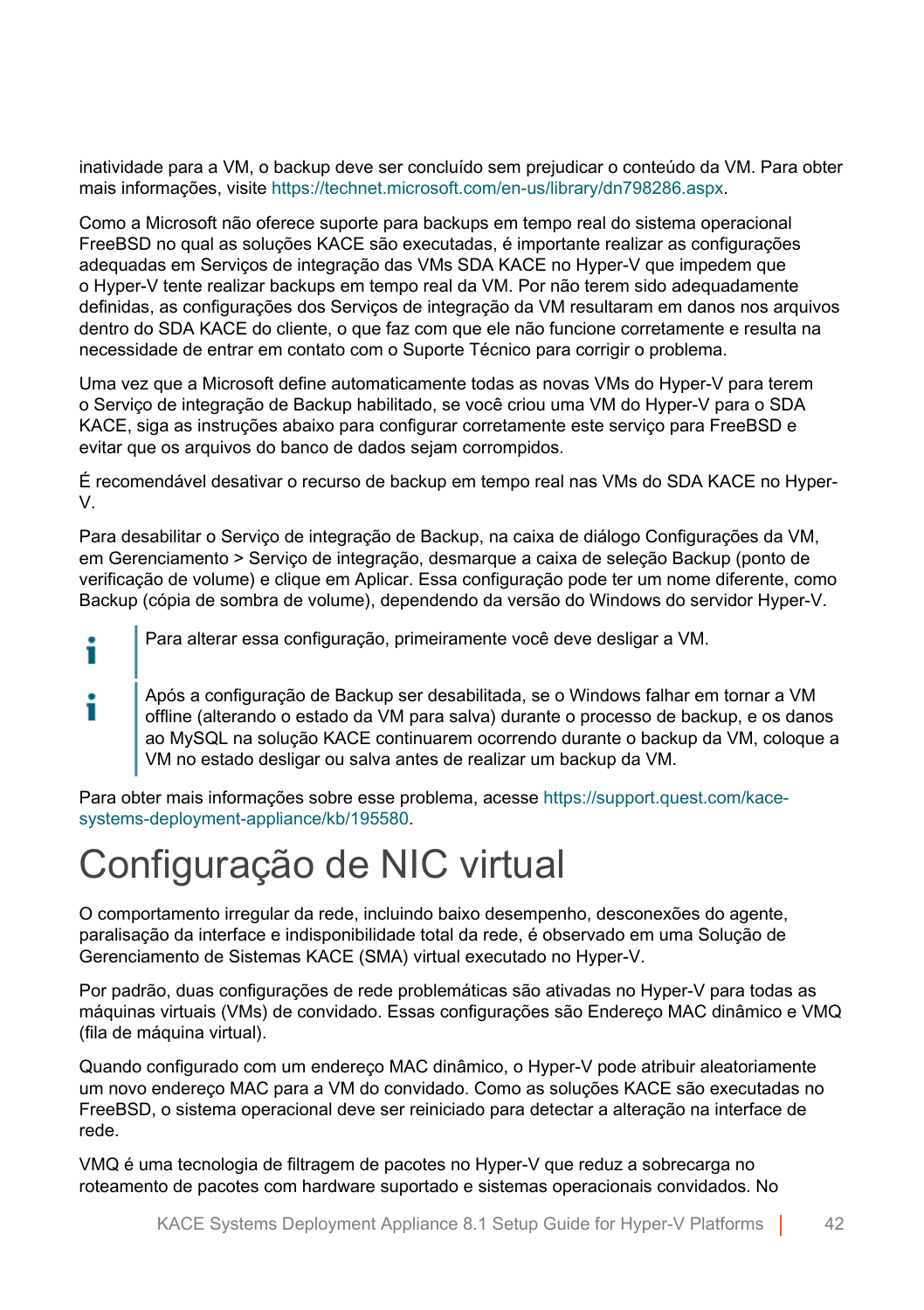entanto, não é suportado pelo NIC virtual Intel® E1000 usado pelas soluções KACE, o que pode resultar em um baixo desempenho da rede. Alguns adaptadores físicos Broadcom também são conhecidos por terem problemas de desempenho com VMQ.

Para resolver este problema, recomenda-se desabilitar o endereço MAC dinâmico (escolhendo MAC estático) e o VMQ, em todas as soluções KACE virtuais hospedadas em Hyper-V.

Para desabilitar o endereço MAC dinâmico, na caixa de diálogo Configurações da VM, em Adaptador de rede > Recursos avançados, selecione a caixa de seleção Estático e especifique um endereço MAC único válido para o ambiente. Em seguida, clique em Aplicar.

- Geralmente, pode ser deixado como o endereço MAC atual, que já foi atribuído i dinamicamente.
- Para mudar de um endereço MAC dinâmico para um endereço MAC estático, e ao т contrário, primeiramente é preciso desligar a VM.

Para desabilitar o VMQ, na caixa de diálogo Configurações da VM, em Adaptador de rede > Aceleração de hardware, desmarque a caixa de seleção Habilitar fila de máquina virtual e clique em Aplicar.

Embora essa configuração possa ser realizada sem desligar a VM, é recomendado i realizar essa alteração com a VM offline.

Para obter mais informações sobre esse problema, acesse [https://support.quest.com/kace](https://support.quest.com/kace-systems-deployment-appliance/kb/153445)[systems-deployment-appliance/kb/153445.](https://support.quest.com/kace-systems-deployment-appliance/kb/153445)

### <span id="page-42-0"></span>Programação de treinamento

Para ajudá-lo a começar a usar a solução, a Quest oferece um programa de treinamento chamado QuickStart. Esse programa oferece assistência remota para começar a criar imagens e provisionar os dispositivos conectados à rede.

Para saber mais sobre o programa, acesse [https://support.quest.com/kace-systems-deployment](https://support.quest.com/kace-systems-deployment-appliance/professional-services/330)[appliance/professional-services/330](https://support.quest.com/kace-systems-deployment-appliance/professional-services/330).

Para se registrar, envie uma solicitação em [https://www.quest.com/register/113380.](https://www.quest.com/register/113380)

### <span id="page-42-1"></span>Sobre nós

A Quest cria soluções de software que tornam reais os benefícios da nova tecnologia em um cenário de TI cada vez mais complexo. Desde o gerenciamento de banco de dados e de sistemas até o gerenciamento do Active Directory e do Office 365 e a resiliência da segurança cibernética, a Quest ajuda os clientes a resolver seu próximo desafio de TI imediatamente. Em todo o mundo, mais de 130.000 empresas e 95% das empresas da Fortune 500 confiam na Quest para oferecer gerenciamento e monitoramento proativos para a próxima iniciativa empresarial, encontrar a próxima solução para desafios complexos da Microsoft e ficar à frente da próxima ameaça. Quest Software. Onde o futuro encontra o presente. Para obter mais informações, visite [www.quest.com](https://www.quest.com/company/contact-us.aspx).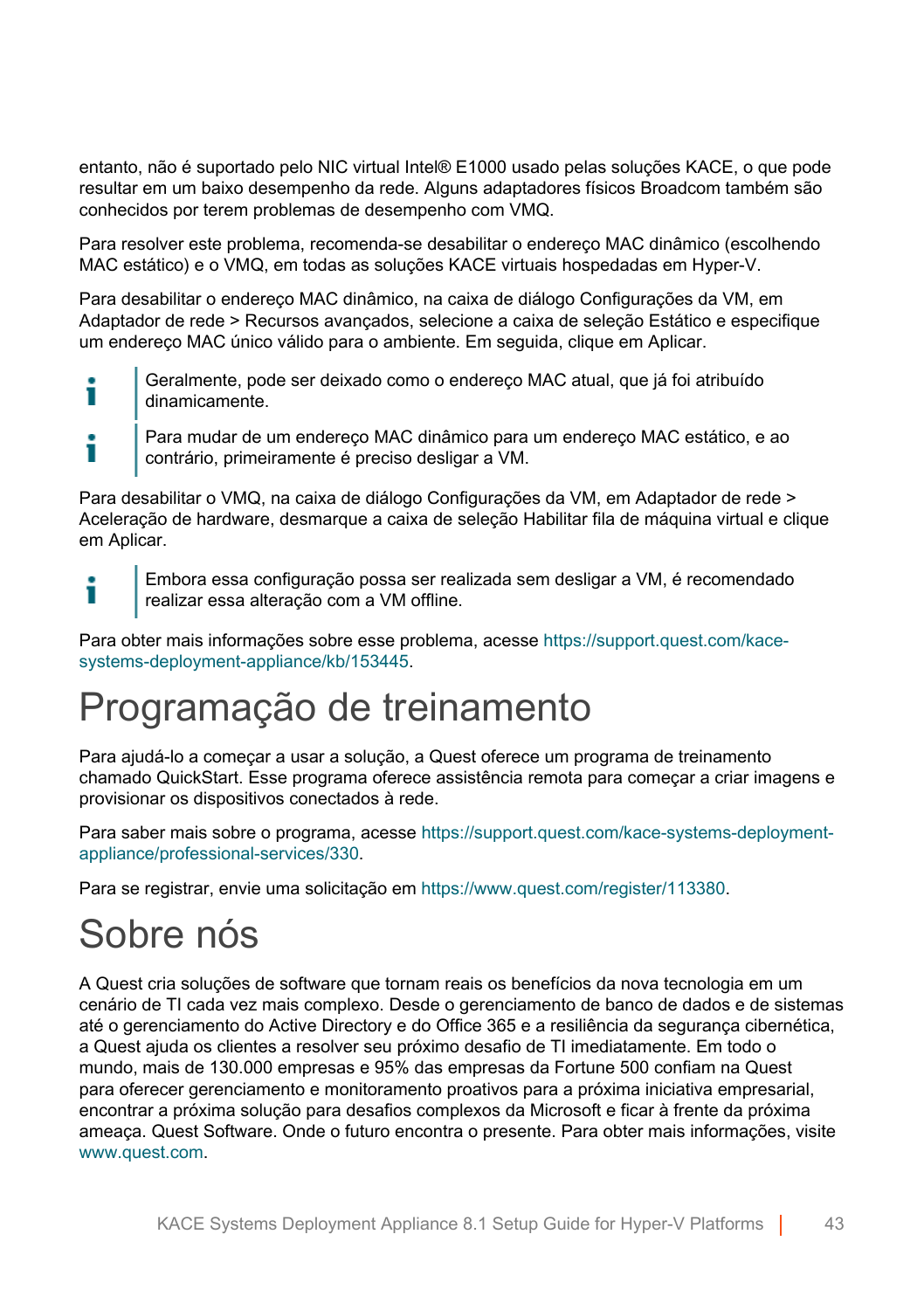#### <span id="page-43-0"></span>Recursos de suporte técnico

O suporte técnico está disponível para clientes da Quest com um contrato de manutenção válido e clientes que estão usando versões de teste. Acesse o Portal de suporte da Quest em [https://](https://support.quest.com/) [support.quest.com.](https://support.quest.com/)

O Portal de suporte oferece ferramentas de autoajuda que podem ser usadas para solucionar problemas de forma rápida e independente, 24 horas por dia, 365 dias por ano. O Portal de suporte permite:

- Enviar e gerenciar uma solicitação de serviço
- Consultar artigos da Base de conhecimento
- Inscrever-se para receber notificações de produtos
- Fazer download de software e documentação técnica
- Assistir a vídeos de instruções
- Participar de discussões da comunidade
- Conversar com os engenheiros de suporte on-line
- Consultar os serviços disponíveis para ajudá-lo com o seu produto.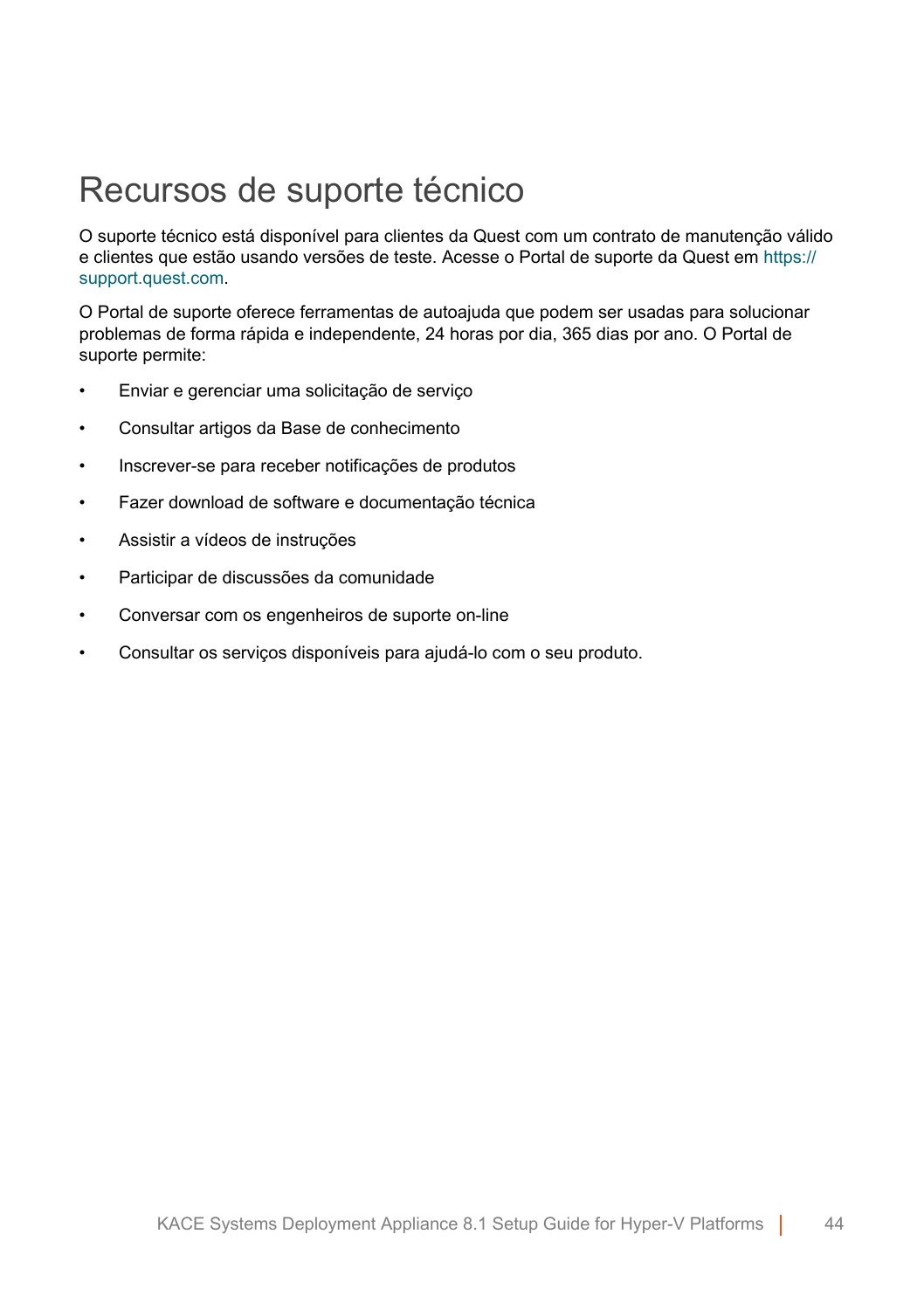# Configuración del dispositivo

<span id="page-44-0"></span>En esta guía se explica cómo configurar el dispositivo de implementación de sistemas (SDA) Quest® KACE® virtual en los sistemas host Microsoft® Hyper-V®. El SDA KACE virtual no requiere hardware dedicado.

### <span id="page-44-1"></span>Antes de comenzar

Antes de configurar el dispositivo, hay diversas medidas preliminares que debe tomar.

- 1. Compre una licencia del dispositivo de implementación de sistemas (SDA) KACE virtual en el Departamento de Ventas de Quest en [https://www.quest.com/company/contact-us.aspx.](https://www.quest.com/company/contact-us.aspx)
- 2. Obtenga una dirección IP estática para este dispositivo.

### <span id="page-44-2"></span>Importar el SDA KACE virtual en un servidor de Microsoft Hyper-V

El administrador de Hyper-V es la herramienta integrada de administración de máquinas virtuales que se utiliza para importar el dispositivo SDA KACE virtual.

- 1. Para descargar el SDA KACE virtual, diríjase a [https://support.quest.com/kace-systems](https://support.quest.com/kace-systems-deployment-appliance/download-new-releases)[deployment-appliance/download-new-releases.](https://support.quest.com/kace-systems-deployment-appliance/download-new-releases) Para obtener sus credenciales de inicio de sesión como cliente, comuníquese con el soporte de Quest en [https://support.quest.com/](https://support.quest.com/contact-support) [contact-support](https://support.quest.com/contact-support).
- 2. En la sección Dispositivo virtual, descargue el paquete VHD comprimido en su sistema de host Hyper-V.
- 3. Extraiga y verifique la integridad de los archivos.
- 4. En el administrador Hyper-V, haga clic con el botón derecho en el host y, luego, haga clic en Importar máquina virtual.

Aparecerá la ventana Importar máquina virtual.

- 5. Navegue hasta la ubicación del paquete VHD extraído.
- 6. En Ajustes, seleccione Copiar la máquina virtual (crear una ID nueva única) y Duplicar todos los archivos para que se pueda volver a importar la misma máquina virtual.
- 7. Haga clic en Importar.

El SDA KACE virtual aparece en la lista Máquinas virtuales.

- 8. Haga los siguientes cambios en la configuración de su entorno virtual:
	- Deshabilite la configuración dinámica de MAC y VMQ. Para obtener más información, consulte <https://support.quest.com/kb/153445>.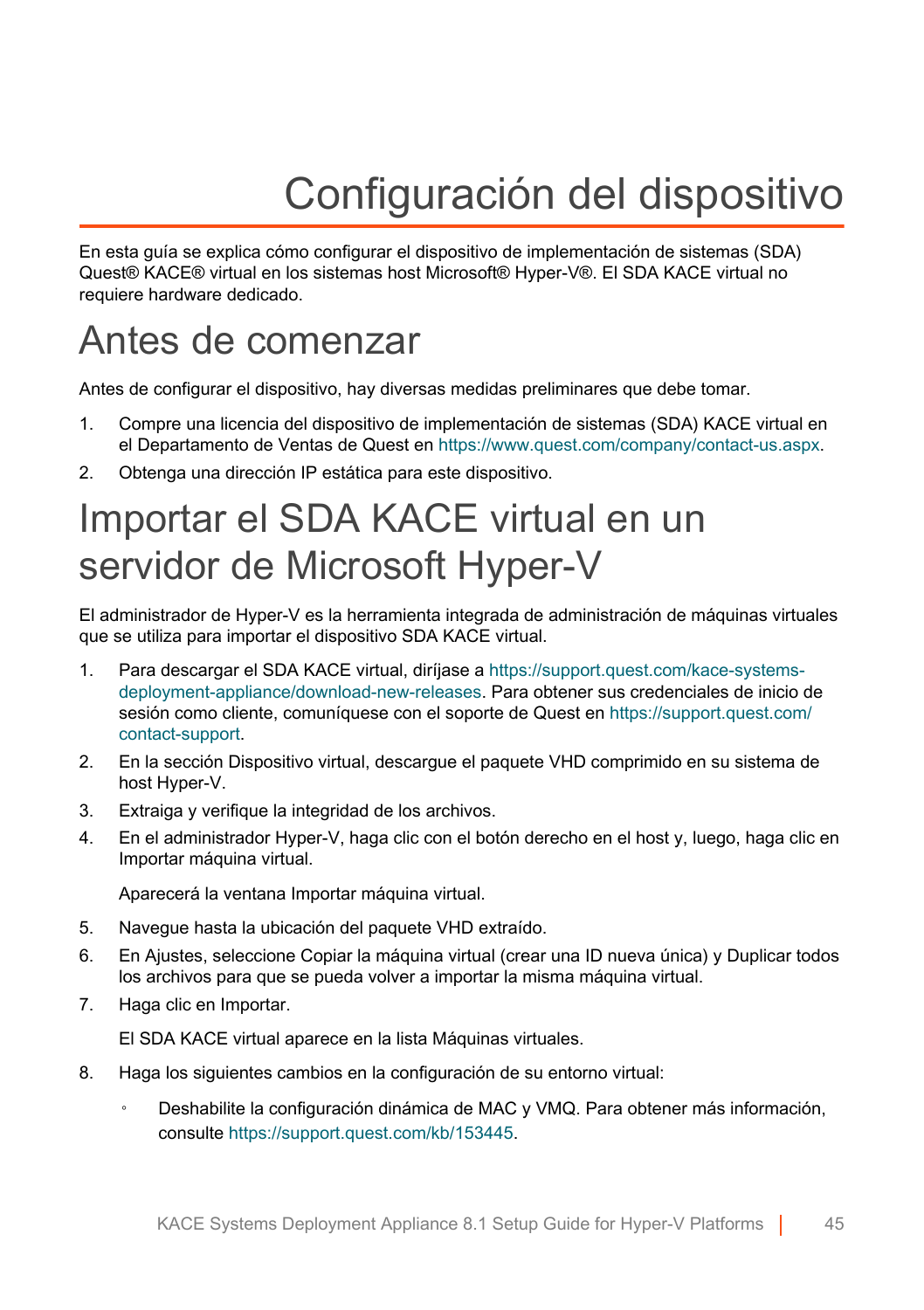- Desactive el servicio de integración de copia de seguridad. Para obtener más información, consulte <https://support.quest.com/kb/195580>.
- 9. Edite los ajustes de la máquina virtual para conectar el adaptador de red virtual al conmutador virtual de su host Hyper-V.

Inicie sesión en la consola de la línea de comandos de SDA KACE y termine de establecer la configuración del dispositivo. Consulte [Configure los ajustes de red.](#page-45-0)

### <span id="page-45-0"></span>Configure los ajustes de red

Utilice la Consola de la línea de comandos para configurar los ajustes de red y conectar el dispositivo a su red.

1. Encienda la máquina virtual para arrancar el dispositivo. Este paso llevará entre 5 y 10 minutos.

Aparece la pantalla de inicio de sesión.

2. En la ventana de inicio de sesión, escriba:

Inicio de sesión: konfig

Contraseña: konfig

- 3. Seleccione el idioma que se utilizará en la Consola de la línea de comandos. Use las teclas de flecha arriba y abajo para moverse entre los campos.
- 4. Configure los siguientes ajustes de redes. Use las teclas de flecha derecha e izquierda para seleccionar las opciones en un campo; use las teclas de flecha arriba y abajo para moverse entre los campos.

| Opción                          | Descripción                                                                                                                |
|---------------------------------|----------------------------------------------------------------------------------------------------------------------------|
| Nombre de host                  | Escriba el nombre de host del dispositivo. La<br>opción predeterminada es k2000.                                           |
| Máscara de subred               | Escriba la subred (segmento de red) en la<br>que se encuentra el dispositivo. El valor<br>predeterminado es 255.255.255.0. |
| Dirección IP                    | Escriba la dirección IP estática del dispositivo.                                                                          |
| Nombre de dominio               | Escriba el dominio en el que se encuentra el<br>dispositivo. Por ejemplo, quest.com.                                       |
| Puerta de enlace predeterminada | Escriba la puerta de enlace de red para el<br>dispositivo.                                                                 |
| DNS primario                    | Escriba la dirección IP del servidor DNS primario<br>que el dispositivo usa para resolver los nombres<br>de host.          |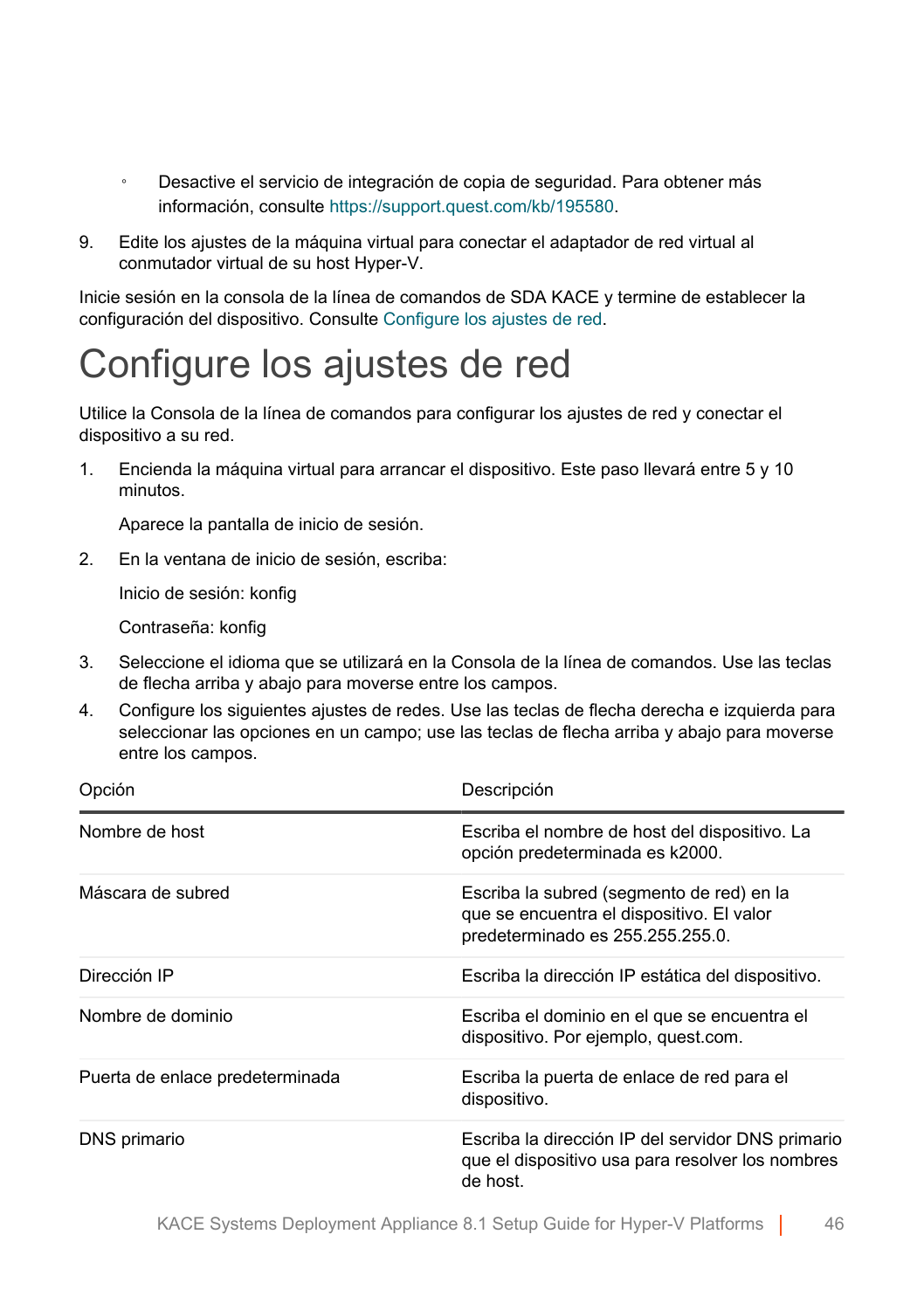| Opción                                                   | Descripción                                                                                                                                                                                                                                                                                                                                                                        |
|----------------------------------------------------------|------------------------------------------------------------------------------------------------------------------------------------------------------------------------------------------------------------------------------------------------------------------------------------------------------------------------------------------------------------------------------------|
| DNS secundario                                           | Opcional: Escriba la dirección IP del servidor<br>DNS secundario que el dispositivo utiliza para<br>resolver los nombres de host.                                                                                                                                                                                                                                                  |
| Permitir inicio de sesión SSH raíz (soporte de<br>Quest) | Opcional: Seleccione esta opción para habilitar<br>el acceso SSH (seguro) a la Consola del<br>administrador del dispositivo de implementación<br>de sistemas KACE. Quest KACE recomienda<br>que habilite SSH durante la configuración inicial.<br>Cuando la instalación haya finalizado, puede<br>cambiar la configuración en la Consola del<br>administrador según sea necesario. |
| Proxy                                                    | Opcional: Escriba la información sobre el<br>servidor proxy.                                                                                                                                                                                                                                                                                                                       |
|                                                          | El dispositivo es compatible con<br>i<br>servidores proxy que usan autenticación<br>básica, basada en dominios y que<br>requiere de nombres de usuarios y<br>contraseñas. Si el servidor proxy usa un<br>tipo diferente de autenticación, agregue<br>la dirección IP del dispositivo a la lista<br>de excepciones del servidor proxy.                                              |
| Guardar datos del dispositivo                            | Seleccione uno de los siguientes botones de<br>opción:                                                                                                                                                                                                                                                                                                                             |
|                                                          | En el dispositivo virtual (almacenamiento<br>interno)                                                                                                                                                                                                                                                                                                                              |
|                                                          | En este dispositivo de almacenamiento<br>externo (disco virtual)                                                                                                                                                                                                                                                                                                                   |
|                                                          | Esta opción está disponible solo cuando<br>i<br>ya tiene incorporado un disco duro<br>adicional en el dispositivo SDA KACE<br>virtual.                                                                                                                                                                                                                                             |

5. Use la tecla de flecha abajo para mover el cursor hasta Guardar y, luego, presione Entrar o Volver.

Se reinicia el dispositivo.

Inicie sesión en la Consola del administrador. Consulte [Inicio de sesión en la Consola del](#page-47-0) [administrador](#page-47-0).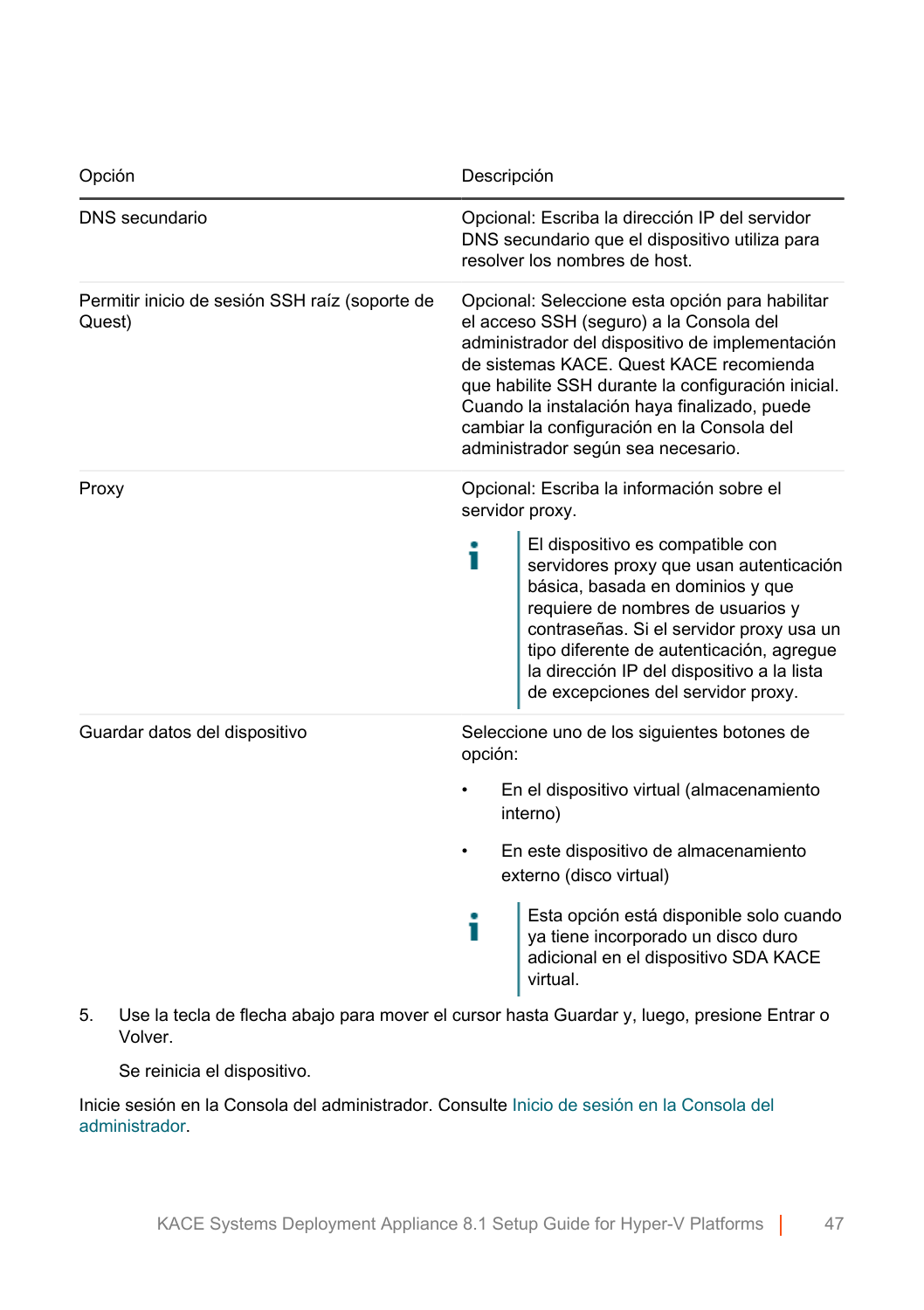### <span id="page-47-0"></span>Inicio de sesión en la Consola del administrador

Una vez que configuró los ajustes de redes y se reinició el dispositivo, inicie sesión en la Consola del administrador del dispositivo de implementación de sistemas KACE desde cualquier equipo en la red de área local (LAN).

- El ajuste de su navegador determina el idioma que se muestra en la Consola del i administrador la primera vez que inicia sesión. Para obtener información sobre cómo cambiar los ajustes de idioma, consulte la Guía para el administrador del dispositivo.
- 1. Abra un navegador web y escriba la dirección URL de la consola del administrador:

http://hostname. Por ejemplo, http://KACE\_SDA.

2. Especifique la siguiente información:

| Ajuste                      | Descripción                                                                                                                                                                                                                                                                                                                                                                                                                                                                              |
|-----------------------------|------------------------------------------------------------------------------------------------------------------------------------------------------------------------------------------------------------------------------------------------------------------------------------------------------------------------------------------------------------------------------------------------------------------------------------------------------------------------------------------|
| Clave de licencia           | Escriba la clave de licencia que se encuentra en<br>el correo electrónico de bienvenida de Quest.<br>Incluya los guiones. Si no tiene una clave de<br>licencia, comuníquese con el soporte técnico<br>de Quest en https://support.quest.com/contact-<br>support.                                                                                                                                                                                                                         |
| Contraseña de administrador | Escriba una contraseña para la cuenta de<br>administrador por defecto, que es la cuenta<br>que utiliza para iniciar sesión en la Consola<br>del administrador del dispositivo. La cuenta<br>de administrador predeterminada es la única<br>cuenta en el dispositivo en este momento. Si<br>olvida la contraseña de esta cuenta, el sistema<br>podría tener que reajustarse a los ajustes de<br>fábrica que pueden resultar en pérdida de datos.<br>Si cuenta con varios dispositivos SDA |
|                             | Ť<br>o SMA (administración de sistemas)<br>KACE, Quest KACE recomienda usar<br>la misma contraseña para la cuenta de<br>administrador en todos los dispositivos.<br>Esto le permitirá vincular los dispositivos<br>posteriormente. Para obtener más<br>información, consulte la Guía para el<br>administrador del dispositivo.                                                                                                                                                           |
| Datos de registro           | Escriba el nombre de su empresa o grupo y la                                                                                                                                                                                                                                                                                                                                                                                                                                             |

dirección de correo electrónico de la persona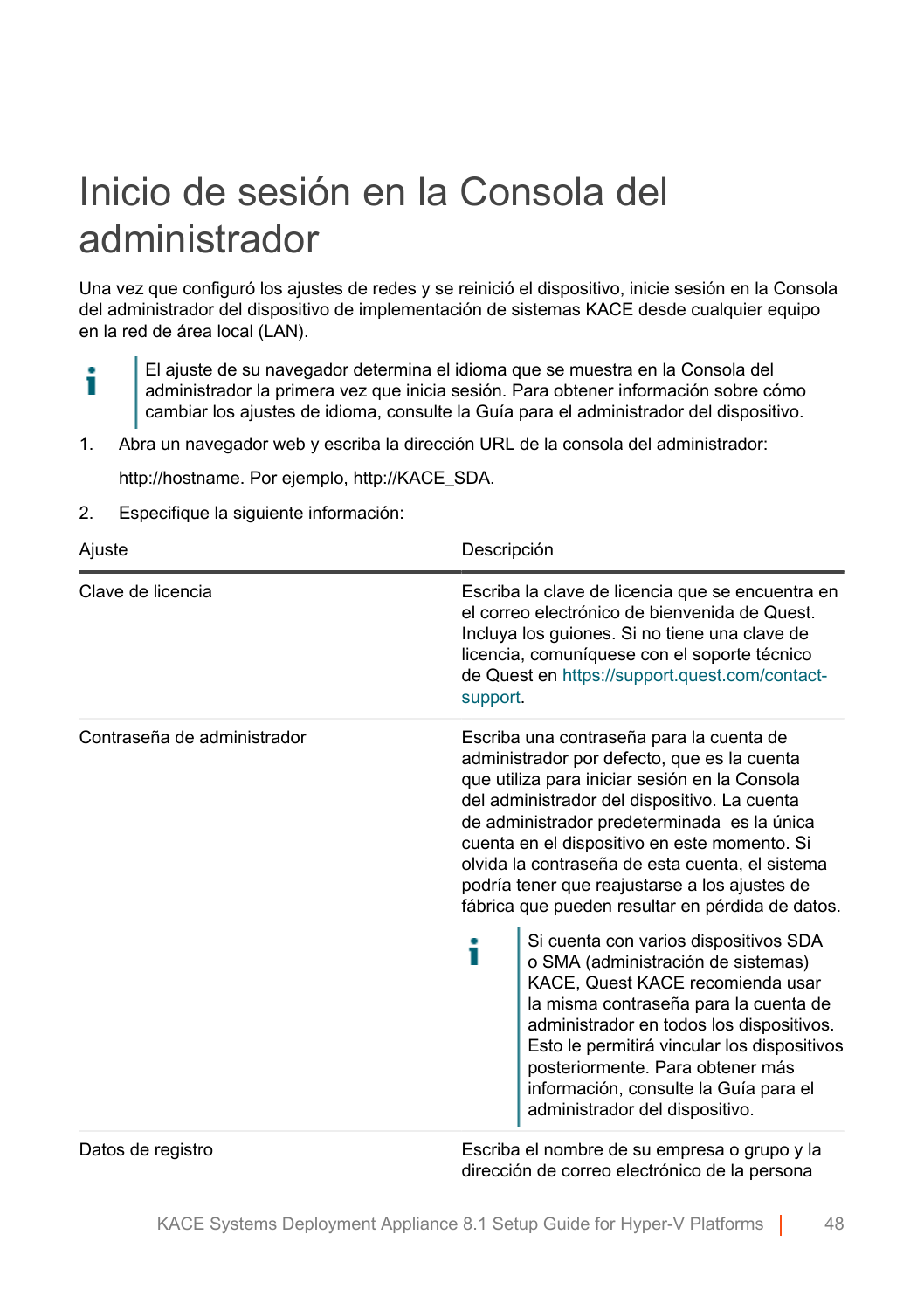| Ajuste              | Descripción                                                                                                             |
|---------------------|-------------------------------------------------------------------------------------------------------------------------|
|                     | o grupo de la que desea recibir registros y<br>notificaciones del dispositivo.                                          |
| Conectividad de red | Los dispositivos físicos y virtuales SDA KACE<br>se deben conectar a la red para validar la<br>información de licencia. |
| Zona horaria        | Seleccione la zona horaria en la que está<br>ubicado el dispositivo.                                                    |

3. Haga clic en Guardar ajustes y continuar.

Aparecerá la página Almacenamiento de datos.

- 4. Opcional: Guarde los datos del dispositivo en el almacenamiento interno o en el almacenamiento externo.
- 5. Si agregó un disco virtual, selecciónelo ahora y haga clic en Configurar, luego reiniciar el dispositivo.

Se reinicia el dispositivo.

- 6. Cuando se haya reiniciado el dispositivo, actualice la página del navegador.
- 7. Acepte el Acuerdo de licencia para el usuario final (EULA) e inicie sesión utilizando la ID de inicio de sesión admin y la contraseña que eligió en la página de configuración inicial.

La Consola del administrador aparece, y el dispositivo está listo para usarse.

### <span id="page-48-0"></span>Configuración de los servicios de integración de las copias de seguridad

La configuración adecuada de los servicios de integración de las copias de seguridad en máquinas virtuales con dispositivo de implementación de sistemas (SDA) KACE que se ejecutan en Hyper-V evita el daño de archivos en la base de datos MySQL.

La máquina virtual con SDA KACE que se ejecuta en Hyper-V está configurada de forma inadecuada para las copias de seguridad de las máquinas virtuales (VM), lo que puede causar que algunos archivos de la base de datos MySQL se dañen dentro del dispositivo y provoquen que el dispositivo quede inutilizable hasta que el soporte técnico se comunique para solucionar el problema. La solución es restaurar la base de datos desde la copia de seguridad de la base de datos más reciente y sin archivos dañados.

La función de copias de seguridad de máquinas virtuales en vivo de Hyper-V provoca esto, que no implica tiempo de inactividad para las máquinas virtuales en vivo. Para obtener más información, visite [https://technet.microsoft.com/en-us/library/dn531031\(v=ws.12\).aspx](https://technet.microsoft.com/en-us/library/dn531031(v=ws.12).aspx).

Sin embargo, Microsoft aún no es compatible con la función de copias de seguridad en vivo de Hyper-V para cualquier versión de máquinas virtuales FreeBSD que se ejecutan en Hyper-V, que incluye máquinas virtuales con Hyper-V de los productos SDA KACE, ya que se basan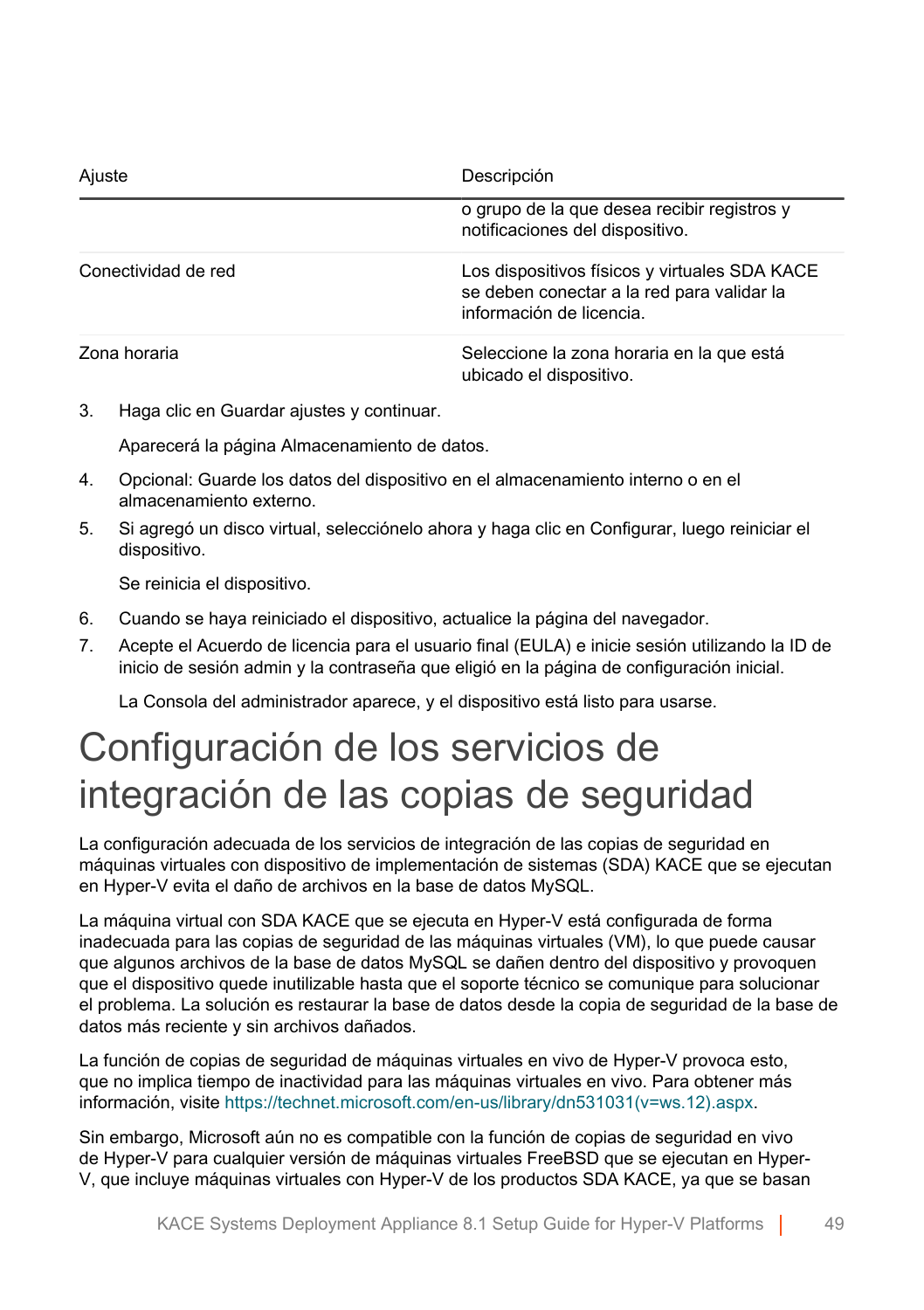en FreeBSD. Para obtener más información, visite [https://technet.microsoft.com/library/](https://technet.microsoft.com/library/dn848318(ws.12).aspx) [dn848318\(ws.12\).aspx.](https://technet.microsoft.com/library/dn848318(ws.12).aspx)

Si se configura de forma correcta, cuando una copia de seguridad se saca de una máquina virtual que no es compatible con copias de seguridad en vivo, el servidor Hyper-V cierra la sesión de la máquina virtual (puesta en el estado de guardado) durante el proceso de copias de seguridad, y luego restaura la máquina virtual a su estado anterior después de finalizar dicho proceso. Mientras se cierra la sesión de la máquina virtual, que provoca un tiempo de inactividad para esta, la copia de seguridad se debe completar sin afectar de forma negativa los contenidos de la máquina virtual. Para obtener más información, visite [https://technet.microsoft.com/en-us/library/](https://technet.microsoft.com/en-us/library/dn798286.aspx) [dn798286.aspx.](https://technet.microsoft.com/en-us/library/dn798286.aspx)

Ya que Microsoft no es compatible con las copias de seguridad del sistema operativo FreeBSD que se ejecutan en los dispositivos KACE, es importante configurar los ajustes correctos de los servicios de integración de las máquinas virtuales de SDA KACE con Hyper-V que evitan que Hyper-V intente realizar copias de seguridad en vivo de las máquinas virtuales. Cuando los ajustes de los servicios de integración de las máquinas virtuales no están configurados correctamente, algunos archivos de los clientes se dañan dentro del dispositivo de implementación de sistemas (SDA) KACE, lo que provoca su mal funcionamiento. Para corregir el problema, debe comunicarse con el soporte técnico.

Ya que Microsoft configura automáticamente que todas las máquinas virtuales Hyper-V nuevas tengan el servicio de integración de copias de seguridad habilitado de forma predeterminada, si creó una máquina virtual con Hyper-V para SDA KACE, siga las instrucciones que se encuentran a continuación a fin de configurar correctamente este servicio para FreeBSD y evitar el daño de los archivos en la base de datos mencionada anteriormente.

Se recomienda deshabilitar la función de copias de seguridad en vivo en las máquinas virtuales con Hyper-V de SDA KACE.

Para deshabilitar el servicio de integración de copias de seguridad, en el cuadro de diálogo Ajustes de la máquina virtual, en Administración > Servicios de integración, deshabilite la casilla de verificación Copias de seguridad (punto de control del volumen) y haga clic en Aplicar. Es posible que en este ajuste haya un nombre diferente, como Copias de seguridad (copia instantánea del volumen), según la versión de Windows del servidor de Hyper-V.

- Para cambiar este ajuste, primero debe apagar la máquina virtual. i
- Después de que se deshabilita el ajuste Copias de seguridad, si Windows no puede т cerrar la sesión de la máquina virtual primero (cambio del estado de la máquina virtual a guardado) durante el proceso de respaldo, y el daño de MySQL en el dispositivo KACE sigue ocurriendo durante el respaldo de la máquina virtual, cambie el estado de la máquina virtual a apagado o guardado antes de realizar un respaldo de la máquina virtual.

Para obtener información adicional sobre este problema, visite [https://support.quest.com/kace](https://support.quest.com/kace-systems-deployment-appliance/kb/195580)[systems-deployment-appliance/kb/195580.](https://support.quest.com/kace-systems-deployment-appliance/kb/195580)

### <span id="page-49-0"></span>Configuración de NIC virtual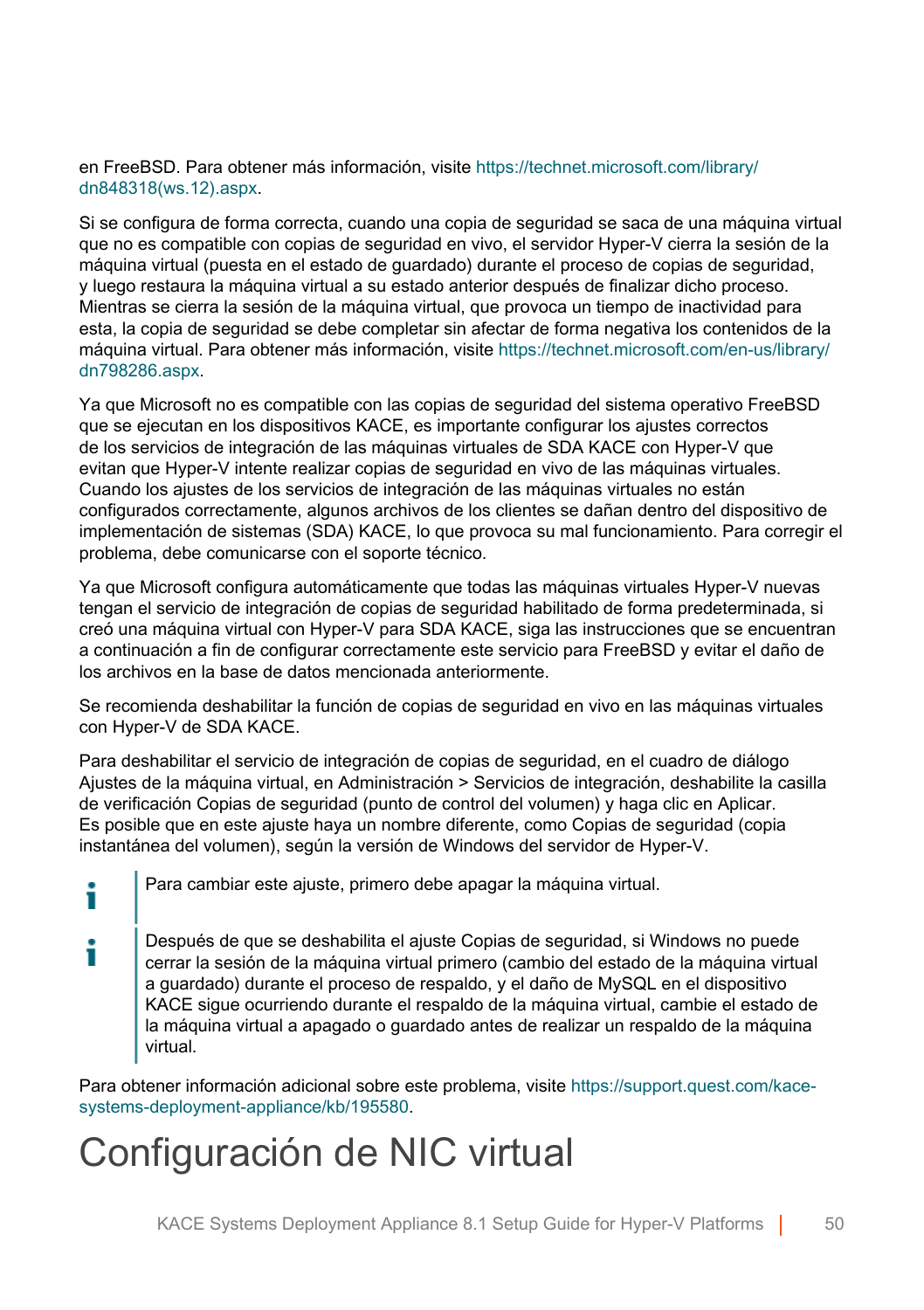Se observa un comportamiento errático de la red, lo que incluye rendimiento deficiente, desconexiones del agente, bloqueo de la interfaz e indisponibilidad completa de la red, con un dispositivo virtual de administración de sistemas (SMA) KACE que se ejecuta en Hyper-V.

De forma predeterminada, se habilitan dos ajustes de red problemáticos en Hyper-V para todas las máquinas virtuales (VM) de los invitados. Estos ajustes son dirección MAC dinámica y VMQ (cola de máquina virtual).

Cuando se configura con una dirección MAC dinámica, Hyper-V puede asignar una nueva dirección MAC al azar a la máquina virtual del invitado. Ya que los dispositivos KACE se ejecutan en FreeBSD, el SO se debe reiniciar para detectar el cambio a la interfaz de red.

La VMQ es una tecnología de filtrado de paquetes en Hyper-V que reduce la sobrecarga de enrutamiento de paquetes con sistemas operativos de invitados y de hardware compatibles. Sin embargo, no es compatible con el controlador de interfaz de red (NIC) virtual Intel E1000 que se utilizan en dispositivos KACE y esto puede causar un rendimiento deficiente de la red. Se sabe que algunos adaptadores físicos Broadcom tienen problemas de rendimiento con la VMQ.

Para solucionar este problema, se recomienda deshabilitar la dirección MAC dinámica (seleccionando una MAC estática) y VMQ en todos los dispositivos virtuales KACE alojados en Hyper-V.

Para deshabilitar la dirección MAC dinámica, en el cuadro de diálogo de Ajustes de la máquina virtual, en Adaptador de red > Características avanzadas, seleccione la casilla de verificación Estática y especifique una dirección MAC única y válida para su entorno. Luego, haga clic en Aplicar.

- Por lo general, esto se deja como la dirección MAC actual, que ya se asignó de forma Ť dinámica.
- Para cambiar una dirección MAC dinámica a una estática y viceversa, primero debe Т apagar la máquina virtual.

Para deshabilitar VMQ, en el cuadro de diálogo de Ajustes de la máquina virtual, en Adaptador de red > Aceleración del hardware, deshabilite la casilla de verificación Habilitar cola de máquina virtual y haga clic en Aplicar.

Aunque se puede cambiar este ajuste sin apagar la máquina virtual, se recomienda cambiarlo cuando se cierre la sesión de la máquina virtual.

Para obtener información adicional sobre este problema, visite [https://support.quest.com/kace](https://support.quest.com/kace-systems-deployment-appliance/kb/153445)[systems-deployment-appliance/kb/153445.](https://support.quest.com/kace-systems-deployment-appliance/kb/153445)

### <span id="page-50-0"></span>Programación de la capacitación

т

Para ayudarlo a comenzar a usar el dispositivo, Quest proporciona un programa de capacitación denominado QuickStart. Este programa proporciona asistencia remota para empezar a crear imágenes y aprovisionar los dispositivos conectados a la red.

Para obtener más información sobre este programa, visite [https://support.quest.com/kace](https://support.quest.com/kace-systems-deployment-appliance/professional-services/330)[systems-deployment-appliance/professional-services/330](https://support.quest.com/kace-systems-deployment-appliance/professional-services/330).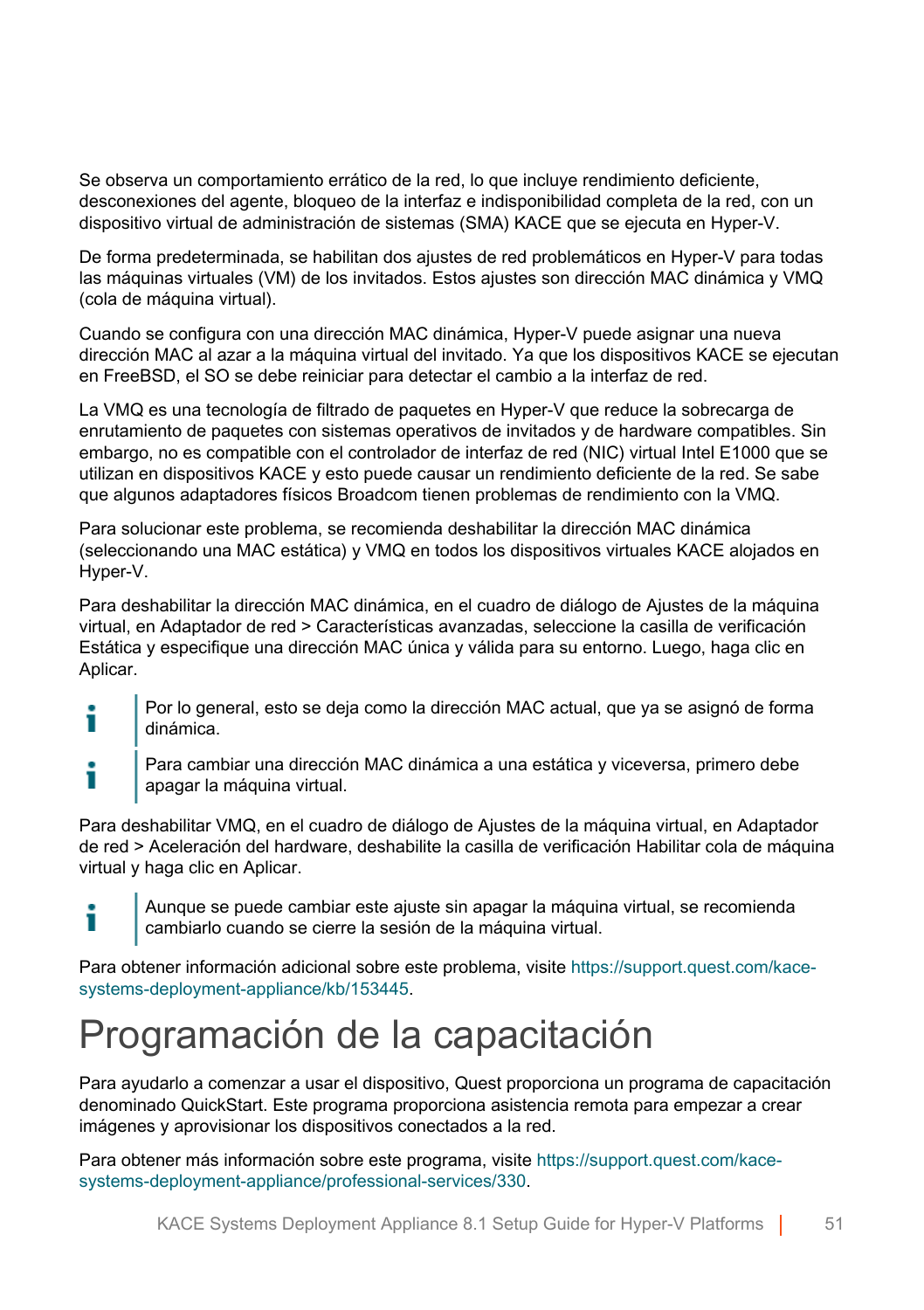Para registrarse, envíe una solicitud a [https://www.quest.com/register/113380.](https://www.quest.com/register/113380)

### <span id="page-51-0"></span>Acerca de nosotros

Quest crea soluciones de software que hacen reales los beneficios de las nuevas tecnologías en un panorama de TI cada vez más complejo. Desde administración de bases de datos y de sistemas hasta administración de Active Directory y Office 365 y resistencia a la seguridad cibernética, Quest ayuda a los clientes a resolver su próximo desafío de TI ahora. En todo el mundo, más de 130.000 empresas y el 95 % de la lista Fortune 500 confían en Quest para disfrutar de administración y monitoreo proactivos en la próxima iniciativa empresarial, encontrar la siguiente solución para los desafíos complejos de Microsoft y mantenerse a la vanguardia ante la próxima amenaza. Quest Software. Donde convergen el futuro y el presente. Para obtener más información, visite [www.quest.com.](https://www.quest.com/company/contact-us.aspx)

#### <span id="page-51-1"></span>Recursos del soporte técnico

El soporte técnico se encuentra disponible para los clientes de Quest con un contrato válido de mantenimiento y para los clientes que poseen versiones de prueba. Puede acceder al portal del Soporte de Quest en [https://support.quest.com.](https://support.quest.com/)

El portal de soporte proporciona herramientas de autoayuda que puede utilizar para resolver problemas de forma rápida e independiente, las 24 horas al día, los 365 días del año. El portal de soporte le permite:

- Enviar y gestionar una solicitud de servicio
- Consultar los artículos de la base de conocimientos
- Suscribirse a las notificaciones de productos
- Descargar documentación del software y técnica
- Ver videos de procedimientos
- Participar en debates de la comunidad
- Chatear en línea con ingenieros de soporte
- Ver servicios para ayudarlo con su producto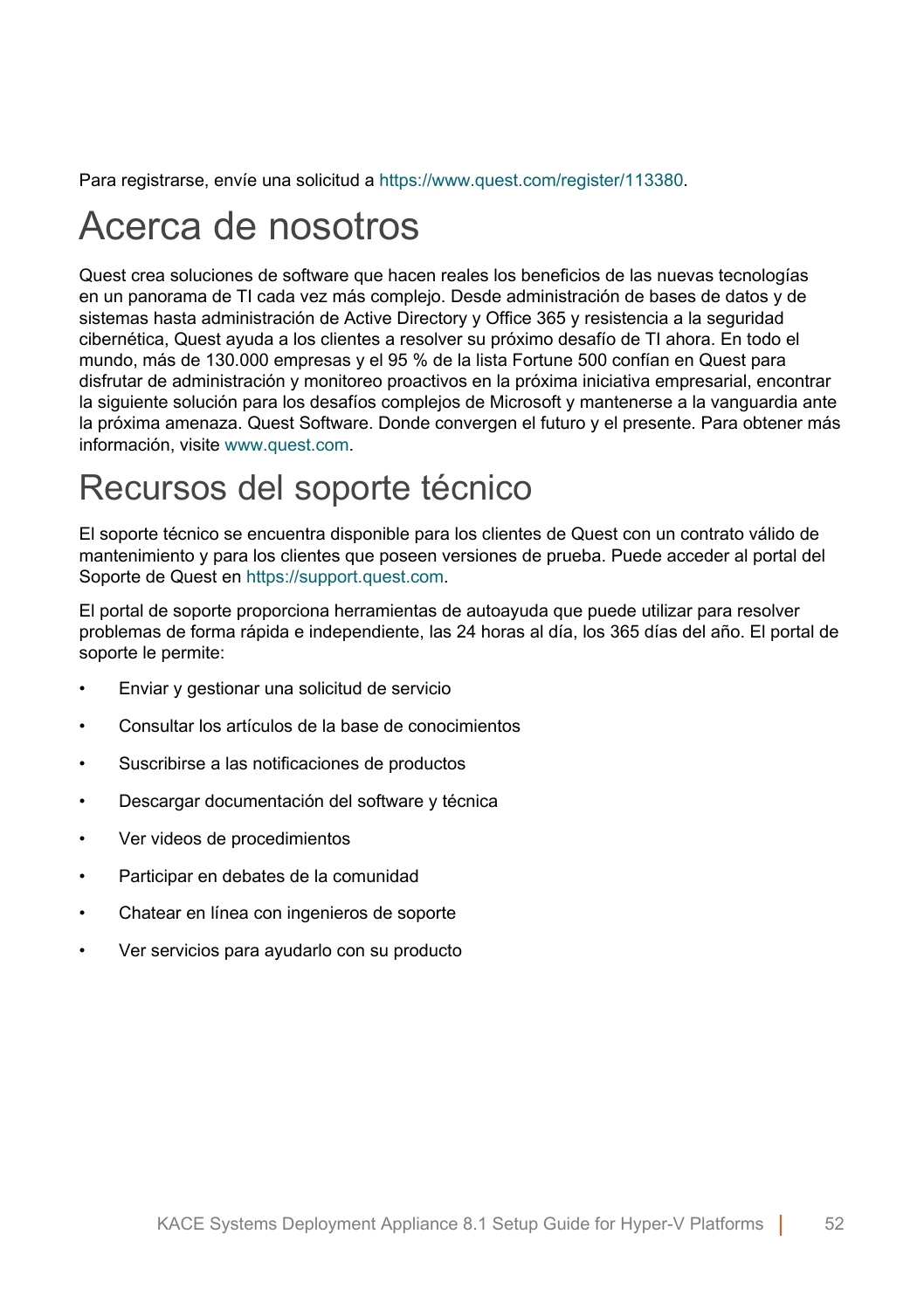## Legal notices

#### <span id="page-52-0"></span>© 2021 Quest Software Inc. ALL RIGHTS RESERVED.

This guide contains proprietary information protected by copyright. The software described in this guide is furnished under a software license or nondisclosure agreement. This software may be used or copied only in accordance with the terms of the applicable agreement. No part of this guide may be reproduced or transmitted in any form or by any means, electronic or mechanical, including photocopying and recording for any purpose other than the purchaser's personal use without the written permission of Quest Software Inc.

The information in this document is provided in connection with Quest Software products. No license, express or implied, by estoppel or otherwise, to any intellectual property right is granted by this document or in connection with the sale of Quest Software products. EXCEPT AS SET FORTH IN THE TERMS AND CONDITIONS AS SPECIFIED IN THE LICENSE AGREEMENT FOR THIS PRODUCT, QUEST SOFTWARE ASSUMES NO LIABILITY WHATSOEVER AND DISCLAIMS ANY EXPRESS, IMPLIED OR STATUTORY WARRANTY RELATING TO ITS PRODUCTS INCLUDING, BUT NOT LIMITED TO, THE IMPLIED WARRANTY OF MERCHANTABILITY, FITNESS FOR A PARTICULAR PURPOSE, OR NON-INFRINGEMENT. IN NO EVENT SHALL QUEST SOFTWARE BE LIABLE FOR ANY DIRECT, INDIRECT, CONSEQUENTIAL, PUNITIVE, SPECIAL OR INCIDENTAL DAMAGES (INCLUDING, WITHOUT LIMITATION, DAMAGES FOR LOSS OF PROFITS, BUSINESS INTERRUPTION OR LOSS OF INFORMATION) ARISING OUT OF THE USE OR INABILITY TO USE THIS DOCUMENT, EVEN IF QUEST SOFTWARE HAS BEEN ADVISED OF THE POSSIBILITY OF SUCH DAMAGES. Quest Software makes no representations or warranties with respect to the accuracy or completeness of the contents of this document and reserves the right to make changes to specifications and product descriptions at any time without notice. Quest Software does not make any commitment to update the information contained in this document.

If you have any questions regarding your potential use of this material, contact:

Quest Software Inc.

Attn: LEGAL Dept

4 Polaris Way

Aliso Viejo, CA 92656

Refer to our Web site [\(https://www.quest.com\)](https://www.quest.com) for regional and international office information.

#### **Patents**

Quest Software is proud of our advanced technology. Patents and pending patents may apply to this product. For the most current information about applicable patents for this product, please visit our website at [https://www.quest.com/legal.](https://www.quest.com/legal)

#### **Trademarks**

Quest, the Quest logo, Join the Innovation, and KACE are trademarks and registered trademarks of Quest Software Inc. For a complete list of Quest marks, visit [https://www.quest.com/legal/](https://www.quest.com/legal/trademark-information.aspx)